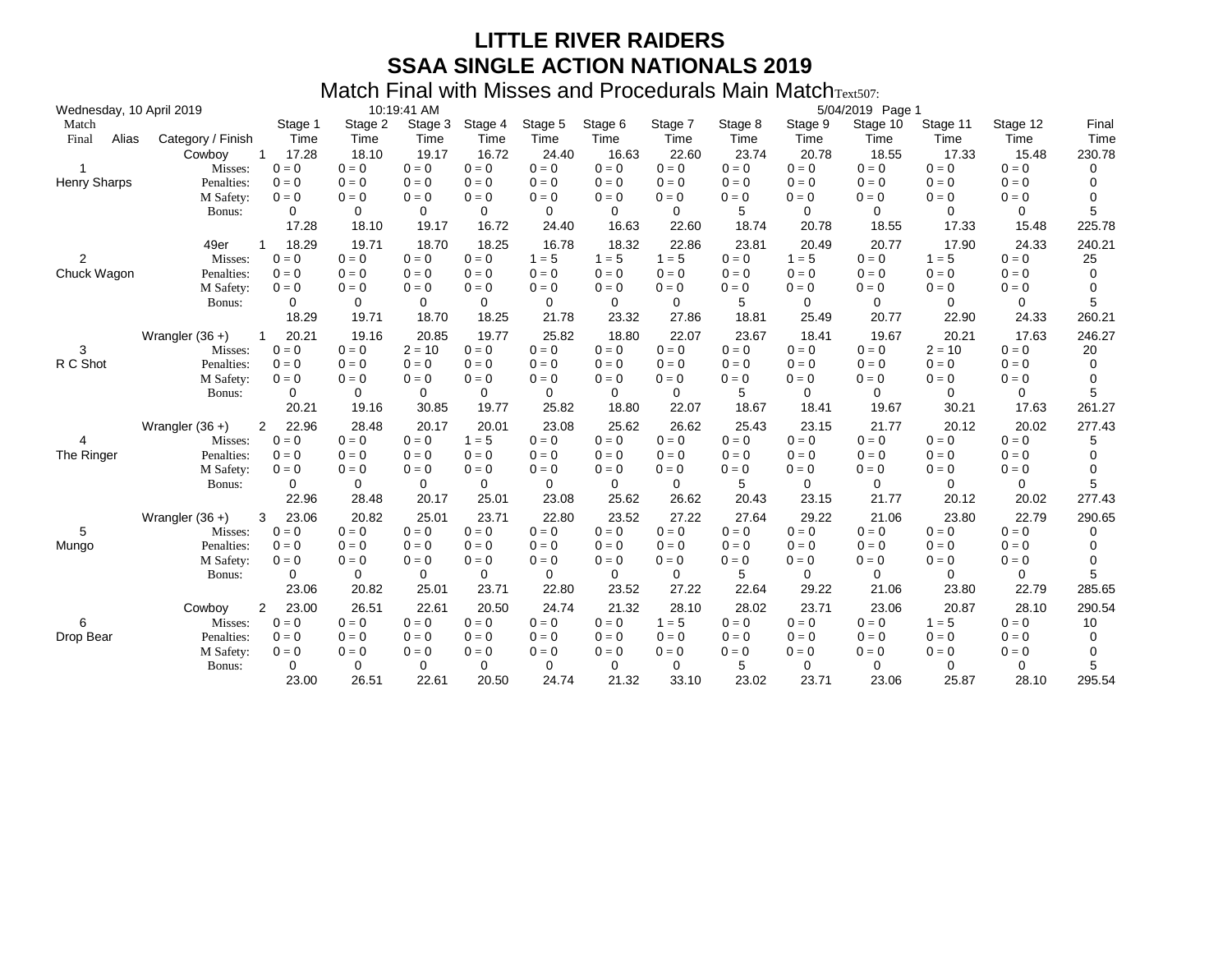| Wednesday, 10 April 2019  |                                                        |                                                   |                                             | 10:19:41 AM                                 |                                             |                                             |                                             |                                                    |                                              |                                              | 5/04/2019 Page 2                            |                                             |                                             |                              |
|---------------------------|--------------------------------------------------------|---------------------------------------------------|---------------------------------------------|---------------------------------------------|---------------------------------------------|---------------------------------------------|---------------------------------------------|----------------------------------------------------|----------------------------------------------|----------------------------------------------|---------------------------------------------|---------------------------------------------|---------------------------------------------|------------------------------|
| Match<br>Final<br>Alias   | Category / Finish                                      | Stage 1<br>Time                                   | Stage 2<br>Time                             | Stage 3<br>Time                             | Stage 4<br>Time                             | Stage 5<br>Time                             | Stage 6<br>Time                             | Stage 7<br>Time                                    | Stage 8<br>Time                              | Stage 9<br>Time                              | Stage 10<br>Time                            | Stage 11<br>Time                            | Stage 12<br>Time                            | Final<br>Time                |
| 7                         | Wrangler $(36 +)$<br>Misses:                           | 21.20<br>$\overline{4}$<br>$0 = 0$                | 22.92<br>$1 = 5$                            | 20.33<br>$0 = 0$                            | 20.89<br>$0 = 0$                            | 24.14<br>$0 = 0$                            | 24.10<br>$0 = 0$                            | 29.17<br>$0 = 0$                                   | 27.66<br>$1 = 5$                             | 26.89<br>$1 = 5$                             | 22.80<br>$0 = 0$                            | 20.07<br>$0 = 0$                            | 20.68<br>$0 = 0$                            | 280.85<br>15                 |
| <b>Bat Masterson</b>      | Penalties:<br>M Safety:<br>Bonus:                      | $0 = 0$<br>$0 = 0$<br>0                           | $0 = 0$<br>$0 = 0$<br>$\Omega$              | $0 = 0$<br>$0 = 0$<br>$\Omega$              | $0 = 0$<br>$0 = 0$<br>$\Omega$              | $0 = 0$<br>$0 = 0$<br>$\Omega$              | $0 = 0$<br>$0 = 0$<br>$\Omega$              | $0 = 0$<br>$0 = 0$<br>$\Omega$                     | $0 = 0$<br>$0 = 0$<br>$\Omega$               | $0 = 0$<br>$0 = 0$<br>$\Omega$               | $0 = 0$<br>$0 = 0$<br>$\Omega$              | $0 = 0$<br>$0 = 0$<br>$\Omega$              | $0 = 0$<br>$0 = 0$<br>$\Omega$              | 0<br>0<br>$\Omega$           |
|                           |                                                        | 21.20                                             | 27.92                                       | 20.33                                       | 20.89                                       | 24.14                                       | 24.10                                       | 29.17                                              | 32.66                                        | 31.89                                        | 22.80                                       | 20.07                                       | 20.68                                       | 295.85                       |
| 8<br><b>Everett Hitch</b> | Cowboy<br>Misses:<br>Penalties:<br>M Safety:<br>Bonus: | 19.24<br>3<br>$2 = 10$<br>$0 = 0$<br>$0 = 0$<br>0 | 22.33<br>$0 = 0$<br>$0 = 0$<br>$0 = 0$<br>0 | 18.03<br>$1 = 5$<br>$0 = 0$<br>$0 = 0$<br>0 | 21.47<br>$0 = 0$<br>$0 = 0$<br>$0 = 0$<br>0 | 21.53<br>$0 = 0$<br>$0 = 0$<br>$0 = 0$<br>0 | 18.47<br>$0 = 0$<br>$0 = 0$<br>$0 = 0$<br>0 | 28.05<br>$1 = 5$<br>$0 = 0$<br>$0 = 0$<br>0        | 27.44<br>$0 = 0$<br>$0 = 0$<br>$0 = 0$<br>5  | 23.89<br>$0 = 0$<br>$0 = 0$<br>$0 = 0$<br>0  | 23.00<br>$0 = 0$<br>$0 = 0$<br>$0 = 0$<br>0 | 28.62<br>$1 = 5$<br>$0 = 0$<br>$0 = 0$<br>0 | 21.54<br>$1 = 5$<br>$0 = 0$<br>$0 = 0$<br>0 | 273.61<br>30<br>0<br>0<br>5  |
|                           |                                                        | 29.24                                             | 22.33                                       | 23.03                                       | 21.47                                       | 21.53                                       | 18.47                                       | 33.05                                              | 22.44                                        | 23.89                                        | 23.00                                       | 33.62                                       | 26.54                                       | 298.61                       |
| 9<br>Tumbleweed Wagon     | Cowboy<br>Misses:<br>Penalties:<br>M Safety:<br>Bonus: | 20.21<br>4<br>$0 = 0$<br>$0 = 0$<br>$0 = 0$<br>0  | 26.48<br>$0 = 0$<br>$0 = 0$<br>$0 = 0$<br>0 | 19.72<br>$0 = 0$<br>$0 = 0$<br>$0 = 0$<br>0 | 26.94<br>$0 = 0$<br>$0 = 0$<br>$0 = 0$<br>0 | 36.46<br>$0 = 0$<br>$0 = 0$<br>$0 = 0$<br>0 | 18.76<br>$0 = 0$<br>$0 = 0$<br>$0 = 0$<br>0 | 29.11<br>$0 = 0$<br>$0 = 0$<br>$0 = 0$<br>0        | 26.79<br>$0 = 0$<br>$1 = 10$<br>$0 = 0$<br>5 | 22.56<br>$2 = 10$<br>$0 = 0$<br>$0 = 0$<br>0 | 20.91<br>$0 = 0$<br>$0 = 0$<br>$0 = 0$<br>0 | 17.24<br>$0 = 0$<br>$0 = 0$<br>$0 = 0$<br>0 | 17.43<br>$1 = 5$<br>$0 = 0$<br>$0 = 0$<br>0 | 282.61<br>15<br>10<br>0<br>5 |
|                           | Cowboy                                                 | 20.21<br>25.43<br>5                               | 26.48<br>26.22                              | 19.72<br>19.03                              | 26.94<br>23.94                              | 36.46<br>24.48                              | 18.76<br>24.49                              | 29.11<br>28.19                                     | 31.79<br>32.26                               | 32.56<br>26.67                               | 20.91<br>22.42                              | 17.24<br>19.22                              | 22.43<br>21.01                              | 302.61<br>293.36             |
| 10<br>Ace McKenzie        | Misses:<br>Penalties:<br>M Safety:<br>Bonus:           | $1 = 5$<br>$0 = 0$<br>$0 = 0$<br>0                | $0 = 0$<br>$0 = 0$<br>$0 = 0$<br>0          | $1 = 5$<br>$0 = 0$<br>$0 = 0$<br>0          | $0 = 0$<br>$0 = 0$<br>$0 = 0$<br>0          | $0 = 0$<br>$0 = 0$<br>$0 = 0$<br>0          | $0 = 0$<br>$0 = 0$<br>$0 = 0$<br>0          | $1 = 5$<br>$0 = 0$<br>$0 = 0$<br>$\Omega$          | $0 = 0$<br>$0 = 0$<br>$0 = 0$<br>5           | $2 = 10$<br>$0 = 0$<br>$0 = 0$<br>$\Omega$   | $0 = 0$<br>$0 = 0$<br>$0 = 0$<br>$\Omega$   | $1 = 5$<br>$0 = 0$<br>$0 = 0$<br>0          | $0 = 0$<br>$0 = 0$<br>$0 = 0$<br>$\Omega$   | 30<br>0<br>0<br>5            |
|                           | 49er                                                   | 30.43<br>$\overline{2}$<br>30.00                  | 26.22<br>27.12                              | 24.03<br>22.78                              | 23.94<br>23.65                              | 24.48<br>27.43                              | 24.49<br>21.56                              | 33.19<br>29.34                                     | 27.26<br>32.88                               | 36.67<br>25.00                               | 22.42<br>24.20                              | 24.22<br>23.42                              | 21.01<br>27.22                              | 318.36<br>314.60             |
| 11<br>Red Morgan          | Misses:<br>Penalties:<br>M Safety:<br>Bonus:           | $0 = 0$<br>$0 = 0$<br>$0 = 0$<br>0<br>30.00       | $0 = 0$<br>$0 = 0$<br>$0 = 0$<br>0<br>27.12 | $0 = 0$<br>$0 = 0$<br>$0 = 0$<br>0<br>22.78 | $1 = 5$<br>$0 = 0$<br>$0 = 0$<br>0<br>28.65 | $0 = 0$<br>$0 = 0$<br>$0 = 0$<br>0<br>27.43 | $0 = 0$<br>$0 = 0$<br>$0 = 0$<br>0<br>21.56 | $0 = 0$<br>$0 = 0$<br>$0 = 0$<br>$\Omega$<br>29.34 | $0 = 0$<br>$0 = 0$<br>$0 = 0$<br>5<br>27.88  | $0 = 0$<br>$0 = 0$<br>$0 = 0$<br>0<br>25.00  | $0 = 0$<br>$0 = 0$<br>$0 = 0$<br>0<br>24.20 | $1 = 5$<br>$0 = 0$<br>$0 = 0$<br>0<br>28.42 | $0 = 0$<br>$0 = 0$<br>$0 = 0$<br>0<br>27.22 | 10<br>0<br>0<br>5<br>319.60  |
|                           | 49er                                                   | 3<br>27.40                                        | 27.38                                       | 24.49                                       | 26.58                                       | 28.76                                       | 27.95                                       | 30.92                                              | 33.12                                        | 28.51                                        | 26.05                                       | 24.59                                       | 27.89                                       | 333.64                       |
| 12<br>Waddy               | Misses:<br>Penalties:                                  | $0 = 0$<br>$0 = 0$                                | $0 = 0$<br>$0 = 0$                          | $0 = 0$<br>$0 = 0$                          | $0 = 0$<br>$0 = 0$                          | $0 = 0$<br>$0 = 0$                          | $0 = 0$<br>$0 = 0$                          | $0 = 0$<br>$0 = 0$<br>$0 = 0$                      | $0 = 0$<br>$0 = 0$                           | $0 = 0$<br>$0 = 0$                           | $0 = 0$<br>$0 = 0$<br>$0 = 0$               | $0 = 0$<br>$0 = 0$                          | $0 = 0$<br>$0 = 0$                          | 0<br>$\Omega$                |
|                           | M Safety:<br>Bonus:                                    | $0 = 0$<br>0<br>27.40                             | $0 = 0$<br>0<br>27.38                       | $0 = 0$<br>0<br>24.49                       | $0 = 0$<br>0<br>26.58                       | $0 = 0$<br>0<br>28.76                       | $0 = 0$<br>0<br>27.95                       | 0<br>30.92                                         | $0 = 0$<br>5<br>28.12                        | $0 = 0$<br>0<br>28.51                        | 0<br>26.05                                  | $0 = 0$<br>0<br>24.59                       | $0 = 0$<br>0<br>27.89                       | 0<br>5<br>328.64             |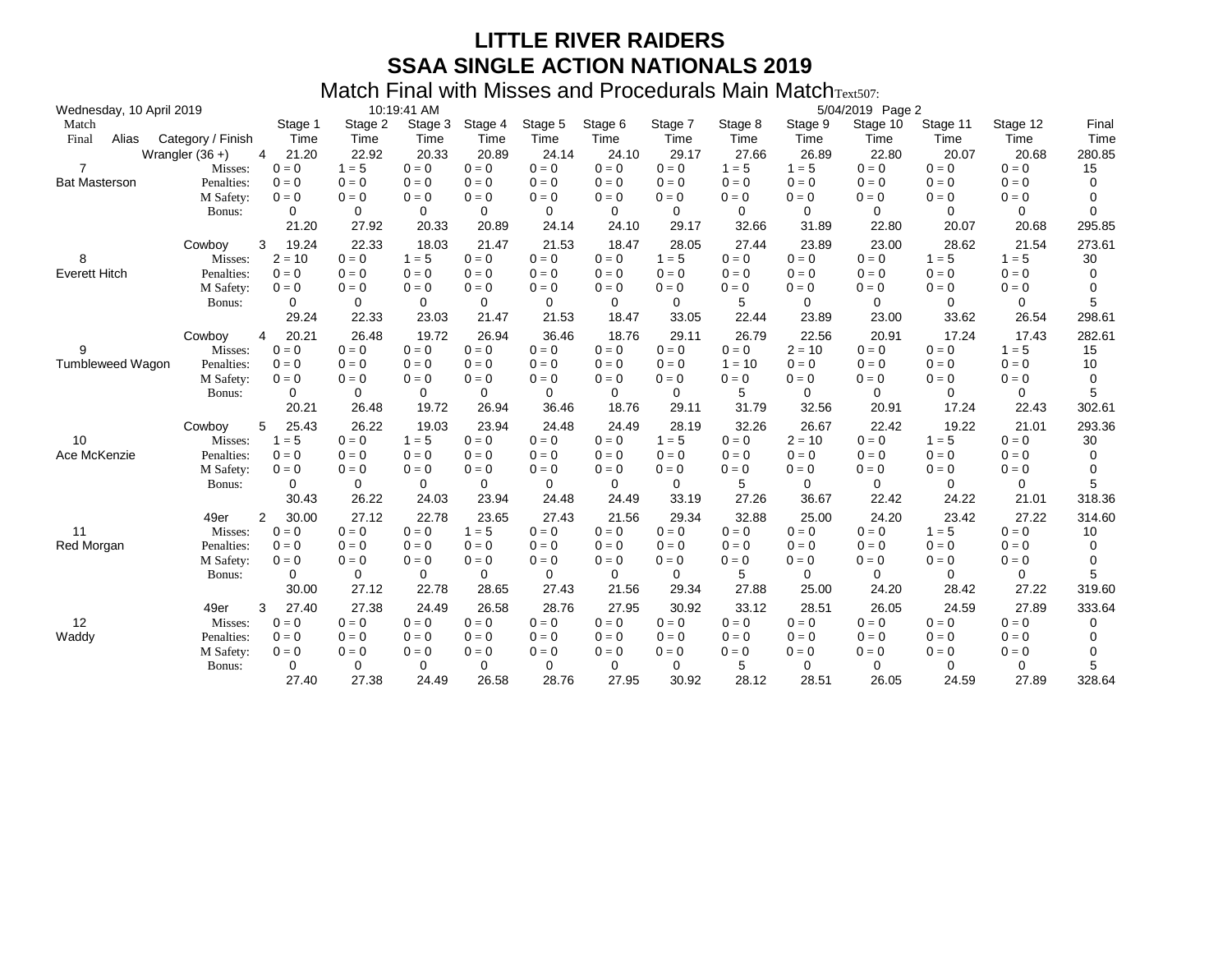|                   | Wednesday, 10 April 2019                                   |                                             |                                             | 10:19:42 AM                                 |                                             |                                             |                                             |                                             |                                             |                                             | 5/04/2019 Page 3                                   |                                             |                                             |                             |
|-------------------|------------------------------------------------------------|---------------------------------------------|---------------------------------------------|---------------------------------------------|---------------------------------------------|---------------------------------------------|---------------------------------------------|---------------------------------------------|---------------------------------------------|---------------------------------------------|----------------------------------------------------|---------------------------------------------|---------------------------------------------|-----------------------------|
| Match<br>Final    | Alias<br>Category / Finish                                 | Stage 1<br>Time                             | Stage 2<br>Time                             | Stage 3<br>Time                             | Stage 4<br>Time                             | Stage 5<br>Time                             | Stage 6<br>Time                             | Stage 7<br>Time                             | Stage 8<br>Time                             | Stage 9<br>Time                             | Stage 10<br>Time                                   | Stage 11<br>Time                            | Stage 12<br>Time                            | Final<br>Time               |
| 13                | 49er<br>Misses:                                            | 23.49<br>4<br>$0 = 0$                       | 26.58<br>$0 = 0$                            | 20.28<br>$0 = 0$                            | 22.98<br>$0 = 0$                            | 23.78<br>$2 = 10$                           | 26.63<br>$0 = 0$                            | 28.44<br>$1 = 5$                            | 38.28<br>$0 = 0$                            | 26.08<br>$0 = 0$                            | 27.62<br>$0 = 0$                                   | 21.98<br>$0 = 0$                            | 23.56<br>$0 = 0$                            | 309.70<br>15                |
| Rattlesnake       | Penalties:<br>M Safety:                                    | $0 = 0$<br>$0 = 0$                          | $0 = 0$<br>$0 = 0$                          | $0 = 0$<br>$0 = 0$                          | $0 = 0$<br>$0 = 0$                          | $0 = 0$<br>$0 = 0$                          | $0 = 0$<br>$0 = 0$                          | $1 = 10$<br>$0 = 0$                         | $0 = 0$<br>$0 = 0$                          | $0 = 0$<br>$0 = 0$                          | $0 = 0$<br>$0 = 0$                                 | $0 = 0$<br>$0 = 0$                          | $0 = 0$<br>$0 = 0$                          | 10<br>0                     |
|                   | Bonus:                                                     | 0<br>23.49                                  | 0<br>26.58                                  | 0<br>20.28                                  | 0<br>22.98                                  | 0<br>33.78                                  | 0<br>26.63                                  | 0<br>43.44                                  | 5<br>33.28                                  | 0<br>26.08                                  | 0<br>27.62                                         | 0<br>21.98                                  | 0<br>23.56                                  | 5<br>329.70                 |
| 14<br>Frank James | Senior $(60 +)$<br>Misses:<br>Penalties:                   | 22.20<br>$0 = 0$<br>$0 = 0$                 | 24.64<br>$0 = 0$<br>$0 = 0$                 | 23.93<br>$0 = 0$<br>$0 = 0$                 | 26.31<br>$0 = 0$<br>$0 = 0$                 | 25.93<br>$0 = 0$<br>$0 = 0$                 | 24.07<br>$2 = 10$<br>$0 = 0$                | 34.84<br>$0 = 0$<br>$0 = 0$                 | 36.56<br>$0 = 0$<br>$0 = 0$                 | 27.78<br>$0 = 0$<br>$0 = 0$                 | 28.27<br>$0 = 0$<br>$0 = 0$                        | 22.20<br>$1 = 5$<br>$0 = 0$                 | 23.36<br>$0 = 0$<br>$0 = 0$                 | 320.09<br>15<br>0           |
|                   | M Safety:<br>Bonus:                                        | $0 = 0$<br>0<br>22.20                       | $0 = 0$<br>0<br>24.64                       | $0 = 0$<br>0<br>23.93                       | $0 = 0$<br>0<br>26.31                       | $0 = 0$<br>0<br>25.93                       | $0 = 0$<br>0<br>34.07                       | $0 = 0$<br>0<br>34.84                       | $0 = 0$<br>5<br>31.56                       | $0 = 0$<br>0<br>27.78                       | $0 = 0$<br>0<br>28.27                              | $0 = 0$<br>0<br>27.20                       | $0 = 0$<br>0<br>23.36                       | 0<br>5<br>330.09            |
| 15<br>Judge Ruger | Gunfighter<br>Misses:<br>Penalties:<br>M Safety:<br>Bonus: | 27.56<br>$0 = 0$<br>$0 = 0$<br>$0 = 0$<br>0 | 26.61<br>$0 = 0$<br>$0 = 0$<br>$0 = 0$<br>0 | 19.20<br>$0 = 0$<br>$0 = 0$<br>$0 = 0$<br>0 | 23.56<br>$0 = 0$<br>$0 = 0$<br>$0 = 0$<br>0 | 24.96<br>$1 = 5$<br>$0 = 0$<br>$0 = 0$<br>0 | 24.04<br>$1 = 5$<br>$0 = 0$<br>$0 = 0$<br>0 | 32.68<br>$0 = 0$<br>$0 = 0$<br>$0 = 0$<br>0 | 34.61<br>$1 = 5$<br>$0 = 0$<br>$0 = 0$<br>5 | 30.66<br>$0 = 0$<br>$0 = 0$<br>$0 = 0$<br>0 | 30.82<br>$0 = 0$<br>$0 = 0$<br>$0 = 0$<br>$\Omega$ | 25.63<br>$0 = 0$<br>$0 = 0$<br>$0 = 0$<br>0 | 27.30<br>$0 = 0$<br>$0 = 0$<br>$0 = 0$<br>0 | 327.63<br>15<br>0<br>0<br>5 |
|                   | 49er                                                       | 27.56<br>5<br>29.14                         | 26.61<br>29.48                              | 19.20<br>23.62                              | 23.56<br>26.81                              | 29.96<br>28.59                              | 29.04<br>25.78                              | 32.68<br>32.66                              | 34.61<br>36.54                              | 30.66<br>29.27                              | 30.82<br>27.69                                     | 25.63<br>23.05                              | 27.30<br>22.72                              | 337.63<br>335.35            |
| 16<br>Bad 4 U     | Misses:<br>Penalties:<br>M Safety:<br>Bonus:               | $0 = 0$<br>$0 = 0$<br>$0 = 0$<br>$\Omega$   | $0 = 0$<br>$0 = 0$<br>$0 = 0$<br>0          | $1 = 5$<br>$0 = 0$<br>$0 = 0$<br>$\Omega$   | $1 = 5$<br>$0 = 0$<br>$0 = 0$<br>0          | $0 = 0$<br>$0 = 0$<br>$0 = 0$<br>0          | $0 = 0$<br>$0 = 0$<br>$0 = 0$<br>0          | $0 = 0$<br>$0 = 0$<br>$0 = 0$<br>$\Omega$   | $0 = 0$<br>$0 = 0$<br>$0 = 0$<br>5          | $0 = 0$<br>$0 = 0$<br>$0 = 0$<br>$\Omega$   | $0 = 0$<br>$0 = 0$<br>$0 = 0$<br>$\Omega$          | $0 = 0$<br>$0 = 0$<br>$0 = 0$<br>$\Omega$   | $0 = 0$<br>$0 = 0$<br>$0 = 0$<br>$\Omega$   | 10<br>0<br>0<br>5           |
|                   |                                                            | 29.14                                       | 29.48                                       | 28.62                                       | 31.81                                       | 28.59                                       | 25.78                                       | 32.66                                       | 31.54                                       | 29.27                                       | 27.69                                              | 23.05                                       | 22.72                                       | 340.35                      |
| 17<br>Daz         | 49er<br>Misses:<br>Penalties:<br>M Safety:                 | 6<br>25.97<br>$0 = 0$<br>$0 = 0$<br>$0 = 0$ | 25.99<br>$0 = 0$<br>$0 = 0$<br>$0 = 0$      | 29.38<br>$1 = 5$<br>$0 = 0$<br>$0 = 0$      | 23.30<br>$0 = 0$<br>$0 = 0$<br>$0 = 0$      | 27.06<br>$1 = 5$<br>$0 = 0$<br>$0 = 0$      | 24.03<br>$0 = 0$<br>$0 = 0$<br>$0 = 0$      | 38.46<br>$0 = 0$<br>$0 = 0$<br>$0 = 0$      | 30.34<br>$0 = 0$<br>$0 = 0$<br>$0 = 0$      | 32.37<br>$0 = 0$<br>$0 = 0$<br>$0 = 0$      | 26.00<br>$0 = 0$<br>$0 = 0$<br>$0 = 0$             | 24.26<br>$0 = 0$<br>$0 = 0$<br>$0 = 0$      | 25.46<br>$1 = 5$<br>$0 = 0$<br>$0 = 0$      | 332.62<br>15<br>0<br>0      |
|                   | Bonus:                                                     | 0<br>25.97                                  | 0<br>25.99                                  | 0<br>34.38                                  | 0<br>23.30                                  | 0<br>32.06                                  | 0<br>24.03                                  | 0<br>38.46                                  | 5<br>25.34                                  | 0<br>32.37                                  | 0<br>26.00                                         | 0<br>24.26                                  | 0<br>30.46                                  | 5<br>342.62                 |
| 18<br>Coyote      | <b>Frontier Cartridge</b><br>Misses:<br>Penalties:         | 25.33<br>$2 = 10$<br>$0 = 0$                | 37.02<br>$0 = 0$<br>$0 = 0$                 | 26.35<br>$0 = 0$<br>$0 = 0$                 | 29.63<br>$0 = 0$<br>$0 = 0$                 | 30.22<br>$0 = 0$<br>$0 = 0$                 | 23.82<br>$0 = 0$<br>$0 = 0$                 | 27.94<br>$0 = 0$<br>$0 = 0$                 | 34.60<br>$0 = 0$<br>$0 = 0$                 | 27.77<br>$0 = 0$<br>$0 = 0$                 | 27.41<br>$0 = 0$<br>$0 = 0$                        | 26.35<br>$0 = 0$<br>$0 = 0$                 | 24.28<br>$0 = 0$<br>$0 = 0$                 | 340.72<br>10<br>0           |
|                   | M Safety:<br>Bonus:                                        | $0 = 0$<br>0<br>35.33                       | $0 = 0$<br>0<br>37.02                       | $0 = 0$<br>0<br>26.35                       | $0 = 0$<br>0<br>29.63                       | $0 = 0$<br>0<br>30.22                       | $0 = 0$<br>0<br>23.82                       | $0 = 0$<br>0<br>27.94                       | $0 = 0$<br>5<br>29.60                       | $0 = 0$<br>0<br>27.77                       | $0 = 0$<br>0<br>27.41                              | $0 = 0$<br>0<br>26.35                       | $0 = 0$<br>0<br>24.28                       | 0<br>5<br>345.72            |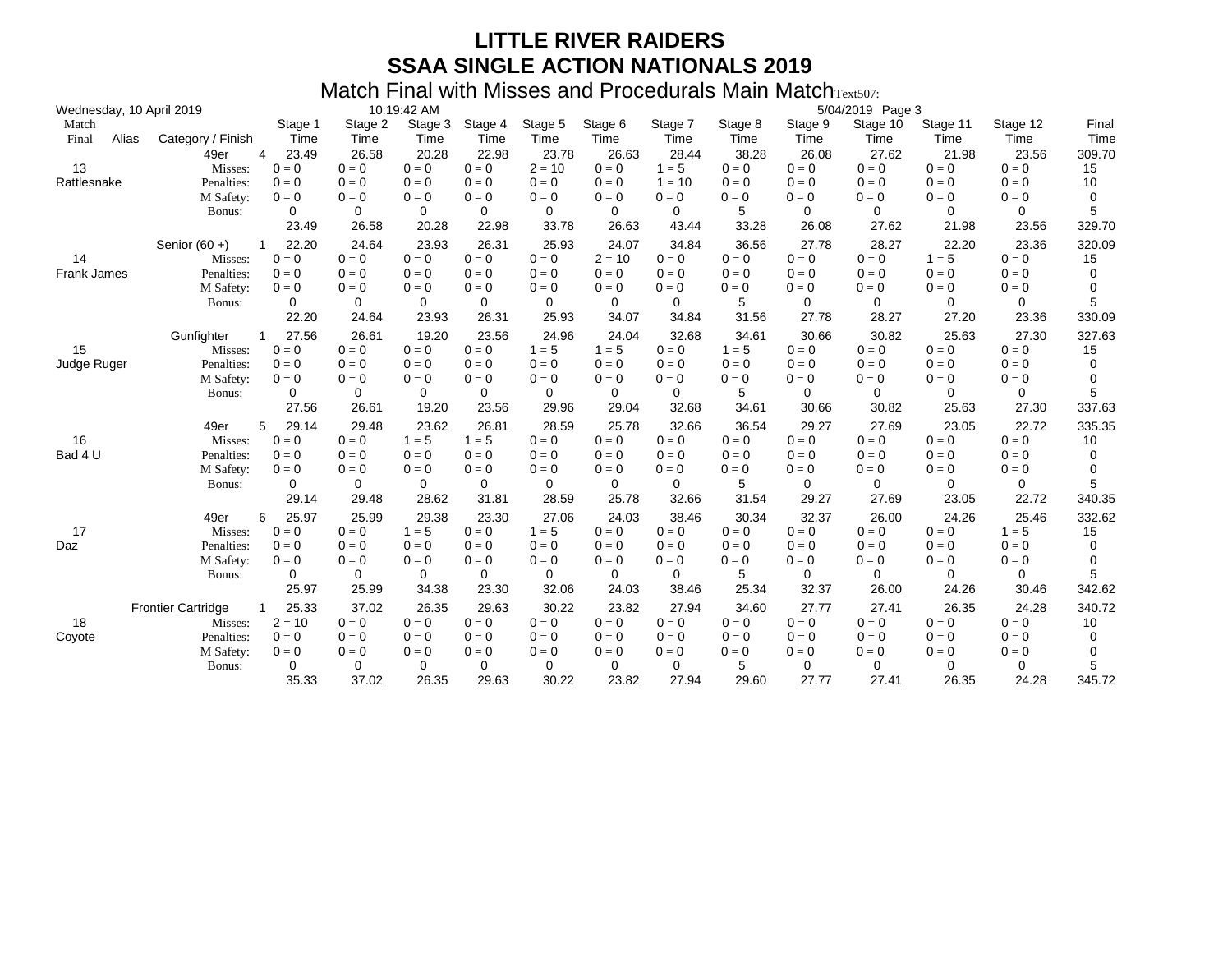|                    |       | Wednesday, 10 April 2019 |                       |                 | 10:19:42 AM     |                 |                 |                 |                 |                 |                 | 5/04/2019 Page 4 |                  |                  |               |
|--------------------|-------|--------------------------|-----------------------|-----------------|-----------------|-----------------|-----------------|-----------------|-----------------|-----------------|-----------------|------------------|------------------|------------------|---------------|
| Match<br>Final     | Alias | Category / Finish        | Stage 1<br>Time       | Stage 2<br>Time | Stage 3<br>Time | Stage 4<br>Time | Stage 5<br>Time | Stage 6<br>Time | Stage 7<br>Time | Stage 8<br>Time | Stage 9<br>Time | Stage 10<br>Time | Stage 11<br>Time | Stage 12<br>Time | Final<br>Time |
|                    |       | <b>B-Western</b>         | 23.74<br>$\mathbf{1}$ | 28.22           | 25.10           | 34.94           | 27.23           | 24.29           | 32.43           | 32.42           | 35.91           | 32.44            | 23.67            | 32.95            | 353.34        |
| 19                 |       | Misses:                  | $0 = 0$               | $0 = 0$         | $0 = 0$         | $1 = 5$         | $0 = 0$         | $0 = 0$         | $0 = 0$         | $0 = 0$         | $0 = 0$         | $0 = 0$          | $0 = 0$          | $0 = 0$          | 5             |
| Dynamike           |       | Penalties:               | $0 = 0$               | $0 = 0$         | $0 = 0$         | $0 = 0$         | $0 = 0$         | $0 = 0$         | $0 = 0$         | $0 = 0$         | $0 = 0$         | $0 = 0$          | $0 = 0$          | $0 = 0$          | 0             |
|                    |       | M Safety:                | $0 = 0$               | $0 = 0$         | $0 = 0$         | $0 = 0$         | $0 = 0$         | $0 = 0$         | $0 = 0$         | $0 = 0$         | $0 = 0$         | $0 = 0$          | $0 = 0$          | $0 = 0$          | 0             |
|                    |       | Bonus:                   | 0                     | 0               | 0               | 0               | 0               | 0               | 0               | 5               | 0               | 0                | 0                | 0                | 5             |
|                    |       |                          | 23.74                 | 28.22           | 25.10           | 39.94           | 27.23           | 24.29           | 32.43           | 27.42           | 35.91           | 32.44            | 23.67            | 32.95            | 353.34        |
|                    |       | Ladies 49er              | 31.18                 | 29.81           | 22.65           | 41.54           | 26.89           | 24.57           | 38.97           | 31.01           | 27.76           | 24.12            | 21.97            | 24.60            | 345.07        |
| 20                 |       | Misses:                  | $3 = 15$              | $0 = 0$         | $0 = 0$         | $1 = 5$         | $0 = 0$         | $0 = 0$         | $0 = 0$         | $0 = 0$         | $0 = 0$         | $0 = 0$          | $0 = 0$          | $0 = 0$          | 20            |
| <b>Pearl Starr</b> |       | Penalties:               | $0 = 0$               | $0 = 0$         | $0 = 0$         | $0 = 0$         | $0 = 0$         | $0 = 0$         | $0 = 0$         | $0 = 0$         | $0 = 0$         | $0 = 0$          | $0 = 0$          | $0 = 0$          | 0             |
|                    |       | M Safety:                | $0 = 0$               | $0 = 0$         | $0 = 0$         | $0 = 0$         | $0 = 0$         | $0 = 0$         | $0 = 0$         | $0 = 0$         | $0 = 0$         | $0 = 0$          | $0 = 0$          | $0 = 0$          | 0             |
|                    |       | Bonus:                   | 0                     | 0               | 0               | 0               | 0               | 0               | 0               | 5               | 0               | 0                | 0                | 0                | 5             |
|                    |       |                          | 46.18                 | 29.81           | 22.65           | 46.54           | 26.89           | 24.57           | 38.97           | 26.01           | 27.76           | 24.12            | 21.97            | 24.60            | 360.07        |
|                    |       | Silver Senior (65+)      | 26.88                 | 35.02           | 26.18           | 29.98           | 29.00           | 32.05           | 28.56           | 32.59           | 26.81           | 26.24            | 22.75            | 24.29            | 340.35        |
| 21                 |       | Misses:                  | $0 = 0$               | $1 = 5$         | $2 = 10$        | $0 = 0$         | $0 = 0$         | $0 = 0$         | $0 = 0$         | $0 = 0$         | $1 = 5$         | $0 = 0$          | $1 = 5$          | $0 = 0$          | 25            |
| Painted Mohawk     |       | Penalties:               | $0 = 0$               | $0 = 0$         | $0 = 0$         | $0 = 0$         | $0 = 0$         | $0 = 0$         | $0 = 0$         | $0 = 0$         | $0 = 0$         | $0 = 0$          | $0 = 0$          | $0 = 0$          | 0             |
|                    |       | M Safety:                | $0 = 0$               | $0 = 0$         | $0 = 0$         | $0 = 0$         | $0 = 0$         | $0 = 0$         | $0 = 0$         | $0 = 0$         | $0 = 0$         | $0 = 0$          | $0 = 0$          | $0 = 0$          | 0             |
|                    |       | Bonus:                   | 0                     | 0               | 0               | 0               | 0               | 0               | 0               | 5               | 0               | $\Omega$         | 0                | 0                | 5             |
|                    |       |                          | 26.88                 | 40.02           | 36.18           | 29.98           | 29.00           | 32.05           | 28.56           | 27.59           | 31.81           | 26.24            | 27.75            | 24.29            | 360.35        |
|                    |       | Cowboy                   | 26.09<br>6            | 24.02           | 17.84           | 24.71           | 27.64           | 20.30           | 21.12           | 26.25           | 22.58           | 23.20            | 24.54            | 44.47            | 302.76        |
| 22                 |       | Misses:                  | $2 = 10$              | $1 = 5$         | $1 = 5$         | $3 = 15$        | $0 = 0$         | $4 = 20$        | $0 = 0$         | $1 = 5$         | $0 = 0$         | $0 = 0$          | $1 = 5$          | $0 = 0$          | 65            |
| Cool Hand Luke     |       | Penalties:               | $0 = 0$               | $0 = 0$         | $0 = 0$         | $0 = 0$         | $0 = 0$         | $0 = 0$         | $0 = 0$         | $0 = 0$         | $0 = 0$         | $0 = 0$          | $0 = 0$          | $0 = 0$          | 0             |
|                    |       | M Safety:                | $0 = 0$               | $0 = 0$         | $0 = 0$         | $0 = 0$         | $0 = 0$         | $0 = 0$         | $0 = 0$         | $0 = 0$         | $0 = 0$         | $0 = 0$          | $0 = 0$          | $0 = 0$          | 0             |
|                    |       | Bonus:                   | 0                     | 0               | 0               | 0               | 0               | 0               | 0               | 5               | 0               | $\Omega$         | 0                | $\Omega$         | 5             |
|                    |       |                          | 36.09                 | 29.02           | 22.84           | 39.71           | 27.64           | 40.30           | 21.12           | 26.25           | 22.58           | 23.20            | 29.54            | 44.47            | 362.76        |
|                    |       | Cowgirl                  | 29.96                 | 25.17           | 25.17           | 24.65           | 33.63           | 28.71           | 29.00           | 27.13           | 30.68           | 23.05            | 26.44            | 25.39            | 328.98        |
| 23                 |       | Misses:                  | $2 = 10$              | $1 = 5$         | $0 = 0$         | $0 = 0$         | $1 = 5$         | $2 = 10$        | $1 = 5$         | $0 = 0$         | $1 = 5$         | $0 = 0$          | $0 = 0$          | $0 = 0$          | 40            |
| Violet Rose        |       | Penalties:               | $0 = 0$               | $0 = 0$         | $0 = 0$         | $0 = 0$         | $0 = 0$         | $0 = 0$         | $0 = 0$         | $0 = 0$         | $0 = 0$         | $0 = 0$          | $0 = 0$          | $0 = 0$          | 0             |
|                    |       | M Safety:                | $0 = 0$               | $0 = 0$         | $0 = 0$         | $0 = 0$         | $0 = 0$         | $0 = 0$         | $0 = 0$         | $0 = 0$         | $0 = 0$         | $0 = 0$          | $0 = 0$          | $0 = 0$          | 0             |
|                    |       | Bonus:                   | 0                     | 0               | 0               | 0               | 0               | 0               | 0               | 5               | 0               | 0                | 0                | 0                | 5             |
|                    |       |                          | 39.96                 | 30.17           | 25.17           | 24.65           | 38.63           | 38.71           | 34.00           | 22.13           | 35.68           | 23.05            | 26.44            | 25.39            | 363.98        |
|                    |       | Cowboy                   | 28.67                 | 27.86           | 19.03           | 35.64           | 28.56           | 27.36           | 34.91           | 32.69           | 28.44           | 26.26            | 22.62            | 25.11            | 337.15        |
| 24                 |       | Misses:                  | $0 = 0$               | $0 = 0$         | $1 = 5$         | $2 = 10$        | $0 = 0$         | $0 = 0$         | $1 = 5$         | $2 = 10$        | $0 = 0$         | $1 = 5$          | $0 = 0$          | $0 = 0$          | 35            |
| <b>Bullseye</b>    |       | Penalties:               | $0 = 0$               | $0 = 0$         | $0 = 0$         | $0 = 0$         | $0 = 0$         | $0 = 0$         | $0 = 0$         | $0 = 0$         | $0 = 0$         | $0 = 0$          | $0 = 0$          | $0 = 0$          | 0             |
|                    |       | M Safety:                | $0 = 0$               | $0 = 0$         | $0 = 0$         | $0 = 0$         | $0 = 0$         | $0 = 0$         | $0 = 0$         | $0 = 0$         | $0 = 0$         | $0 = 0$          | $0 = 0$          | $0 = 0$          | 0             |
|                    |       | Bonus:                   | 0                     | 0               | 0               | 0               | 0               | 0               | 0               | 5               | 0               | 0                | 0                | $\Omega$         | 5             |
|                    |       |                          | 28.67                 | 27.86           | 24.03           | 45.64           | 28.56           | 27.36           | 39.91           | 37.69           | 28.44           | 31.26            | 22.62            | 25.11            | 367.15        |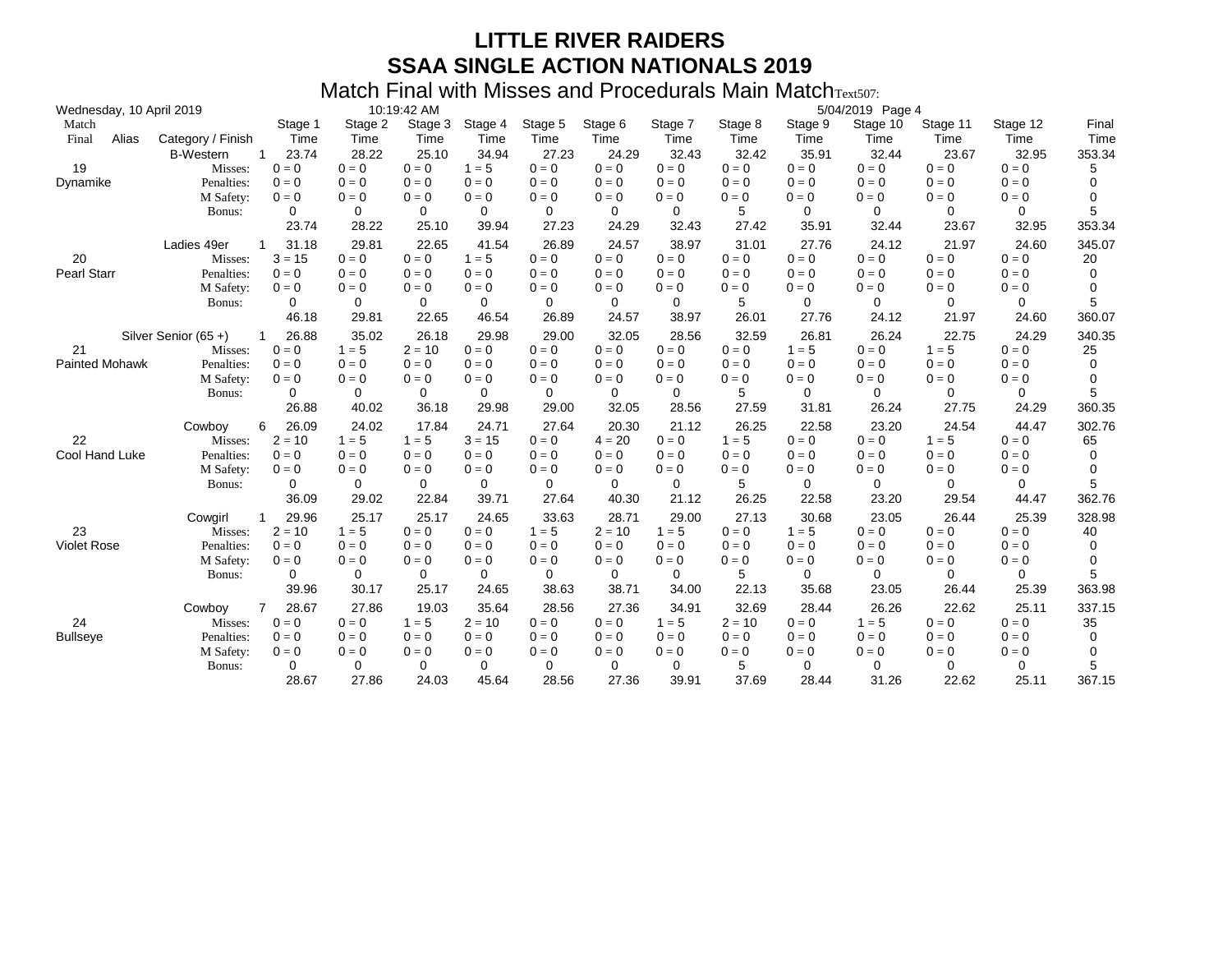| Wednesday, 10 April 2019 |                       |                               |          | 10:19:43 AM |         |         |          |          |          |          | 5/04/2019 Page 5 |          |          |        |
|--------------------------|-----------------------|-------------------------------|----------|-------------|---------|---------|----------|----------|----------|----------|------------------|----------|----------|--------|
| Match                    |                       | Stage 1                       | Stage 2  | Stage 3     | Stage 4 | Stage 5 | Stage 6  | Stage 7  | Stage 8  | Stage 9  | Stage 10         | Stage 11 | Stage 12 | Final  |
| Alias<br>Final           | Category / Finish     | Time                          | Time     | Time        | Time    | Time    | Time     | Time     | Time     | Time     | Time             | Time     | Time     | Time   |
|                          | Senior $(60 +)$       | $\mathbf{2}^{\circ}$<br>23.65 | 35.32    | 25.42       | 32.10   | 25.48   | 27.08    | 32.97    | 30.81    | 26.04    | 32.86            | 22.75    | 25.75    | 340.23 |
| 25                       | Misses:               | $3 = 15$                      | $1 = 5$  | $0 = 0$     | $0 = 0$ | $0 = 0$ | $0 = 0$  | $0 = 0$  | $2 = 10$ | $1 = 5$  | $0 = 0$          | $0 = 0$  | $0 = 0$  | 35     |
| Marshal J W              | Penalties:            | $0 = 0$                       | $0 = 0$  | $0 = 0$     | $0 = 0$ | $0 = 0$ | $0 = 0$  | $0 = 0$  | $0 = 0$  | $0 = 0$  | $0 = 0$          | $0 = 0$  | $0 = 0$  | 0      |
|                          | M Safety:             | $0 = 0$                       | $0 = 0$  | $0 = 0$     | $0 = 0$ | $0 = 0$ | $0 = 0$  | $0 = 0$  | $0 = 0$  | $0 = 0$  | $0 = 0$          | $0 = 0$  | $0 = 0$  | 0      |
|                          | Bonus:                | 0                             | 0        | 0           | 0       | 0       | 0        | $\Omega$ | 5        | 0        | 0                | 0        | 0        | 5      |
|                          |                       | 38.65                         | 40.32    | 25.42       | 32.10   | 25.48   | 27.08    | 32.97    | 35.81    | 31.04    | 32.86            | 22.75    | 25.75    | 370.23 |
|                          | <b>Duelist</b>        | 27.92                         | 29.25    | 29.47       | 28.73   | 32.08   | 29.77    | 33.48    | 35.63    | 32.33    | 32.19            | 28.44    | 30.71    | 370.00 |
| 26                       | Misses:               | $1 = 5$                       | $0 = 0$  | $0 = 0$     | $0 = 0$ | $0 = 0$ | $0 = 0$  | $0 = 0$  | $1 = 5$  | $0 = 0$  | $0 = 0$          | $0 = 0$  | $0 = 0$  | 10     |
| Sam Balin                | Penalties:            | $0 = 0$                       | $0 = 0$  | $0 = 0$     | $0 = 0$ | $0 = 0$ | $0 = 0$  | $0 = 0$  | $0 = 0$  | $0 = 0$  | $0 = 0$          | $0 = 0$  | $0 = 0$  | 0      |
|                          | M Safety:             | $0 = 0$                       | $0 = 0$  | $0 = 0$     | $0 = 0$ | $0 = 0$ | $0 = 0$  | $0 = 0$  | $0 = 0$  | $0 = 0$  | $0 = 0$          | $0 = 0$  | $0 = 0$  | 0      |
|                          | Bonus:                | 0                             | 0        | 0           | 0       | 0       | 0        | 0        | 5        | 0        | 0                | 0        | 0        | 5      |
|                          |                       | 32.92                         | 29.25    | 29.47       | 28.73   | 32.08   | 29.77    | 33.48    | 35.63    | 32.33    | 32.19            | 28.44    | 30.71    | 375.00 |
|                          | Cowboy                | 28.81<br>8                    | 31.11    | 26.37       | 28.33   | 30.73   | 29.23    | 35.26    | 34.64    | 32.71    | 27.22            | 25.87    | 26.88    | 357.16 |
| 27                       | Misses:               | $0 = 0$                       | $0 = 0$  | $0 = 0$     | $0 = 0$ | $0 = 0$ | $0 = 0$  | $0 = 0$  | $1 = 5$  | $2 = 10$ | $0 = 0$          | $0 = 0$  | $0 = 0$  | 15     |
| Lightning Jack Kane      | Penalties:            | $0 = 0$                       | $1 = 10$ | $0 = 0$     | $0 = 0$ | $0 = 0$ | $0 = 0$  | $0 = 0$  | $0 = 0$  | $0 = 0$  | $0 = 0$          | $0 = 0$  | $0 = 0$  | 10     |
|                          | M Safety:             | $0 = 0$                       | $0 = 0$  | $0 = 0$     | $0 = 0$ | $0 = 0$ | $0 = 0$  | $0 = 0$  | $0 = 0$  | $0 = 0$  | $0 = 0$          | $0 = 0$  | $0 = 0$  | 0      |
|                          | Bonus:                | 0                             | 0        | 0           | 0       | 0       | 0        | $\Omega$ | 5        | 0        | $\Omega$         | 0        | 0        | 5      |
|                          |                       | 28.81                         | 41.11    | 26.37       | 28.33   | 30.73   | 29.23    | 35.26    | 34.64    | 42.71    | 27.22            | 25.87    | 26.88    | 377.16 |
|                          | <b>Classic Cowboy</b> | 26.69                         | 30.20    | 25.79       | 26.82   | 30.38   | 26.29    | 32.77    | 34.04    | 29.30    | 37.06            | 24.54    | 25.29    | 349.17 |
| 28                       | Misses:               | $0 = 0$                       | $0 = 0$  | $0 = 0$     | $1 = 5$ | $0 = 0$ | $4 = 20$ | $0 = 0$  | $0 = 0$  | $1 = 5$  | $0 = 0$          | $1 = 5$  | $0 = 0$  | 35     |
| Long Haired Jim          | Penalties:            | $0 = 0$                       | $0 = 0$  | $0 = 0$     | $0 = 0$ | $0 = 0$ | $0 = 0$  | $0 = 0$  | $0 = 0$  | $0 = 0$  | $0 = 0$          | $0 = 0$  | $0 = 0$  | 0      |
|                          | M Safety:             | $0 = 0$                       | $0 = 0$  | $0 = 0$     | $0 = 0$ | $0 = 0$ | $0 = 0$  | $0 = 0$  | $0 = 0$  | $0 = 0$  | $0 = 0$          | $0 = 0$  | $0 = 0$  | 0      |
|                          | Bonus:                | 0                             | 0        | $\Omega$    | 0       | 0       | 0        | $\Omega$ | 5        | $\Omega$ | $\Omega$         | 0        | $\Omega$ | 5      |
|                          |                       | 26.69                         | 30.20    | 25.79       | 31.82   | 30.38   | 46.29    | 32.77    | 29.04    | 34.30    | 37.06            | 29.54    | 25.29    | 379.17 |
|                          | <b>Duelist</b>        | 26.92<br>2                    | 29.67    | 26.28       | 32.48   | 36.75   | 28.28    | 31.92    | 37.05    | 34.24    | 38.62            | 28.26    | 27.32    | 377.79 |
| 29                       | Misses:               | $0 = 0$                       | $0 = 0$  | $0 = 0$     | $1 = 5$ | $1 = 5$ | $0 = 0$  | $0 = 0$  | $0 = 0$  | $0 = 0$  | $0 = 0$          | $0 = 0$  | $0 = 0$  | 10     |
| Mean Mongrel Matt        | Penalties:            | $0 = 0$                       | $0 = 0$  | $0 = 0$     | $0 = 0$ | $0 = 0$ | $0 = 0$  | $0 = 0$  | $0 = 0$  | $0 = 0$  | $0 = 0$          | $0 = 0$  | $0 = 0$  | 0      |
|                          | M Safety:             | $0 = 0$                       | $0 = 0$  | $0 = 0$     | $0 = 0$ | $0 = 0$ | $0 = 0$  | $0 = 0$  | $0 = 0$  | $0 = 0$  | $0 = 0$          | $0 = 0$  | $0 = 0$  | 0      |
|                          | Bonus:                | 0                             | 0        | 0           | 0       | 0       | 0        | $\Omega$ | 5        | $\Omega$ | $\Omega$         | 0        | 0        | 5      |
|                          |                       | 26.92                         | 29.67    | 26.28       | 37.48   | 41.75   | 28.28    | 31.92    | 32.05    | 34.24    | 38.62            | 28.26    | 27.32    | 382.79 |
|                          | Elder Statesman (70+) | 27.60                         | 28.15    | 27.22       | 27.63   | 30.91   | 29.12    | 41.62    | 33.93    | 29.38    | 29.51            | 26.17    | 28.34    | 359.58 |
| 30                       | Misses:               | $1 = 5$                       | $1 = 5$  | $0 = 0$     | $0 = 0$ | $0 = 0$ | $2 = 10$ | $0 = 0$  | $0 = 0$  | $0 = 0$  | $0 = 0$          | $2 = 10$ | $0 = 0$  | 30     |
| <b>Pistol Peter</b>      | Penalties:            | $0 = 0$                       | $0 = 0$  | $0 = 0$     | $0 = 0$ | $0 = 0$ | $0 = 0$  | $0 = 0$  | $0 = 0$  | $0 = 0$  | $1 = 10$         | $0 = 0$  | $0 = 0$  | 10     |
|                          | M Safety:             | $0 = 0$                       | $0 = 0$  | $0 = 0$     | $0 = 0$ | $0 = 0$ | $0 = 0$  | $0 = 0$  | $0 = 0$  | $0 = 0$  | $0 = 0$          | $0 = 0$  | $0 = 0$  | 0      |
|                          | Bonus:                | 0                             | 0        | 0           | 0       | 0       | 0        | $\Omega$ | 5        | 0        | 0                | 0        | 0        | 5      |
|                          |                       | 32.60                         | 33.15    | 27.22       | 27.63   | 30.91   | 39.12    | 41.62    | 28.93    | 29.38    | 39.51            | 36.17    | 28.34    | 394.58 |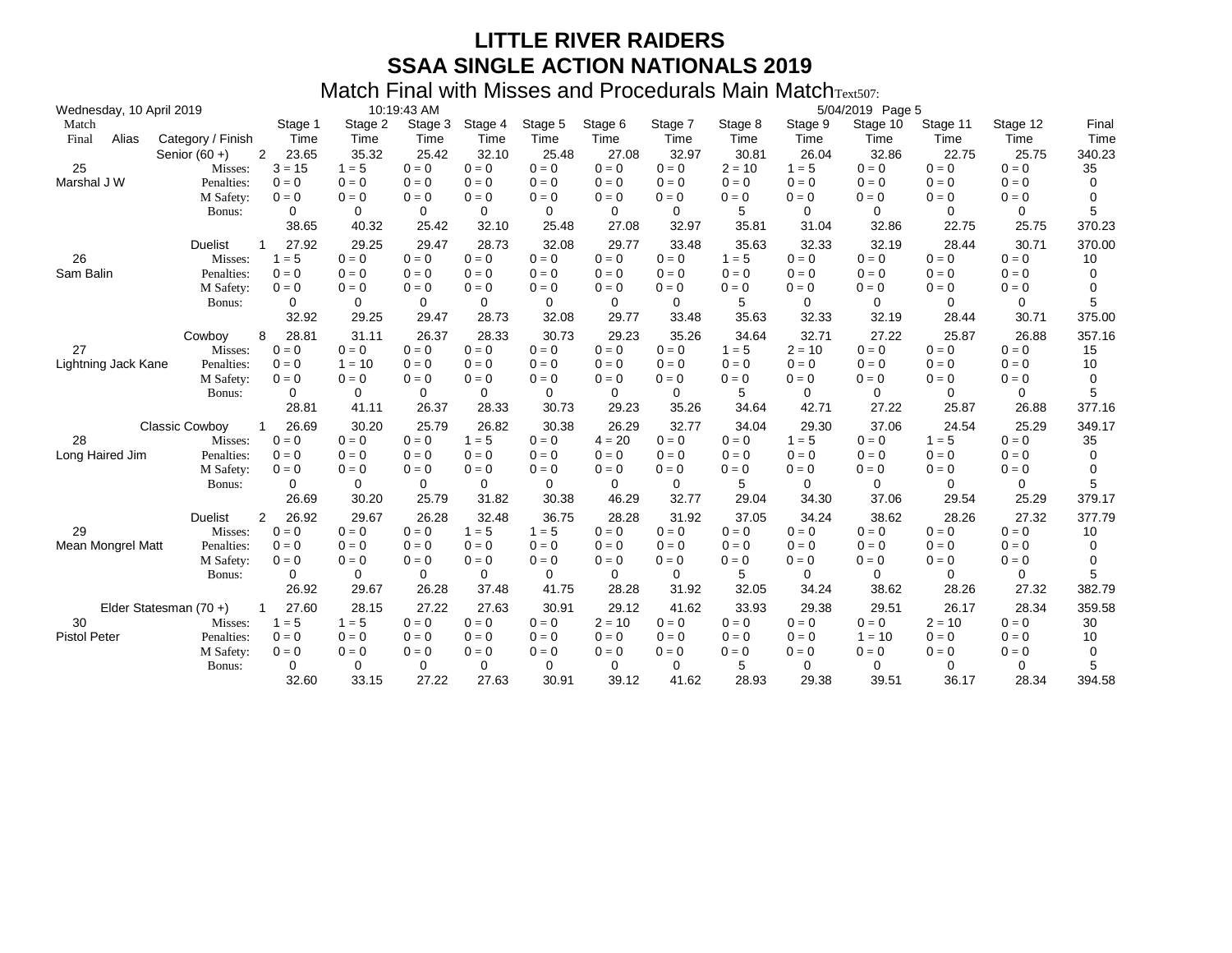|                     | Wednesday, 10 April 2019 |                           |                         |                 | 10:19:43 AM     |                 |                 |                 |                 |                 |                 | 5/04/2019 Page 6        |                  |                  |               |
|---------------------|--------------------------|---------------------------|-------------------------|-----------------|-----------------|-----------------|-----------------|-----------------|-----------------|-----------------|-----------------|-------------------------|------------------|------------------|---------------|
| Match<br>Final      | Alias                    | Category / Finish         | Stage 1<br>Time         | Stage 2<br>Time | Stage 3<br>Time | Stage 4<br>Time | Stage 5<br>Time | Stage 6<br>Time | Stage 7<br>Time | Stage 8<br>Time | Stage 9<br>Time | Stage 10<br>Time        | Stage 11<br>Time | Stage 12<br>Time | Final<br>Time |
|                     |                          | Senior $(60 +)$           | 3<br>29.93              | 27.90           | 27.87           | 30.53           | 31.92           | 28.66           | 36.88           | 34.02           | 30.82           | 35.74                   | 27.48            | 33.43            | 375.18        |
| 31                  |                          | Misses:                   | $0 = 0$                 | $1 = 5$         | $0 = 0$         | $2 = 10$        | $0 = 0$         | $0 = 0$         | $0 = 0$         | $1 = 5$         | $0 = 0$         | $1 = 5$                 | $0 = 0$          | $0 = 0$          | 25            |
| Weasel              |                          | Penalties:                | $0 = 0$                 | $0 = 0$         | $0 = 0$         | $0 = 0$         | $0 = 0$         | $0 = 0$         | $0 = 0$         | $0 = 0$         | $0 = 0$         | $0 = 0$                 | $0 = 0$          | $0 = 0$          | 0             |
|                     |                          | M Safety:                 | $0 = 0$                 | $0 = 0$         | $0 = 0$         | $0 = 0$         | $0 = 0$         | $0 = 0$         | $0 = 0$         | $0 = 0$         | $0 = 0$         | $0 = 0$                 | $0 = 0$          | $0 = 0$          | 0             |
|                     |                          | Bonus:                    | 0                       | 0               | 0               | 0               | 0               | 0               | 0               | 5               | 0               | 0                       | 0                | $\Omega$         | 5             |
|                     |                          |                           | 29.93                   | 32.90           | 27.87           | 40.53           | 31.92           | 28.66           | 36.88           | 34.02           | 30.82           | 40.74                   | 27.48            | 33.43            | 395.18        |
|                     |                          | Elder Statesman (70 +)    | 29.16<br>2              | 29.02           | 34.15           | 30.67           | 35.43           | 32.18           | 37.35           | 45.99           | 32.28           | 32.60                   | 27.54            | 30.22            | 396.59        |
| 32                  |                          | Misses:                   | $0 = 0$                 | $0 = 0$         | $0 = 0$         | $0 = 0$         | $0 = 0$         | $1 = 5$         | $0 = 0$         | $0 = 0$         | $0 = 0$         | $0 = 0$                 | $0 = 0$          | $0 = 0$          | 5             |
| Horseshoe Harry     |                          | Penalties:                | $0 = 0$                 | $0 = 0$         | $0 = 0$         | $0 = 0$         | $0 = 0$         | $0 = 0$         | $0 = 0$         | $0 = 0$         | $0 = 0$         | $0 = 0$                 | $0 = 0$          | $0 = 0$          | 0             |
|                     |                          | M Safety:                 | $0 = 0$                 | $0 = 0$         | $0 = 0$         | $0 = 0$         | $0 = 0$         | $0 = 0$         | $0 = 0$         | $0 = 0$         | $0 = 0$         | $0 = 0$                 | $0 = 0$          | $0 = 0$          | 0             |
|                     |                          | Bonus:                    | 0                       | 0               | 0               | 0               | 0               | 0               | 0               | 5               | 0               | 0                       | 0                | 0                | 5             |
|                     |                          |                           | 29.16                   | 29.02           | 34.15           | 30.67           | 35.43           | 37.18           | 37.35           | 40.99           | 32.28           | 32.60                   | 27.54            | 30.22            | 396.59        |
|                     |                          | Elder Statesman (70+)     | 33.72<br>3              | 38.35           | 26.02           | 27.87           | 34.84           | 33.75           | 37.64           | 44.02           | 30.64           | 30.72                   | 24.02            | 25.06            | 386.65        |
| 33                  |                          | Misses:                   | $0 = 0$                 | $2 = 10$        | $0 = 0$         | $0 = 0$         | $0 = 0$         | $0 = 0$         | $0 = 0$         | $0 = 0$         | $0 = 0$         | $0 = 0$                 | $0 = 0$          | $1 = 5$          | 15            |
| <b>Walker Woods</b> |                          | Penalties:                | $0 = 0$                 | $0 = 0$         | $0 = 0$         | $0 = 0$         | $0 = 0$         | $0 = 0$         | $0 = 0$         | $0 = 0$         | $0 = 0$         | $0 = 0$                 | $0 = 0$          | $0 = 0$          | 0             |
|                     |                          | M Safety:                 | $0 = 0$                 | $0 = 0$         | $0 = 0$         | $0 = 0$         | $0 = 0$         | $0 = 0$         | $0 = 0$         | $0 = 0$         | $0 = 0$         | $0 = 0$                 | $0 = 0$          | $0 = 0$          | 0             |
|                     |                          | Bonus:                    | 0                       | 0               | 0               | 0               | 0               | 0               | 0               | 5               | 0               | $\Omega$                | 0                | 0                | 5             |
|                     |                          |                           | 33.72                   | 48.35           | 26.02           | 27.87           | 34.84           | 33.75           | 37.64           | 39.02           | 30.64           | 30.72                   | 24.02            | 30.06            | 396.65        |
|                     |                          | Gunfighter                | $\overline{2}$<br>29.14 | 27.23           | 27.80           | 29.25           | 36.50           | 28.16           | 32.22           | 32.95           | 30.62           | 27.13                   | 29.55            | 27.53            | 358.08        |
| 34                  |                          | Misses:                   | $0 = 0$                 | $1 = 5$         | $1 = 5$         | $1 = 5$         | $1 = 5$         | $0 = 0$         | $1 = 5$         | $0 = 0$         | $1 = 5$         | $0 = 0$                 | $1 = 5$          | $2 = 10$         | 45            |
| <b>Lucky Strike</b> |                          | Penalties:                | $0 = 0$                 | $0 = 0$         | $0 = 0$         | $0 = 0$         | $0 = 0$         | $0 = 0$         | $0 = 0$         | $0 = 0$         | $0 = 0$         | $0 = 0$                 | $0 = 0$          | $0 = 0$          | 0             |
|                     |                          | M Safety:                 | $0 = 0$                 | $0 = 0$         | $0 = 0$         | $0 = 0$         | $0 = 0$         | $0 = 0$         | $0 = 0$         | $0 = 0$         | $0 = 0$         | $0 = 0$                 | $0 = 0$          | $0 = 0$          | 0             |
|                     |                          | Bonus:                    | 0                       | 0               | 0               | 0               | 0               | 0               | 0               | 5               | 0               | $\Omega$                | 0                | $\Omega$         | 5             |
|                     |                          |                           | 29.14                   | 32.23           | 32.80           | 34.25           | 41.50           | 28.16           | 37.22           | 27.95           | 35.62           | 27.13                   | 34.55            | 37.53            | 398.08        |
|                     |                          | <b>Frontier Cartridge</b> | 29.89<br>$\overline{2}$ | 32.34           | 25.79           | 26.20           | 32.43           | 27.12           | 38.35           | 37.53           | 33.91           | 33.10                   | 35.51            | 28.17            | 380.34        |
| 35                  |                          | Misses:                   | $1 = 5$                 | $0 = 0$         | $1 = 5$         | $0 = 0$         | $0 = 0$         | $0 = 0$         | $2 = 10$        | $0 = 0$         | $0 = 0$         | $0 = 0$                 | $0 = 0$          | $0 = 0$          | 20            |
| Lobo                |                          | Penalties:                | $0 = 0$                 | $0 = 0$         | $0 = 0$         | $0 = 0$         | $0 = 0$         | $0 = 0$         | $0 = 0$         | $0 = 0$         | $0 = 0$         | $0 = 0$                 | $0 = 0$          | $0 = 0$          | 0             |
|                     |                          | M Safety:                 | $0 = 0$                 | $0 = 0$         | $0 = 0$         | $0 = 0$         | $0 = 0$         | $0 = 0$         | $0 = 0$         | $0 = 0$         | $0 = 0$         | $0 = 0$                 | $0 = 0$          | $0 = 0$          | 0             |
|                     |                          | Bonus:                    | 0                       | 0               | 0               | 0               | 0               | 0               | 0               | 0               | 0               | $\Omega$                | 0                | 0                | 0             |
|                     |                          |                           | 34.89                   | 32.34           | 30.79           | 26.20           | 32.43           | 27.12           | 48.35           | 37.53           | 33.91           | 33.10                   | 35.51            | 28.17            | 400.34        |
|                     |                          | 49er                      | 27.32                   | 31.77           | 30.04           | 25.70           | 36.17           | 25.46           | 32.71           | 39.27           | 42.63           | 29.95                   | 23.23            | 26.95            | 371.20        |
| 36                  |                          | Misses:                   | $0 = 0$                 | $0 = 0$         | $1 = 5$         | $1 = 5$         | $1 = 5$         | $2 = 10$        | $0 = 0$         | $0 = 0$         | $1 = 5$         | $1 = 5$                 | $0 = 0$          | $0 = 0$          | 35            |
| <b>Slick Dick</b>   |                          | Penalties:                | $0 = 0$                 | $0 = 0$         | $0 = 0$         | $0 = 0$         | $0 = 0$         | $0 = 0$         | $0 = 0$         | $0 = 0$         | $0 = 0$         | $\mathbf{0}=\mathbf{0}$ | $0 = 0$          | $0 = 0$          | 0             |
|                     |                          | M Safety:                 | $0 = 0$                 | $0 = 0$         | $0 = 0$         | $0 = 0$         | $0 = 0$         | $0 = 0$         | $0 = 0$         | $0 = 0$         | $0 = 0$         | $0 = 0$                 | $0 = 0$          | $0 = 0$          | 0             |
|                     |                          | Bonus:                    | 0                       | 0               | 0               | 0               | 0               | 0               | 0               | 5               | 0               | 0                       | $\Omega$         | $\Omega$         | 5             |
|                     |                          |                           | 27.32                   | 31.77           | 35.04           | 30.70           | 41.17           | 35.46           | 32.71           | 34.27           | 47.63           | 34.95                   | 23.23            | 26.95            | 401.20        |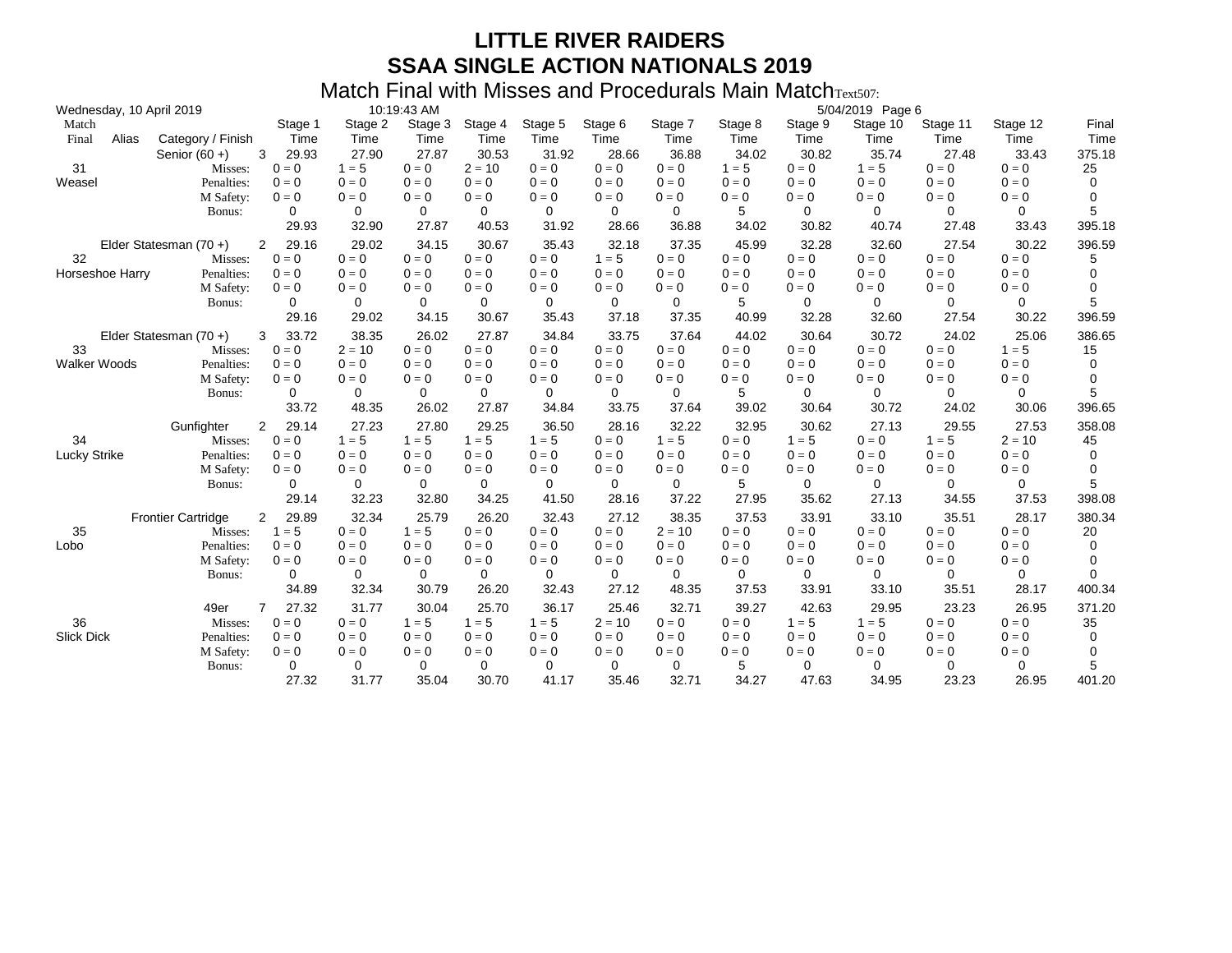|                     |       | Wednesday, 10 April 2019  |                        |                    | 10:19:43 AM        |                    |                     |                    |                    |                    |                    | 5/04/2019 Page 7   |                    |                    |               |
|---------------------|-------|---------------------------|------------------------|--------------------|--------------------|--------------------|---------------------|--------------------|--------------------|--------------------|--------------------|--------------------|--------------------|--------------------|---------------|
| Match<br>Final      | Alias | Category / Finish         | Stage 1<br>Time        | Stage 2<br>Time    | Stage 3<br>Time    | Stage 4<br>Time    | Stage 5<br>Time     | Stage 6<br>Time    | Stage 7<br>Time    | Stage 8<br>Time    | Stage 9<br>Time    | Stage 10<br>Time   | Stage 11<br>Time   | Stage 12<br>Time   | Final<br>Time |
| 37                  |       | Senior Duelist (60+)      | 35.25<br>-1<br>$1 = 5$ | 29.17<br>$0 = 0$   | 35.25<br>$0 = 0$   | 32.04<br>$0 = 0$   | 36.00<br>$0 = 0$    | 31.49<br>$0 = 0$   | 36.19<br>$0 = 0$   | 39.50<br>$1 = 5$   | 35.98<br>$0 = 0$   | 30.21<br>$0 = 0$   | 27.88<br>$0 = 0$   | 29.31<br>$0 = 0$   | 398.27        |
| <b>Buster Giggs</b> |       | Misses:<br>Penalties:     | $0 = 0$                | $0 = 0$            | $0 = 0$            | $0 = 0$            | $0 = 0$             | $0 = 0$            | $0 = 0$            | $0 = 0$            | $0 = 0$            | $0 = 0$            | $0 = 0$            | $0 = 0$            | 10<br>0       |
|                     |       | M Safety:                 | $0 = 0$                | $0 = 0$            | $0 = 0$            | $0 = 0$            | $0 = 0$             | $0 = 0$            | $0 = 0$            | $0 = 0$            | $0 = 0$            | $0 = 0$            | $0 = 0$            | $0 = 0$            | 0             |
|                     |       | Bonus:                    | 0                      | 0                  | 0                  | 0                  | $\Omega$            | 0                  | $\Omega$           | 5                  | 0                  | 0                  | 0                  | 0                  | 5             |
|                     |       |                           | 40.25                  | 29.17              | 35.25              | 32.04              | 36.00               | 31.49              | 36.19              | 39.50              | 35.98              | 30.21              | 27.88              | 29.31              | 403.27        |
|                     |       | <b>Frontier Cartridge</b> | 26.32<br>3             | 24.76              | 28.09              | 34.31              | 27.11               | 27.57              | 43.76              | 52.72              | 31.05              | 24.90              | 24.64              | 24.70              | 369.93        |
| 38                  |       | Misses:                   | $0 = 0$                | $0 = 0$            | $1 = 5$            | $1 = 5$            | $0 = 0$             | $0 = 0$            | $0 = 0$            | $1 = 5$            | $0 = 0$            | $0 = 0$            | $1 = 5$            | $2 = 10$           | 30            |
| Renegade Ty         |       | Penalties:                | $0 = 0$                | $0 = 0$            | $0 = 0$            | $0 = 0$            | $0 = 0$             | $0 = 0$            | $1 = 10$           | $0 = 0$            | $0 = 0$            | $0 = 0$            | $0 = 0$            | $0 = 0$            | 10            |
|                     |       | M Safety:                 | $0 = 0$                | $0 = 0$            | $0 = 0$            | $0 = 0$            | $0 = 0$             | $0 = 0$            | $0 = 0$            | $0 = 0$            | $0 = 0$            | $0 = 0$            | $0 = 0$            | $0 = 0$            | 0             |
|                     |       | Bonus:                    | 0<br>26.32             | 0<br>24.76         | 0<br>33.09         | 0<br>39.31         | 0<br>27.11          | $\Omega$<br>27.57  | 0<br>53.76         | 5<br>52.72         | 0<br>31.05         | 0<br>24.90         | 0<br>29.64         | 0<br>34.70         | 5<br>404.93   |
|                     |       | 49er                      | 30.78<br>8             | 31.80              | 22.83              | 34.01              | 30.33               | 22.65              | 31.94              | 37.12              | 31.32              | 28.65              | 34.14              | 28.08              | 363.65        |
| 39                  |       | Misses:                   | $0 = 0$                | $1 = 5$            | $2 = 10$           | $0 = 0$            | $0 = 0$             | $1 = 5$            | $1 = 5$            | $0 = 0$            | $1 = 5$            | $0 = 0$            | $2 = 10$           | $0 = 0$            | 40            |
| Jack Hammer         |       | Penalties:                | $0 = 0$                | $0 = 0$            | $0 = 0$            | $0 = 0$            | $0 = 0$             | $0 = 0$            | $0 = 0$            | $0 = 0$            | $0 = 0$            | $1 = 10$           | $0 = 0$            | $0 = 0$            | 10            |
|                     |       | M Safety:                 | $0 = 0$                | $0 = 0$            | $0 = 0$            | $0 = 0$            | $0 = 0$             | $0 = 0$            | $0 = 0$            | $0 = 0$            | $0 = 0$            | $0 = 0$            | $0 = 0$            | $0 = 0$            | 0             |
|                     |       | Bonus:                    | 0                      | 0                  | 0                  | 0                  | 0                   | 0                  | 0                  | 5                  | 0                  | $\Omega$           | 0                  | 0                  | 5             |
|                     |       |                           | 30.78                  | 36.80              | 32.83              | 34.01              | 30.33               | 27.65              | 36.94              | 32.12              | 36.32              | 38.65              | 44.14              | 28.08              | 408.65        |
|                     |       | Ladies Wrangler $(36 +)$  | 29.13                  | 30.18              | 32.21              | 31.44              | 36.77               | 25.85              | 38.26              | 37.46              | 32.83              | 29.41              | 26.27              | 24.46              | 374.27        |
| 40                  |       | Misses:                   | $0 = 0$                | $0 = 0$            | $0 = 0$            | $1 = 5$            | $0 = 0$             | $0 = 0$            | $1 = 5$            | $0 = 0$            | $0 = 0$            | $1 = 5$            | $2 = 10$           | $1 = 5$            | 30            |
| <b>Ringers Ruby</b> |       | Penalties:                | $0 = 0$                | $0 = 0$            | $0 = 0$            | $0 = 0$            | $0 = 0$             | $0 = 0$            | $1 = 10$           | $0 = 0$            | $0 = 0$            | $0 = 0$            | $0 = 0$            | $0 = 0$            | 10            |
|                     |       | M Safety:                 | $0 = 0$                | $0 = 0$            | $0 = 0$            | $0 = 0$            | $0 = 0$             | $0 = 0$            | $0 = 0$            | $0 = 0$            | $0 = 0$            | $0 = 0$            | $0 = 0$            | $0 = 0$            | 0             |
|                     |       | Bonus:                    | $\Omega$               | 0                  | $\Omega$           | 0                  | 0                   | 0                  | $\Omega$           | 5                  | $\Omega$           | $\Omega$           | $\Omega$           | $\Omega$           | 5             |
|                     |       |                           | 29.13                  | 30.18              | 32.21              | 36.44              | 36.77               | 25.85              | 53.26              | 32.46              | 32.83              | 34.41              | 36.27              | 29.46              | 409.27        |
|                     |       | Cowboy                    | 22.05<br>9             | 57.11              | 22.46              | 19.45              | 34.20               | 19.24              | 27.06              | 29.86              | 22.12              | 23.84              | 21.52              | 23.67              | 322.58        |
| 41                  |       | Misses:                   | $0 = 0$                | $9 = 45$           | $3 = 15$           | $1 = 5$            | $3 = 15$            | $0 = 0$            | $0 = 0$            | $0 = 0$            | $0 = 0$            | $0 = 0$            | $0 = 0$            | $1 = 5$            | 85            |
| <b>Broken Spur</b>  |       | Penalties:<br>M Safety:   | $0 = 0$<br>$0 = 0$     | $0 = 0$<br>$0 = 0$ | $0 = 0$<br>$0 = 0$ | $0 = 0$<br>$0 = 0$ | $1 = 10$<br>$0 = 0$ | $0 = 0$<br>$0 = 0$ | $0 = 0$<br>$0 = 0$ | $0 = 0$<br>$0 = 0$ | $0 = 0$<br>$0 = 0$ | $0 = 0$<br>$0 = 0$ | $0 = 0$<br>$0 = 0$ | $0 = 0$<br>$0 = 0$ | 10<br>0       |
|                     |       | Bonus:                    | 0                      | 0                  | 0                  | 0                  | 0                   | 0                  | $\Omega$           | 5                  | 0                  | 0                  | 0                  | 0                  | 5             |
|                     |       |                           | 22.05                  | 102.11             | 37.46              | 24.45              | 59.20               | 19.24              | 27.06              | 24.86              | 22.12              | 23.84              | 21.52              | 28.67              | 412.58        |
|                     |       | Elder Statesman $(70 +)$  | 26.40<br>4             | 23.93              | 28.45              | 22.63              | 34.12               | 30.20              | 36.00              | 35.67              | 28.00              | 24.31              | 26.18              | 27.15              | 343.04        |
| 42                  |       | Misses:                   | $0 = 0$                | $0 = 0$            | $2 = 10$           | $0 = 0$            | $0 = 0$             | $1 = 5$            | $6 = 30$           | $0 = 0$            | $0 = 0$            | $1 = 5$            | $0 = 0$            | $0 = 0$            | 50            |
| John Slocum         |       | Penalties:                | $0 = 0$                | $0 = 0$            | $0 = 0$            | $0 = 0$            | $0 = 0$             | $0 = 0$            | $0 = 0$            | $0 = 0$            | $0 = 0$            | $1 = 10$           | $0 = 0$            | $0 = 0$            | 10            |
|                     |       | M Safety:                 | $1 = 10$               | $0 = 0$            | $0 = 0$            | $0 = 0$            | $0 = 0$             | $0 = 0$            | $0 = 0$            | $0 = 0$            | $0 = 0$            | $0 = 0$            | $0 = 0$            | $0 = 0$            | 10            |
|                     |       | Bonus:                    | 0                      | 0                  | 0                  | 0                  | 0                   | 0                  | 0                  | 0                  | 0                  | 0                  | 0                  | 0                  | $\Omega$      |
|                     |       |                           | 36.40                  | 23.93              | 38.45              | 22.63              | 34.12               | 35.20              | 66.00              | 35.67              | 28.00              | 39.31              | 26.18              | 27.15              | 413.04        |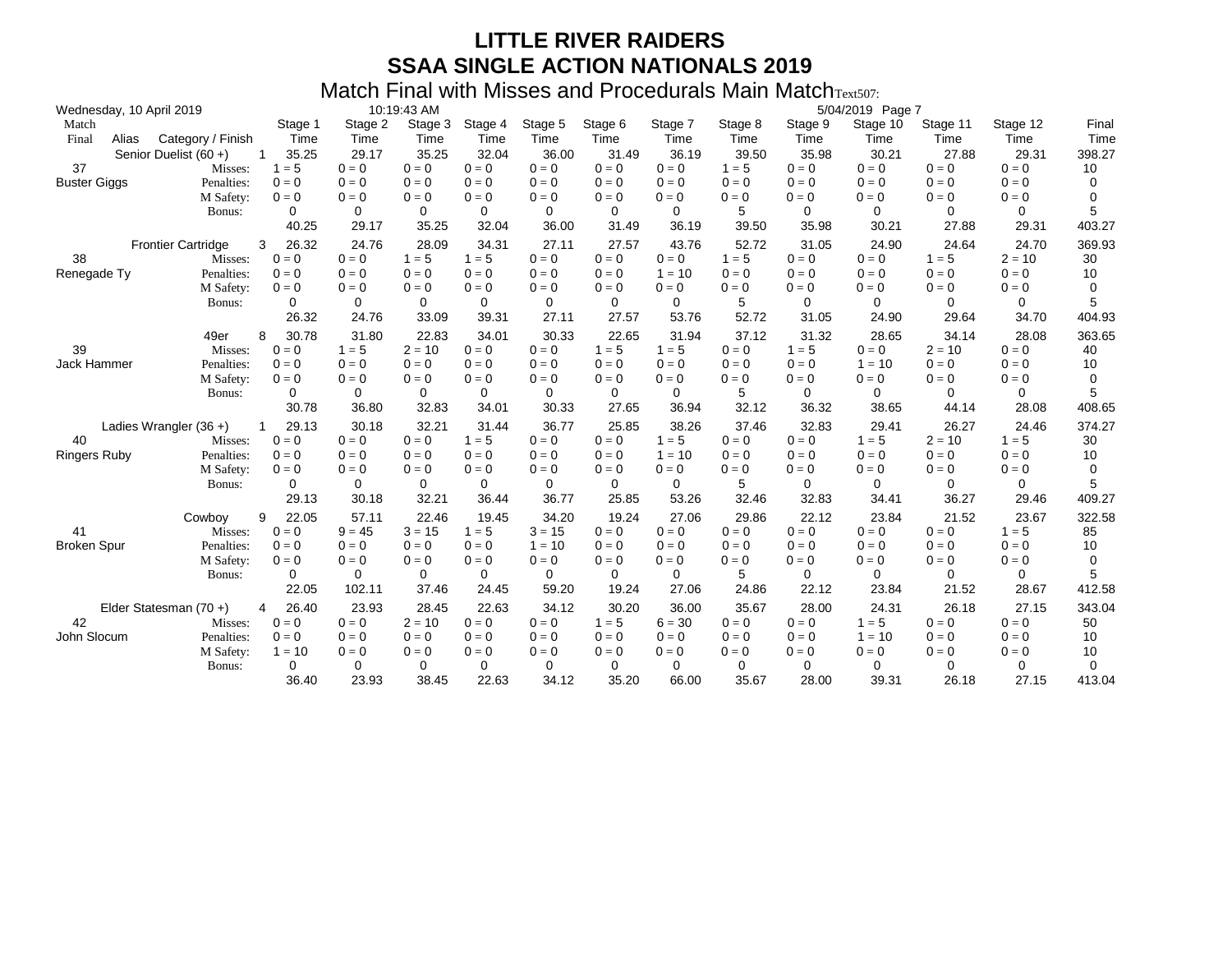|                  |       | Wednesday, 10 April 2019 |                       |                   | 10:19:44 AM      |                  |                  |                  |                  |                  |                  | 5/04/2019 Page 8  |                  |                  |               |
|------------------|-------|--------------------------|-----------------------|-------------------|------------------|------------------|------------------|------------------|------------------|------------------|------------------|-------------------|------------------|------------------|---------------|
| Match<br>Final   | Alias | Category / Finish        | Stage 1<br>Time       | Stage 2<br>Time   | Stage 3<br>Time  | Stage 4<br>Time  | Stage 5<br>Time  | Stage 6<br>Time  | Stage 7<br>Time  | Stage 8<br>Time  | Stage 9<br>Time  | Stage 10<br>Time  | Stage 11<br>Time | Stage 12<br>Time | Final<br>Time |
| 43               |       | 10<br>Cowboy<br>Misses:  | 28.10<br>$0 = 0$      | 36.43<br>$8 = 40$ | 25.81<br>$0 = 0$ | 34.47<br>$0 = 0$ | 28.08<br>$0 = 0$ | 28.79<br>$0 = 0$ | 32.36<br>$0 = 0$ | 35.96<br>$0 = 0$ | 31.71<br>$1 = 5$ | 30.01<br>$0 = 0$  | 26.71<br>$0 = 0$ | 27.32<br>$0 = 0$ | 365.75<br>45  |
| Deadwood         |       | Penalties:               | $0 = 0$               | $0 = 0$           | $0 = 0$          | $0 = 0$          | $0 = 0$          | $0 = 0$          | $0 = 0$          | $0 = 0$          | $0 = 0$          | $0 = 0$           | $0 = 0$          | $0 = 0$          | $\mathbf 0$   |
|                  |       | M Safety:                | $0 = 0$               | $0 = 0$           | $1 = 10$         | $0 = 0$          | $0 = 0$          | $0 = 0$          | $0 = 0$          | $0 = 0$          | $0 = 0$          | $0 = 0$           | $0 = 0$          | $0 = 0$          | 10            |
|                  |       | Bonus:                   | 0                     | 0                 | $\Omega$         | $\Omega$         | $\Omega$         | $\Omega$         | $\Omega$         | 5                | $\Omega$         | $\Omega$          | $\Omega$         | $\Omega$         | 5             |
|                  |       |                          | 28.10                 | 76.43             | 35.81            | 34.47            | 28.08            | 28.79            | 32.36            | 30.96            | 36.71            | 30.01             | 26.71            | 27.32            | 415.75        |
|                  |       | Elder Statesman (70+)    | 35.24<br>5            | 33.09             | 35.90            | 35.32            | 35.27            | 33.43            | 41.25            | 38.61            | 34.08            | 34.44             | 34.14            | 32.48            | 423.25        |
| 44               |       | Misses:                  | $0 = 0$               | $0 = 0$           | $0 = 0$          | $0 = 0$          | $0 = 0$          | $0 = 0$          | $0 = 0$          | $0 = 0$          | $0 = 0$          | $0 = 0$           | $0 = 0$          | $0 = 0$          | 0             |
| Little Joe D     |       | Penalties:               | $0 = 0$               | $0 = 0$           | $0 = 0$          | $0 = 0$          | $0 = 0$          | $0 = 0$          | $0 = 0$          | $0 = 0$          | $0 = 0$          | $0 = 0$           | $0 = 0$          | $0 = 0$          | 0             |
|                  |       | M Safety:                | $0 = 0$               | $0 = 0$           | $0 = 0$          | $0 = 0$          | $0 = 0$          | $0 = 0$          | $0 = 0$          | $0 = 0$          | $0 = 0$          | $0 = 0$           | $0 = 0$          | $0 = 0$          | 0             |
|                  |       | Bonus:                   | 0                     | 0                 | 0                | 0                | 0                | 0                | 0                | 5                | 0                | 0                 | 0                | 0                | 5             |
|                  |       |                          | 35.24                 | 33.09             | 35.90            | 35.32            | 35.27            | 33.43            | 41.25            | 33.61            | 34.08            | 34.44             | 34.14            | 32.48            | 418.25        |
|                  |       | Senior $(60 +)$          | 27.56<br>4            | 32.24             | 29.80            | 31.75            | 43.23            | 33.89            | 36.06            | 37.42            | 36.69            | 30.48             | 30.07            | 30.02            | 399.21        |
| 45               |       | Misses:                  | $1 = 5$               | $0 = 0$           | $0 = 0$          | $0 = 0$          | $0 = 0$          | $1 = 5$          | $0 = 0$          | $0 = 0$          | $0 = 0$          | $0 = 0$           | $0 = 0$          | $1 = 5$          | 15            |
| Jericho          |       | Penalties:               | $0 = 0$               | $0 = 0$           | $0 = 0$          | $0 = 0$          | $0 = 0$          | $0 = 0$          | $0 = 0$          | $0 = 0$          | $1 = 10$         | $0 = 0$           | $0 = 0$          | $0 = 0$          | 10            |
|                  |       | M Safety:                | $0 = 0$               | $0 = 0$           | $0 = 0$          | $0 = 0$          | $0 = 0$          | $0 = 0$          | $0 = 0$          | $0 = 0$          | $0 = 0$          | $0 = 0$           | $0 = 0$          | $0 = 0$          | 0             |
|                  |       | Bonus:                   | 0                     | 0                 | 0                | 0                | 0                | 0                | $\Omega$         | 5                | 0                | 0                 | 0                | 0                | 5             |
|                  |       |                          | 32.56                 | 32.24             | 29.80            | 31.75            | 43.23            | 38.89            | 36.06            | 32.42            | 46.69            | 30.48             | 30.07            | 35.02            | 419.21        |
|                  |       | <b>Classic Cowboy</b>    | $\mathbf{2}$<br>31.67 | 42.08             | 34.30            | 29.45            | 33.57            | 29.15            | 36.62            | 39.52            | 32.57            | 34.13             | 31.51            | 31.67            | 406.24        |
| 46               |       | Misses:                  | $0 = 0$               | $0 = 0$           | $0 = 0$          | $1 = 5$          | $1 = 5$          | $0 = 0$          | $0 = 0$          | $0 = 0$          | $0 = 0$          | $0 = 0$           | $1 = 5$          | $1 = 5$          | 20            |
| Ranger           |       | Penalties:               | $0 = 0$               | $0 = 0$           | $0 = 0$          | $0 = 0$          | $0 = 0$          | $0 = 0$          | $0 = 0$          | $0 = 0$          | $0 = 0$          | $0 = 0$           | $0 = 0$          | $0 = 0$          | 0             |
|                  |       | M Safety:                | $0 = 0$               | $0 = 0$           | $0 = 0$          | $0 = 0$          | $0 = 0$          | $0 = 0$          | $0 = 0$          | $0 = 0$          | $0 = 0$          | $0 = 0$           | $0 = 0$          | $0 = 0$          | 0             |
|                  |       | Bonus:                   | 0                     | 0                 | 0                | 0                | 0                | 0                | $\Omega$         | 5                | $\Omega$         | $\Omega$          | 0                | $\Omega$         | 5             |
|                  |       |                          | 31.67                 | 42.08             | 34.30            | 34.45            | 38.57            | 29.15            | 36.62            | 34.52            | 32.57            | 34.13             | 36.51            | 36.67            | 421.24        |
|                  |       | Wrangler $(36 +)$        | 24.12<br>5            | 31.23             | 25.98            | 24.54            | 33.07            | 25.78            | 35.48            | 30.66            | 31.18            | 28.75             | 28.85            | 26.68            | 346.32        |
| 47               |       | Misses:                  | $1 = 5$               | $1 = 5$           | $2 = 10$         | $1 = 5$          | $0 = 0$          | $1 = 5$          | $0 = 0$          | $3 = 15$         | $1 = 5$          | $1 = 5$           | $0 = 0$          | $5 = 25$         | 80            |
| <b>Bull Whip</b> |       | Penalties:               | $0 = 0$               | $0 = 0$           | $0 = 0$          | $0 = 0$          | $0 = 0$          | $0 = 0$          | $0 = 0$          | $0 = 0$          | $0 = 0$          | $0 = 0$           | $0 = 0$          | $0 = 0$          | 0             |
|                  |       | M Safety:                | $0 = 0$               | $0 = 0$           | $0 = 0$          | $0 = 0$          | $0 = 0$          | $0 = 0$          | $0 = 0$          | $0 = 0$          | $0 = 0$          | $0 = 0$           | $0 = 0$          | $0 = 0$          | 0             |
|                  |       | Bonus:                   | 0<br>29.12            | 0<br>36.23        | 0<br>35.98       | 0<br>29.54       | 0<br>33.07       | 0<br>30.78       | 0<br>35.48       | 5<br>40.66       | 0<br>36.18       | $\Omega$<br>33.75 | 0<br>28.85       | 0<br>51.68       | 5<br>421.32   |
|                  |       | Senior $(60 +)$          | 5<br>29.62            | 34.05             | 26.51            | 25.00            | 28.24            | 25.74            | 29.39            | 33.61            | 35.31            | 32.61             | 32.46            | 23.17            | 355.71        |
| 48               |       | Misses:                  | $1 = 5$               | $4 = 20$          | $0 = 0$          | $3 = 15$         | $0 = 0$          | $0 = 0$          | $1 = 5$          | $2 = 10$         | $0 = 0$          | $0 = 0$           | $2 = 10$         | $0 = 0$          | 65            |
| Shaft Shot       |       | Penalties:               | $0 = 0$               | $1 = 10$          | $0 = 0$          | $0 = 0$          | $0 = 0$          | $0 = 0$          | $0 = 0$          | $0 = 0$          | $0 = 0$          | $0 = 0$           | $0 = 0$          | $0 = 0$          | 10            |
|                  |       | M Safety:                | $0 = 0$               | $0 = 0$           | $0 = 0$          | $0 = 0$          | $0 = 0$          | $0 = 0$          | $0 = 0$          | $0 = 0$          | $0 = 0$          | $0 = 0$           | $0 = 0$          | $0 = 0$          | 0             |
|                  |       | Bonus:                   | 0                     | 0                 | 0                | 0                | 0                | 0                | 0                | 5                | 0                | 0                 | 0                | 0                | 5             |
|                  |       |                          | 34.62                 | 64.05             | 26.51            | 40.00            | 28.24            | 25.74            | 34.39            | 38.61            | 35.31            | 32.61             | 42.46            | 23.17            | 425.71        |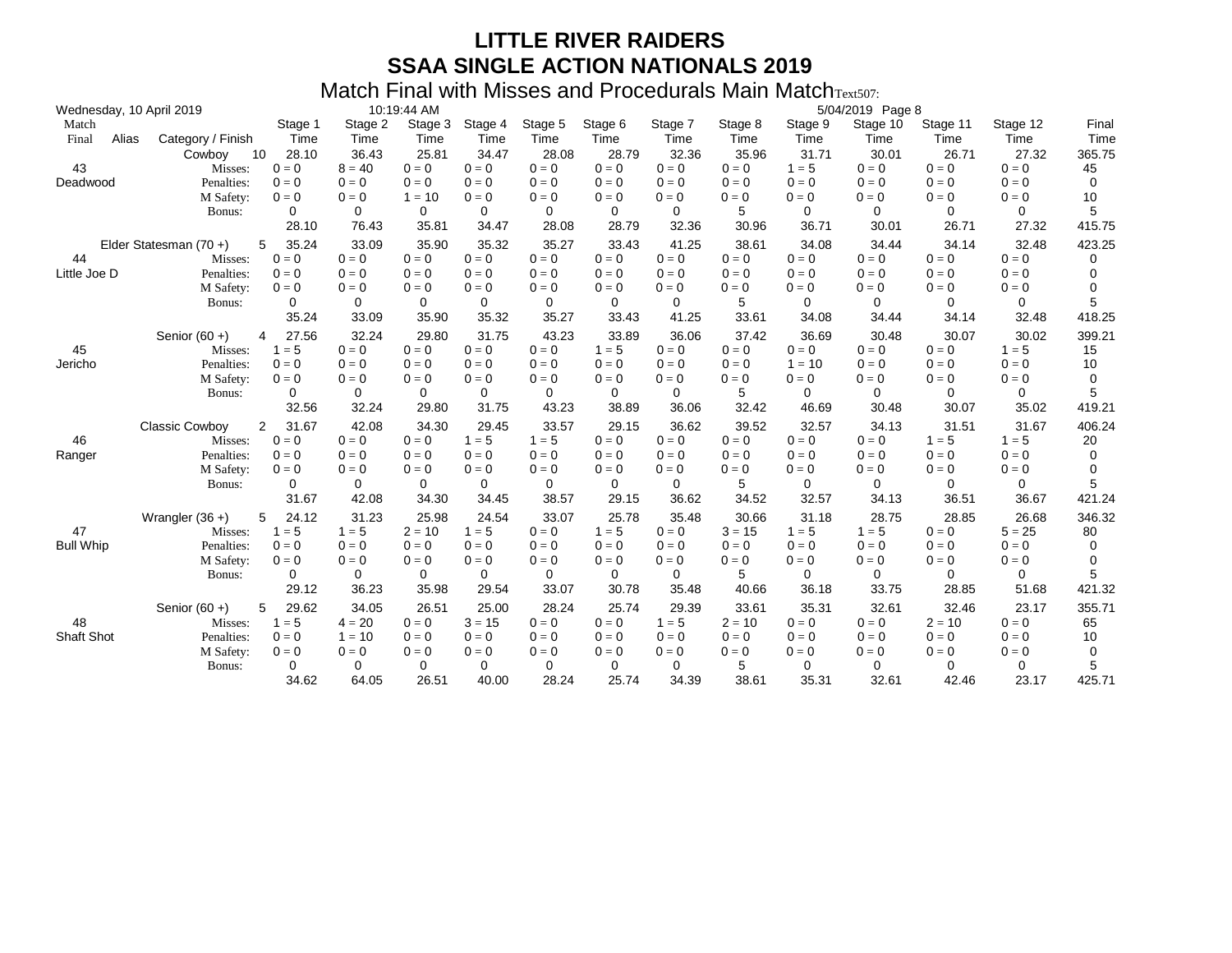| Wednesday, 10 April 2019 |                                                                |                                                                        |                                                       | 10:19:44 AM                                           |                                                       |                                                             |                                                              |                                                             |                                                      |                                                              | 5/04/2019 Page 9                                            |                                                             |                                                             |                                        |
|--------------------------|----------------------------------------------------------------|------------------------------------------------------------------------|-------------------------------------------------------|-------------------------------------------------------|-------------------------------------------------------|-------------------------------------------------------------|--------------------------------------------------------------|-------------------------------------------------------------|------------------------------------------------------|--------------------------------------------------------------|-------------------------------------------------------------|-------------------------------------------------------------|-------------------------------------------------------------|----------------------------------------|
| Match<br>Alias<br>Final  | Category / Finish                                              | Stage 1<br>Time                                                        | Stage 2<br>Time                                       | Stage 3<br>Time                                       | Stage 4<br>Time                                       | Stage 5<br>Time                                             | Stage 6<br>Time                                              | Stage 7<br>Time                                             | Stage 8<br>Time                                      | Stage 9<br>Time                                              | Stage 10<br>Time                                            | Stage 11<br>Time                                            | Stage 12<br>Time                                            | Final<br>Time                          |
| 49                       | Senior $(60 +)$<br>Misses:                                     | 6<br>31.56<br>$0 = 0$                                                  | 33.00<br>$0 = 0$                                      | 33.56<br>$1 = 5$                                      | 34.14<br>$0 = 0$                                      | 43.92<br>$0 = 0$                                            | 33.65<br>$0 = 0$                                             | 40.43<br>$0 = 0$                                            | 45.51<br>$0 = 0$                                     | 34.21<br>$1 = 5$                                             | 32.63<br>$0 = 0$                                            | 34.07<br>$0 = 0$                                            | 30.15<br>$0 = 0$                                            | 426.83<br>10                           |
| James Cooksey Earp       | Penalties:<br>M Safety:<br>Bonus:                              | $0 = 0$<br>$0 = 0$<br>0<br>31.56                                       | $0 = 0$<br>$0 = 0$<br>0<br>33.00                      | $0 = 0$<br>$0 = 0$<br>0<br>38.56                      | $0 = 0$<br>$0 = 0$<br>0<br>34.14                      | $0 = 0$<br>$0 = 0$<br>0<br>43.92                            | $0 = 0$<br>$0 = 0$<br>0<br>33.65                             | $0 = 0$<br>$0 = 0$<br>$\Omega$<br>40.43                     | $0 = 0$<br>$0 = 0$<br>5<br>40.51                     | $0 = 0$<br>$0 = 0$<br>0<br>39.21                             | $0 = 0$<br>$0 = 0$<br>0<br>32.63                            | $0 = 0$<br>$0 = 0$<br>0<br>34.07                            | $0 = 0$<br>$0 = 0$<br>0<br>30.15                            | 0<br>0<br>5<br>431.83                  |
| 50<br><b>Tin Star</b>    | 49er<br>Misses:<br>Penalties:<br>M Safety:<br>Bonus:           | 27.45<br>9<br>$0 = 0$<br>$0 = 0$<br>$0 = 0$<br>0<br>27.45              | 33.35<br>$1 = 5$<br>$0 = 0$<br>$0 = 0$<br>0<br>38.35  | 35.85<br>$1 = 5$<br>$0 = 0$<br>$0 = 0$<br>0<br>40.85  | 29.70<br>$0 = 0$<br>$0 = 0$<br>$0 = 0$<br>0<br>29.70  | 37.75<br>$0 = 0$<br>$0 = 0$<br>$0 = 0$<br>$\Omega$<br>37.75 | 24.56<br>$0 = 0$<br>$0 = 0$<br>$0 = 0$<br>0<br>24.56         | 39.33<br>$0 = 0$<br>$0 = 0$<br>$0 = 0$<br>0<br>39.33        | 43.96<br>$0 = 0$<br>$0 = 0$<br>$0 = 0$<br>5<br>38.96 | 32.52<br>$0 = 0$<br>$0 = 0$<br>$1 = 10$<br>$\Omega$<br>42.52 | 31.70<br>$1 = 5$<br>$0 = 0$<br>$0 = 0$<br>$\Omega$<br>36.70 | 27.89<br>$2 = 10$<br>$0 = 0$<br>$0 = 0$<br>0<br>37.89       | 33.91<br>$2 = 10$<br>$0 = 0$<br>$0 = 0$<br>0<br>43.91       | 397.97<br>35<br>0<br>10<br>5<br>437.97 |
| 51<br>Scottie Two Guns   | Gunfighter<br>Misses:<br>Penalties:<br>M Safety:<br>Bonus:     | 22.35<br>3<br>$1 = 5$<br>$0 = 0$<br>$0 = 0$<br>0<br>27.35              | 32.22<br>$0 = 0$<br>$0 = 0$<br>$0 = 0$<br>0<br>32.22  | 24.10<br>$2 = 10$<br>$0 = 0$<br>$0 = 0$<br>0<br>34.10 | 28.82<br>$3 = 15$<br>$0 = 0$<br>$0 = 0$<br>0<br>43.82 | 32.82<br>$0 = 0$<br>$0 = 0$<br>$0 = 0$<br>0<br>32.82        | 25.70<br>$4 = 20$<br>$0 = 0$<br>$0 = 0$<br>$\Omega$<br>45.70 | 35.68<br>$2 = 10$<br>$0 = 0$<br>$0 = 0$<br>0<br>45.68       | 41.66<br>$0 = 0$<br>$0 = 0$<br>$0 = 0$<br>5<br>36.66 | 26.05<br>$0 = 0$<br>$0 = 0$<br>$0 = 0$<br>0<br>26.05         | 37.85<br>$0 = 0$<br>$0 = 0$<br>$0 = 0$<br>0<br>37.85        | 25.41<br>$1 = 5$<br>$0 = 0$<br>$0 = 0$<br>0<br>30.41        | 21.46<br>$5 = 25$<br>$0 = 0$<br>$0 = 0$<br>0<br>46.46       | 354.12<br>90<br>0<br>0<br>5<br>439.12  |
| 52<br>JayBird            | Ladies 49er<br>Misses:<br>Penalties:<br>M Safety:<br>Bonus:    | $\overline{2}$<br>31.23<br>$1 = 5$<br>$0 = 0$<br>$0 = 0$<br>0<br>36.23 | 37.09<br>$2 = 10$<br>$0 = 0$<br>$0 = 0$<br>0<br>47.09 | 31.62<br>$0 = 0$<br>$0 = 0$<br>$0 = 0$<br>0<br>31.62  | 29.89<br>$0 = 0$<br>$0 = 0$<br>$0 = 0$<br>0<br>29.89  | 34.47<br>$0 = 0$<br>$0 = 0$<br>$0 = 0$<br>0<br>34.47        | 38.95<br>$1 = 5$<br>$0 = 0$<br>$0 = 0$<br>0<br>43.95         | 44.93<br>$3 = 15$<br>$0 = 0$<br>$0 = 0$<br>0<br>59.93       | 38.79<br>$0 = 0$<br>$0 = 0$<br>$0 = 0$<br>5<br>33.79 | 31.53<br>$0 = 0$<br>$0 = 0$<br>$0 = 0$<br>0<br>31.53         | 35.23<br>$0 = 0$<br>$0 = 0$<br>$0 = 0$<br>0<br>35.23        | 28.73<br>$0 = 0$<br>$0 = 0$<br>$0 = 0$<br>0<br>28.73        | 27.96<br>$1 = 5$<br>$0 = 0$<br>$0 = 0$<br>0<br>32.96        | 410.42<br>40<br>0<br>0<br>5<br>445.42  |
| 53<br>General Mayhem     | <b>Duelist</b><br>Misses:<br>Penalties:<br>M Safety:<br>Bonus: | 31.40<br>3<br>$1 = 5$<br>$0 = 0$<br>$0 = 0$<br>0<br>36.40              | 28.97<br>$1 = 5$<br>$0 = 0$<br>$0 = 0$<br>0<br>33.97  | 31.26<br>$1 = 5$<br>$0 = 0$<br>$0 = 0$<br>0<br>36.26  | 39.95<br>$0 = 0$<br>$0 = 0$<br>$0 = 0$<br>0<br>39.95  | 33.76<br>$0 = 0$<br>$0 = 0$<br>$0 = 0$<br>0<br>33.76        | 28.46<br>$0 = 0$<br>$0 = 0$<br>$0 = 0$<br>0<br>28.46         | 40.97<br>$0 = 0$<br>$0 = 0$<br>$0 = 0$<br>$\Omega$<br>40.97 | 49.21<br>$1 = 5$<br>$0 = 0$<br>$0 = 0$<br>0<br>54.21 | 36.71<br>$1 = 5$<br>$0 = 0$<br>$0 = 0$<br>0<br>41.71         | 34.99<br>$0 = 0$<br>$0 = 0$<br>$0 = 0$<br>0<br>34.99        | 32.17<br>$1 = 5$<br>$0 = 0$<br>$0 = 0$<br>0<br>37.17        | 30.03<br>$0 = 0$<br>$0 = 0$<br>$0 = 0$<br>$\Omega$<br>30.03 | 417.88<br>30<br>0<br>0<br>0<br>447.88  |
| 54<br>Confederate Kid    | 49er<br>Misses:<br>Penalties:<br>M Safety:<br>Bonus:           | 32.77<br>10<br>$1 = 5$<br>$0 = 0$<br>$0 = 0$<br>0<br>37.77             | 32.92<br>$0 = 0$<br>$0 = 0$<br>$0 = 0$<br>0<br>32.92  | 43.60<br>$0 = 0$<br>$0 = 0$<br>$0 = 0$<br>0<br>43.60  | 37.72<br>$0 = 0$<br>$0 = 0$<br>$0 = 0$<br>0<br>37.72  | 39.58<br>$0 = 0$<br>$0 = 0$<br>$0 = 0$<br>0<br>39.58        | 32.98<br>$0 = 0$<br>$0 = 0$<br>$0 = 0$<br>0<br>32.98         | 47.64<br>$0 = 0$<br>$0 = 0$<br>$0 = 0$<br>0<br>47.64        | 41.36<br>$0 = 0$<br>$0 = 0$<br>$0 = 0$<br>5<br>36.36 | 39.88<br>$0 = 0$<br>$0 = 0$<br>$0 = 0$<br>0<br>39.88         | 42.58<br>$0 = 0$<br>$0 = 0$<br>$0 = 0$<br>0<br>42.58        | 29.64<br>$0 = 0$<br>$0 = 0$<br>$0 = 0$<br>$\Omega$<br>29.64 | 28.16<br>$0 = 0$<br>$0 = 0$<br>$0 = 0$<br>0<br>28.16        | 448.83<br>5<br>0<br>0<br>5<br>448.83   |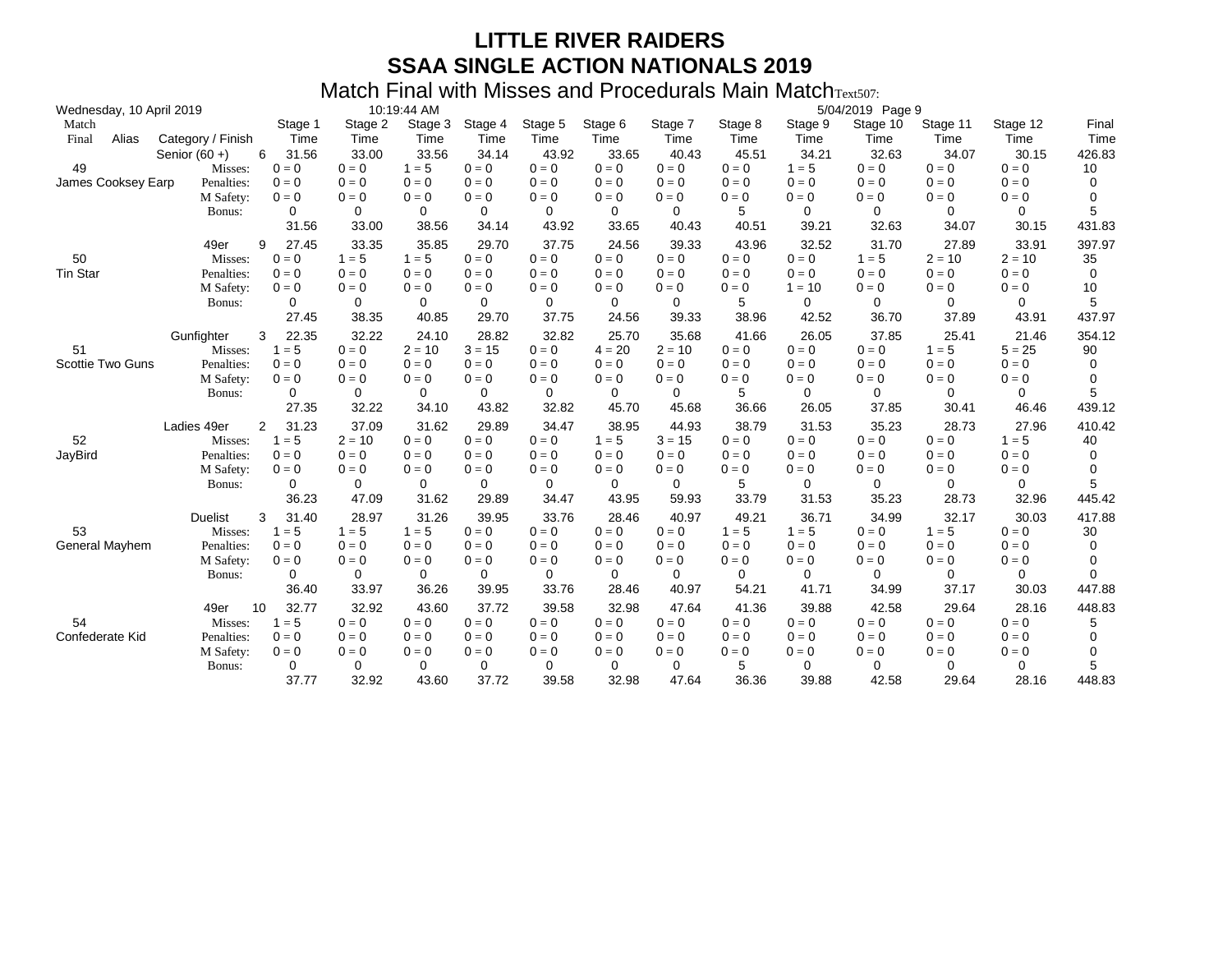|                   | Wednesday, 10 April 2019 |                          |                         |                 | 10:19:45 AM     |                 |                 |                 |                 |                 |                 | 5/04/2019 Page 10 |                  |                  |               |
|-------------------|--------------------------|--------------------------|-------------------------|-----------------|-----------------|-----------------|-----------------|-----------------|-----------------|-----------------|-----------------|-------------------|------------------|------------------|---------------|
| Match<br>Final    | Alias                    | Category / Finish        | Stage 1<br>Time         | Stage 2<br>Time | Stage 3<br>Time | Stage 4<br>Time | Stage 5<br>Time | Stage 6<br>Time | Stage 7<br>Time | Stage 8<br>Time | Stage 9<br>Time | Stage 10<br>Time  | Stage 11<br>Time | Stage 12<br>Time | Final<br>Time |
|                   |                          |                          | 37.35<br>$\overline{2}$ | 34.19           | 30.72           | 30.88           | 39.54           | 33.19           | 37.05           | 40.62           | 37.93           | 34.69             | 29.49            | 36.01            |               |
| 55                |                          | Senior Duelist (60 +)    | $1 = 5$                 | $0 = 0$         | $0 = 0$         | $0 = 0$         | $2 = 10$        | $0 = 0$         | $1 = 5$         | $1 = 5$         | $1 = 5$         | $0 = 0$           | $0 = 0$          | $1 = 5$          | 421.66<br>35  |
| Jack Hays         |                          | Misses:<br>Penalties:    | $0 = 0$                 | $0 = 0$         | $0 = 0$         | $0 = 0$         | $0 = 0$         | $0 = 0$         | $0 = 0$         | $0 = 0$         | $0 = 0$         | $0 = 0$           | $0 = 0$          | $0 = 0$          | 0             |
|                   |                          |                          | $0 = 0$                 | $0 = 0$         | $0 = 0$         | $0 = 0$         | $0 = 0$         | $0 = 0$         | $0 = 0$         | $0 = 0$         | $0 = 0$         | $0 = 0$           | $0 = 0$          | $0 = 0$          | 0             |
|                   |                          | M Safety:<br>Bonus:      | 0                       | 0               | 0               | 0               | 0               | 0               | 0               | 5               | $\Omega$        | 0                 | $\Omega$         | 0                | 5             |
|                   |                          |                          | 42.35                   | 34.19           | 30.72           | 30.88           | 49.54           | 33.19           | 42.05           | 40.62           | 42.93           | 34.69             | 29.49            | 41.01            | 451.66        |
|                   |                          | Ladies Wrangler $(36 +)$ | 27.97<br>$\mathbf{2}$   | 29.57           | 29.77           | 31.21           | 42.49           | 29.75           | 44.81           | 36.54           | 34.35           | 37.05             | 27.14            | 30.07            | 400.72        |
| 56                |                          | Misses:                  | $0 = 0$                 | $1 = 5$         | $0 = 0$         | $1 = 5$         | $1 = 5$         | $1 = 5$         | $0 = 0$         | $3 = 15$        | $1 = 5$         | $1 = 5$           | $0 = 0$          | $1 = 5$          | 50            |
| Ruby Morgan       |                          | Penalties:               | $0 = 0$                 | $0 = 0$         | $0 = 0$         | $0 = 0$         | $0 = 0$         | $0 = 0$         | $0 = 0$         | $0 = 0$         | $1 = 10$        | $0 = 0$           | $0 = 0$          | $0 = 0$          | 10            |
|                   |                          | M Safety:                | $0 = 0$                 | $0 = 0$         | $0 = 0$         | $0 = 0$         | $0 = 0$         | $0 = 0$         | $0 = 0$         | $0 = 0$         | $0 = 0$         | $0 = 0$           | $0 = 0$          | $0 = 0$          | 0             |
|                   |                          | Bonus:                   | 0                       | 0               | 0               | 0               | 0               | $\Omega$        | 0               | 5               | $\Omega$        | $\Omega$          | 0                | 0                | 5             |
|                   |                          |                          | 27.97                   | 34.57           | 29.77           | 36.21           | 47.49           | 34.75           | 44.81           | 46.54           | 49.35           | 42.05             | 27.14            | 35.07            | 455.72        |
|                   |                          | Junior Boy (14 - 16)     | 30.88                   | 36.31           | 33.01           | 35.07           | 34.11           | 32.42           | 52.28           | 48.81           | 41.59           | 34.41             | 32.12            | 31.86            | 442.87        |
| 57                |                          | Misses:                  | $1 = 5$                 | $0 = 0$         | $1 = 5$         | $0 = 0$         | $1 = 5$         | $0 = 0$         | $1 = 5$         | $0 = 0$         | $0 = 0$         | $0 = 0$           | $0 = 0$          | $0 = 0$          | 20            |
| <b>Buck Ryder</b> |                          | Penalties:               | $0 = 0$                 | $0 = 0$         | $0 = 0$         | $0 = 0$         | $0 = 0$         | $0 = 0$         | $0 = 0$         | $0 = 0$         | $0 = 0$         | $0 = 0$           | $0 = 0$          | $0 = 0$          | 0             |
|                   |                          | M Safety:                | $0 = 0$                 | $0 = 0$         | $0 = 0$         | $0 = 0$         | $0 = 0$         | $0 = 0$         | $0 = 0$         | $0 = 0$         | $0 = 0$         | $0 = 0$           | $0 = 0$          | $0 = 0$          | 0             |
|                   |                          | Bonus:                   | 0                       | 0               | 0               | 0               | 0               | 0               | 0               | 5               | $\Omega$        | 0                 | 0                | 0                | 5             |
|                   |                          |                          | 35.88                   | 36.31           | 38.01           | 35.07           | 39.11           | 32.42           | 57.28           | 43.81           | 41.59           | 34.41             | 32.12            | 31.86            | 457.87        |
|                   |                          | Cattle Baron $(75 +)$    | 30.55                   | 38.07           | 34.01           | 29.89           | 32.69           | 29.33           | 39.12           | 39.78           | 34.25           | 35.84             | 32.79            | 32.77            | 409.09        |
| 58                |                          | Misses:                  | $0 = 0$                 | $1 = 5$         | $1 = 5$         | $1 = 5$         | $2 = 10$        | $0 = 0$         | $1 = 5$         | $1 = 5$         | $0 = 0$         | $2 = 10$          | $0 = 0$          | $0 = 0$          | 45            |
| <b>Bushwacker</b> |                          | Penalties:               | $0 = 0$                 | $0 = 0$         | $0 = 0$         | $0 = 0$         | $0 = 0$         | $0 = 0$         | $0 = 0$         | $0 = 0$         | $0 = 0$         | $1 = 10$          | $0 = 0$          | $0 = 0$          | 10            |
|                   |                          | M Safety:                | $0 = 0$                 | $0 = 0$         | $0 = 0$         | $0 = 0$         | $0 = 0$         | $0 = 0$         | $0 = 0$         | $0 = 0$         | $0 = 0$         | $0 = 0$           | $0 = 0$          | $0 = 0$          | 0             |
|                   |                          | Bonus:                   | 0                       | 0               | $\Omega$        | 0               | $\Omega$        | 0               | $\Omega$        | 5               | $\Omega$        | $\Omega$          | $\Omega$         | $\Omega$         | 5             |
|                   |                          |                          | 30.55                   | 43.07           | 39.01           | 34.89           | 42.69           | 29.33           | 44.12           | 39.78           | 34.25           | 55.84             | 32.79            | 32.77            | 459.09        |
|                   |                          | Gunfighter               | 29.24<br>4              | 36.94           | 33.12           | 35.03           | 34.12           | 30.75           | 47.60           | 37.33           | 31.59           | 32.14             | 29.05            | 32.23            | 409.14        |
| 59                |                          | Misses:                  | $1 = 5$                 | $1 = 5$         | $1 = 5$         | $0 = 0$         | $0 = 0$         | $1 = 5$         | $3 = 15$        | $2 = 10$        | $0 = 0$         | $0 = 0$           | $1 = 5$          | $1 = 5$          | 55            |
| Rattles           |                          | Penalties:               | $0 = 0$                 | $0 = 0$         | $0 = 0$         | $0 = 0$         | $0 = 0$         | $0 = 0$         | $0 = 0$         | $0 = 0$         | $0 = 0$         | $0 = 0$           | $0 = 0$          | $0 = 0$          | 0             |
|                   |                          | M Safety:                | $0 = 0$                 | $0 = 0$         | $0 = 0$         | $0 = 0$         | $0 = 0$         | $0 = 0$         | $0 = 0$         | $0 = 0$         | $0 = 0$         | $0 = 0$           | $0 = 0$          | $0 = 0$          | 0             |
|                   |                          | Bonus:                   | 0                       | 0               | 0               | 0               | 0               | 0               | 0               | 5               | 0               | 0                 | 0                | 0                | 5             |
|                   |                          |                          | 34.24                   | 41.94           | 38.12           | 35.03           | 34.12           | 35.75           | 62.60           | 42.33           | 31.59           | 32.14             | 34.05            | 37.23            | 459.14        |
|                   |                          | 49er                     | 35.00<br>11             | 35.21           | 36.03           | 33.70           | 39.76           | 35.23           | 39.01           | 43.10           | 40.42           | 38.62             | 37.95            | 32.20            | 446.23        |
| 60                |                          | Misses:                  | $0 = 0$                 | $0 = 0$         | $0 = 0$         | $0 = 0$         | $0 = 0$         | $1 = 5$         | $1 = 5$         | $2 = 10$        | $0 = 0$         | $0 = 0$           | $0 = 0$          | $0 = 0$          | 20            |
| Rus Ler           |                          | Penalties:               | $0 = 0$                 | $0 = 0$         | $0 = 0$         | $0 = 0$         | $0 = 0$         | $0 = 0$         | $0 = 0$         | $0 = 0$         | $0 = 0$         | $0 = 0$           | $0 = 0$          | $0 = 0$          | 0             |
|                   |                          | M Safety:                | $0 = 0$                 | $0 = 0$         | $0 = 0$         | $0 = 0$         | $0 = 0$         | $0 = 0$         | $0 = 0$         | $0 = 0$         | $0 = 0$         | $0 = 0$           | $0 = 0$          | $0 = 0$          | 0             |
|                   |                          | Bonus:                   | 0                       | 0               | 0               | 0               | 0               | 0               | 0               | 5               | 0               | 0                 | 0                | 0                | 5             |
|                   |                          |                          | 35.00                   | 35.21           | 36.03           | 33.70           | 39.76           | 40.23           | 44.01           | 48.10           | 40.42           | 38.62             | 37.95            | 32.20            | 461.23        |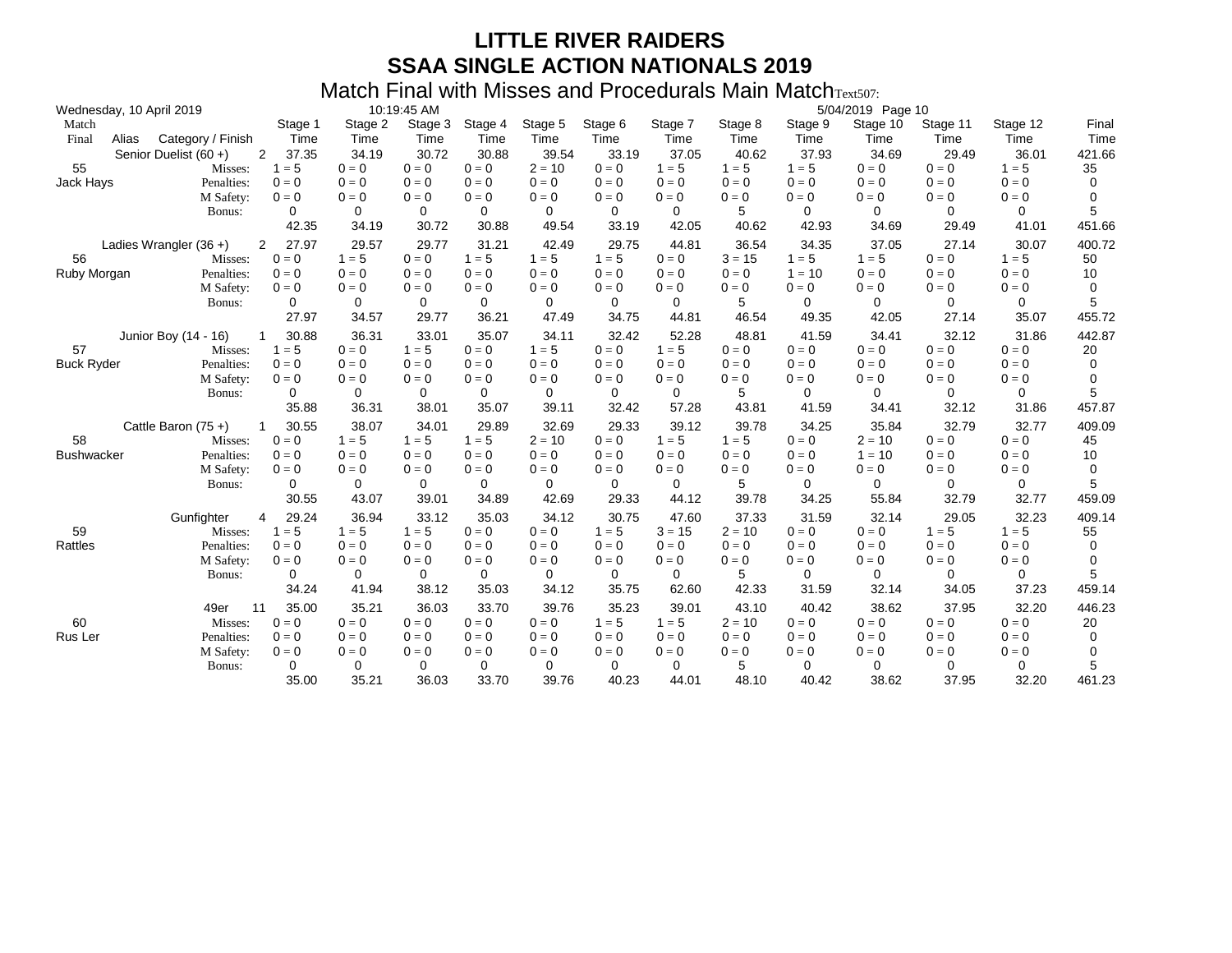| Wednesday, 10 April 2019 |                               |                       |                    | 10:19:45 AM        |                    |                 |                    |                    |                 |                    | 5/04/2019 Page 11  |                    |                  |               |
|--------------------------|-------------------------------|-----------------------|--------------------|--------------------|--------------------|-----------------|--------------------|--------------------|-----------------|--------------------|--------------------|--------------------|------------------|---------------|
| Match<br>Final<br>Alias  | Category / Finish             | Stage 1<br>Time       | Stage 2<br>Time    | Stage 3<br>Time    | Stage 4<br>Time    | Stage 5<br>Time | Stage 6<br>Time    | Stage 7<br>Time    | Stage 8<br>Time | Stage 9<br>Time    | Stage 10<br>Time   | Stage 11<br>Time   | Stage 12<br>Time | Final<br>Time |
|                          | Ladies Silver Senior $(65 +)$ | 32.99<br>$\mathbf{1}$ | 43.36              | 40.14              | 46.43              | 37.27           | 35.50              | 41.24              | 47.54           | 38.35              | 35.64              | 38.25              | 37.02            | 473.73        |
| 61                       | Misses:                       | $0 = 0$               | $0 = 0$            | $0 = 0$            | $0 = 0$            | $0 = 0$         | $0 = 0$            | $0 = 0$            | $0 = 0$         | $0 = 0$            | $0 = 0$            | $0 = 0$            | $0 = 0$          | 0             |
| Arizona Pearl            | Penalties:                    | $0 = 0$               | $0 = 0$            | $0 = 0$            | $0 = 0$            | $0 = 0$         | $0 = 0$            | $0 = 0$            | $0 = 0$         | $0 = 0$            | $0 = 0$            | $0 = 0$            | $0 = 0$          | $\Omega$      |
|                          | M Safety:                     | $0 = 0$               | $0 = 0$            | $0 = 0$            | $0 = 0$            | $0 = 0$         | $0 = 0$            | $0 = 0$            | $0 = 0$         | $0 = 0$            | $0 = 0$            | $0 = 0$            | $0 = 0$          | 0             |
|                          | Bonus:                        | 0                     | $\Omega$           | $\Omega$           | $\Omega$           | $\Omega$        | 0                  | $\Omega$           | 5               | $\Omega$           | $\Omega$           | $\Omega$           | 0                | 5             |
|                          |                               | 32.99                 | 43.36              | 40.14              | 46.43              | 37.27           | 35.50              | 41.24              | 42.54           | 38.35              | 35.64              | 38.25              | 37.02            | 468.73        |
|                          | 11<br>Cowboy                  | 26.95                 | 37.36              | 33.53              | 36.06              | 37.46           | 29.27              | 45.12              | 42.96           | 32.25              | 33.19              | 34.84              | 36.36            | 425.35        |
| 62                       | Misses:                       | $1 = 5$               | $0 = 0$            | $0 = 0$            | $2 = 10$           | $1 = 5$         | $0 = 0$            | $0 = 0$            | $0 = 0$         | $2 = 10$           | $1 = 5$            | $0 = 0$            | $1 = 5$          | 40            |
| el Nacho Bandito         | Penalties:                    | $0 = 0$               | $0 = 0$            | $0 = 0$            | $0 = 0$            | $0 = 0$         | $0 = 0$            | $0 = 0$            | $0 = 0$         | $0 = 0$            | $0 = 0$            | $0 = 0$            | $1 = 10$         | 10            |
|                          | M Safety:                     | $0 = 0$               | $0 = 0$            | $0 = 0$            | $0 = 0$            | $0 = 0$         | $0 = 0$            | $0 = 0$            | $0 = 0$         | $0 = 0$            | $0 = 0$            | $0 = 0$            | $0 = 0$          | 0             |
|                          | Bonus:                        | 0                     | 0                  | 0                  | 0                  | 0               | 0                  | 0                  | 5               | 0                  | 0                  | 0                  | 0                | 5             |
|                          |                               | 31.95                 | 37.36              | 33.53              | 46.06              | 42.46           | 29.27              | 45.12              | 37.96           | 42.25              | 38.19              | 34.84              | 51.36            | 470.35        |
|                          | Ladies 49er                   | 27.76<br>3            | 30.27              | 30.03              | 28.62              | 32.02           | 27.72              | 36.20              | 35.09           | 34.20              | 36.37              | 38.51              | 31.12            | 387.91        |
| 63                       | Misses:                       | $0 = 0$               | $0 = 0$            | $0 = 0$            | $4 = 20$           | $0 = 0$         | $3 = 15$           | $0 = 0$            | $0 = 0$         | $0 = 0$            | $9 = 45$           | $0 = 0$            | $0 = 0$          | 80            |
| Meggs                    | Penalties:                    | $0 = 0$               | $0 = 0$            | $1 = 10$           | $0 = 0$            | $0 = 0$         | $0 = 0$            | $0 = 0$            | $0 = 0$         | $0 = 0$            | $0 = 0$            | $0 = 0$            | $0 = 0$          | 10            |
|                          | M Safety:                     | $0 = 0$               | $0 = 0$            | $0 = 0$            | $0 = 0$            | $0 = 0$         | $0 = 0$            | $0 = 0$            | $0 = 0$         | $0 = 0$            | $0 = 0$            | $0 = 0$            | $0 = 0$          | 0             |
|                          | Bonus:                        | 0                     | 0                  | 0                  | 0                  | 0               | 0                  | $\Omega$           | 5               | 0                  | 0                  | 0                  | 0                | 5             |
|                          |                               | 27.76                 | 30.27              | 40.03              | 48.62              | 32.02           | 42.72              | 36.20              | 30.09           | 34.20              | 81.37              | 38.51              | 31.12            | 472.91        |
|                          | <b>Duelist</b>                | 30.49<br>4            | 33.69              | 31.77              | 37.23              | 38.56           | 33.61              | 48.56              | 43.32           | 38.16              | 36.81              | 34.15              | 33.74            | 440.09        |
| 64                       | Misses:                       | $0 = 0$               | $1 = 5$            | $0 = 0$            | $0 = 0$            | $2 = 10$        | $1 = 5$            | $0 = 0$            | $0 = 0$         | $0 = 0$            | $0 = 0$            | $2 = 10$           | $0 = 0$          | 30            |
| <b>Tony Diablo</b>       | Penalties:                    | $0 = 0$               | $0 = 0$            | $0 = 0$            | $0 = 0$            | $0 = 0$         | $1 = 10$           | $0 = 0$            | $0 = 0$         | $0 = 0$            | $0 = 0$            | $0 = 0$            | $0 = 0$          | 10            |
|                          | M Safety:                     | $0 = 0$               | $0 = 0$            | $0 = 0$            | $0 = 0$            | $0 = 0$         | $0 = 0$            | $0 = 0$            | $0 = 0$         | $0 = 0$            | $0 = 0$            | $0 = 0$            | $0 = 0$          | 0             |
|                          | Bonus:                        | $\Omega$              | $\mathbf 0$        | 0                  | 0                  | $\Omega$        | $\mathbf 0$        | $\Omega$           | 5               | $\Omega$           | $\Omega$           | $\Omega$           | $\Omega$         | 5             |
|                          |                               | 30.49                 | 38.69              | 31.77              | 37.23              | 48.56           | 48.61              | 48.56              | 38.32           | 38.16              | 36.81              | 44.15              | 33.74            | 475.09        |
|                          | 12<br>49er                    | 31.32                 | 36.77              | 35.95              | 38.62              | 39.27           | 38.98              | 47.29              | 45.96           | 38.77              | 36.53              | 32.22              | 29.24            | 450.92        |
| 65                       | Misses:                       | $3 = 15$              | $1 = 5$            | $0 = 0$            | $0 = 0$            | $0 = 0$         | $0 = 0$            | $1 = 5$            | $0 = 0$         | $0 = 0$            | $1 = 5$            | $0 = 0$            | $0 = 0$          | 30            |
| Ned Smith                | Penalties:                    | $0 = 0$               | $0 = 0$            | $0 = 0$            | $0 = 0$            | $0 = 0$         | $0 = 0$            | $0 = 0$            | $0 = 0$         | $0 = 0$            | $0 = 0$            | $0 = 0$            | $0 = 0$          | 0             |
|                          | M Safety:                     | $0 = 0$               | $0 = 0$            | $0 = 0$            | $0 = 0$            | $0 = 0$         | $0 = 0$            | $0 = 0$            | $0 = 0$         | $0 = 0$            | $0 = 0$            | $0 = 0$            | $0 = 0$          | 0             |
|                          | Bonus:                        | 0<br>46.32            | 0<br>41.77         | 0<br>35.95         | 0<br>38.62         | 0<br>39.27      | 0<br>38.98         | 0<br>52.29         | 5<br>40.96      | 0<br>38.77         | 0<br>41.53         | 0<br>32.22         | 0<br>29.24       | 5<br>475.92   |
|                          |                               |                       |                    |                    |                    |                 |                    |                    |                 |                    |                    |                    |                  |               |
|                          | Silver Senior (65+)           | 31.48<br>2            | 32.95              | 32.08              | 32.58              | 37.20           | 33.79              | 40.60              | 45.17           | 43.21              | 36.75              | 34.66              | 36.07            | 436.54        |
| 66                       | Misses:                       | $1 = 5$               | $0 = 0$            | $1 = 5$            | $0 = 0$            | $0 = 0$         | $1 = 5$            | $0 = 0$            | $1 = 5$         | $0 = 0$            | $0 = 0$            | $1 = 5$            | $0 = 0$          | 25            |
| Gopher                   | Penalties:                    | $0 = 0$               | $0 = 0$<br>$0 = 0$ | $0 = 0$<br>$0 = 0$ | $0 = 0$<br>$0 = 0$ | $1 = 10$        | $0 = 0$<br>$0 = 0$ | $0 = 0$<br>$0 = 0$ | $0 = 0$         | $0 = 0$<br>$0 = 0$ | $0 = 0$<br>$0 = 0$ | $0 = 0$<br>$0 = 0$ | $1 = 10$         | 20            |
|                          | M Safety:<br>Bonus:           | $0 = 0$<br>0          | 0                  | 0                  | 0                  | $0 = 0$<br>0    | 0                  | $\mathbf 0$        | $0 = 0$<br>5    | 0                  | 0                  | 0                  | $0 = 0$<br>0     | 0<br>5        |
|                          |                               | 36.48                 | 32.95              | 37.08              | 32.58              | 47.20           | 38.79              | 40.60              | 45.17           | 43.21              | 36.75              | 39.66              | 46.07            | 476.54        |
|                          |                               |                       |                    |                    |                    |                 |                    |                    |                 |                    |                    |                    |                  |               |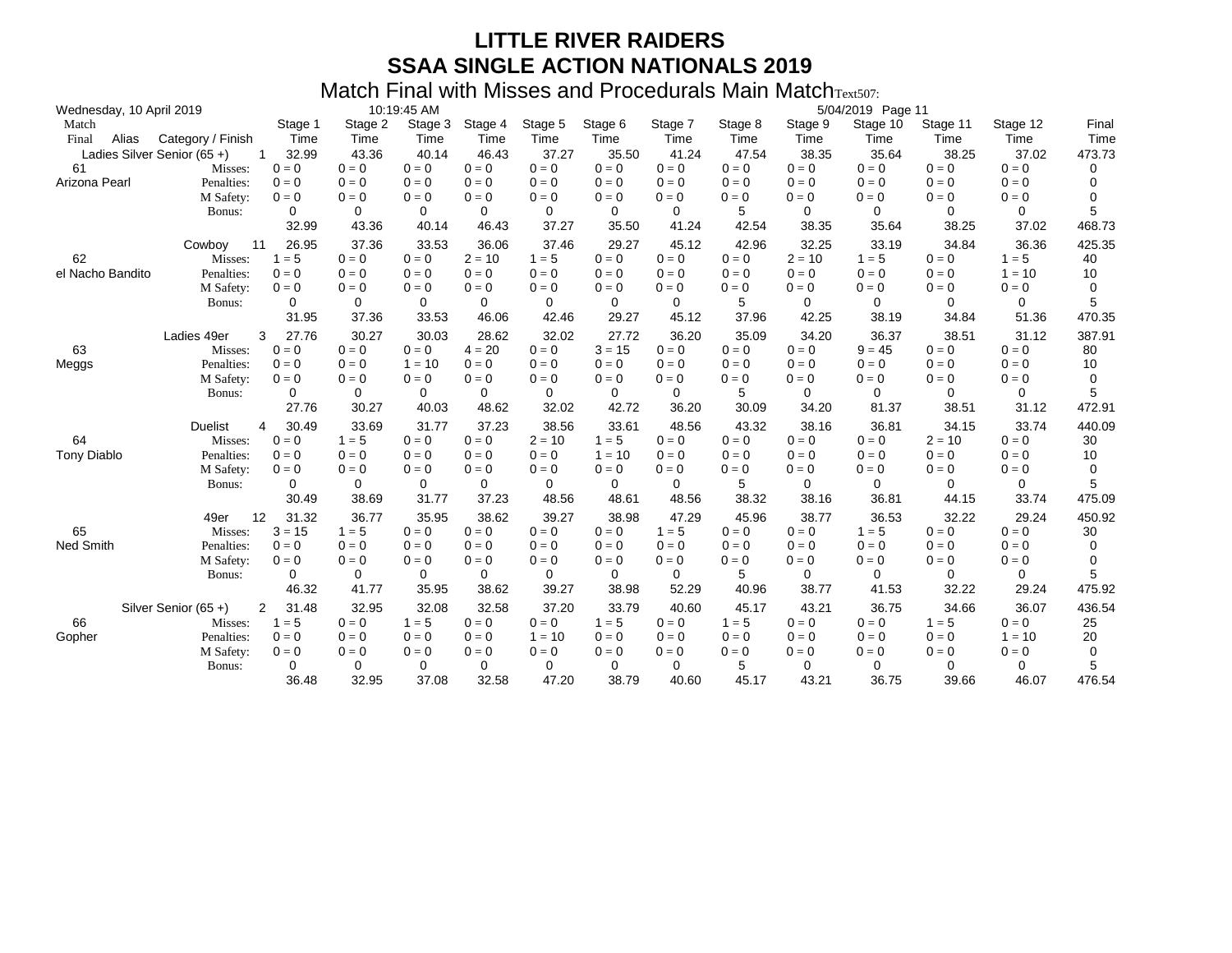| Wednesday, 10 April 2019 |       |                        |                 |                 | 10:19:45 AM     |                 |                 |                 |                     |                 |                 | 5/04/2019 Page 12   |                  |                     |                |
|--------------------------|-------|------------------------|-----------------|-----------------|-----------------|-----------------|-----------------|-----------------|---------------------|-----------------|-----------------|---------------------|------------------|---------------------|----------------|
| Match<br>Final           | Alias | Category / Finish      | Stage 1<br>Time | Stage 2<br>Time | Stage 3<br>Time | Stage 4<br>Time | Stage 5<br>Time | Stage 6<br>Time | Stage 7<br>Time     | Stage 8<br>Time | Stage 9<br>Time | Stage 10<br>Time    | Stage 11<br>Time | Stage 12<br>Time    | Final<br>Time  |
|                          |       | Silver Senior $(65 +)$ | 3<br>36.42      | 40.42           | 35.67           | 37.65           | 41.23           | 32.29           | 39.99               | 43.78           | 36.29           | 36.37               | 42.79            | 30.50               | 453.40         |
| 67                       |       | Misses:                | $1 = 5$         | $1 = 5$         | $1 = 5$         | $2 = 10$        | $1 = 5$         | $0 = 0$         | $1 = 5$             | $0 = 0$         | $0 = 0$         | $0 = 0$             | $0 = 0$          | $0 = 0$             | 35             |
| <b>Grizzly Grumps</b>    |       | Penalties:             | $0 = 0$         | $0 = 0$         | $0 = 0$         | $0 = 0$         | $0 = 0$         | $0 = 0$         | $0 = 0$             | $0 = 0$         | $0 = 0$         | $0 = 0$             | $0 = 0$          | $0 = 0$             | 0              |
|                          |       | M Safety:              | $0 = 0$         | $0 = 0$         | $0 = 0$         | $0 = 0$         | $0 = 0$         | $0 = 0$         | $0 = 0$             | $0 = 0$         | $0 = 0$         | $0 = 0$             | $0 = 0$          | $0 = 0$             | 0              |
|                          |       | Bonus:                 | 0               | 0               | 0               | 0               | 0               | 0               | $\Omega$            | 5               | $\Omega$        | 0                   | $\Omega$         | $\Omega$            | 5              |
|                          |       |                        | 41.42           | 45.42           | 40.67           | 47.65           | 46.23           | 32.29           | 44.99               | 38.78           | 36.29           | 36.37               | 42.79            | 30.50               | 483.40         |
|                          |       | Junior Girl (14 - 16)  | 30.16           | 30.03           | 28.68           | 32.04           | 34.18           | 27.11           | 39.80               | 38.07           | 34.75           | 29.38               | 25.88            | 27.97               | 378.05         |
| 68                       |       | Misses:                | $1 = 5$         | $4 = 20$        | $0 = 0$         | $2 = 10$        | $4 = 20$        | $0 = 0$         | $3 = 15$            | $2 = 10$        | $2 = 10$        | $1 = 5$             | $1 = 5$          | $2 = 10$            | 110            |
| Shell Shot               |       | Penalties:             | $0 = 0$         | $0 = 0$         | $0 = 0$         | $0 = 0$         | $0 = 0$         | $0 = 0$         | $0 = 0$             | $0 = 0$         | $0 = 0$         | $0 = 0$             | $0 = 0$          | $0 = 0$             | 0              |
|                          |       | M Safety:              | $0 = 0$         | $0 = 0$         | $0 = 0$         | $0 = 0$         | $0 = 0$         | $0 = 0$         | $0 = 0$             | $0 = 0$         | $0 = 0$         | $0 = 0$             | $0 = 0$          | $0 = 0$             | 0              |
|                          |       | Bonus:                 | 0               | 0               | 0               | 0               | 0               | 0               | $\Omega$            | 0               | $\Omega$        | $\Omega$            | 0                | 0                   | $\Omega$       |
|                          |       |                        | 35.16           | 50.03           | 28.68           | 42.04           | 54.18           | 27.11           | 54.80               | 48.07           | 44.75           | 34.38               | 30.88            | 37.97               | 488.05         |
|                          |       | 49er                   | 37.55<br>13     | 32.11           | 35.84           | 30.27           | 30.55           | 41.49           | 44.71               | 38.12           | 33.49           | 36.92               | 28.71            | 38.32               | 428.08         |
| 69                       |       | Misses:                | $1 = 5$         | $1 = 5$         | $0 = 0$         | $1 = 5$         | $4 = 20$        | $0 = 0$         | $0 = 0$             | $1 = 5$         | $1 = 5$         | $0 = 0$             | $1 = 5$          | $3 = 15$            | 65             |
| Coyote Baz               |       | Penalties:             | $0 = 0$         | $0 = 0$         | $0 = 0$         | $0 = 0$         | $0 = 0$         | $0 = 0$         | $0 = 0$             | $0 = 0$         | $0 = 0$         | $0 = 0$             | $0 = 0$          | $0 = 0$             | 0              |
|                          |       | M Safety:              | $0 = 0$         | $0 = 0$         | $0 = 0$         | $0 = 0$         | $0 = 0$         | $0 = 0$         | $0 = 0$             | $0 = 0$         | $0 = 0$         | $0 = 0$             | $0 = 0$          | $0 = 0$             | 0              |
|                          |       | Bonus:                 | 0               | 0               | 0               | 0               | 0               | 0               | 0                   | 5               | $\Omega$        | 0                   | 0                | 0                   | 5              |
|                          |       |                        | 42.55           | 37.11           | 35.84           | 35.27           | 50.55           | 41.49           | 44.71               | 38.12           | 38.49           | 36.92               | 33.71            | 53.32               | 488.08         |
|                          |       | Cowboy                 | 12<br>35.12     | 37.66           | 40.59           | 40.87           | 36.31           | 43.20           | 51.38               | 44.85           | 35.60           | 37.51               | 40.21            | 32.15               | 475.45         |
| 70                       |       | Misses:                | $0 = 0$         | $0 = 0$         | $0 = 0$         | $1 = 5$         | $0 = 0$         | $0 = 0$         | $0 = 0$             | $0 = 0$         | $1 = 5$         | $1 = 5$             | $0 = 0$          | $1 = 5$             | 20             |
| Moondyne                 |       | Penalties:             | $0 = 0$         | $0 = 0$         | $0 = 0$         | $0 = 0$         | $0 = 0$         | $0 = 0$         | $0 = 0$             | $0 = 0$         | $0 = 0$         | $0 = 0$             | $0 = 0$          | $0 = 0$             | 0              |
|                          |       | M Safety:              | $0 = 0$         | $0 = 0$         | $0 = 0$         | $0 = 0$         | $0 = 0$         | $0 = 0$         | $0 = 0$             | $0 = 0$         | $0 = 0$         | $0 = 0$             | $0 = 0$          | $0 = 0$             | 0              |
|                          |       | Bonus:                 | 0               | 0               | 0               | 0               | 0               | 0               | 0                   | 5               | 0               | 0                   | 0                | 0                   | 5              |
|                          |       |                        | 35.12           | 37.66           | 40.59           | 45.87           | 36.31           | 43.20           | 51.38               | 39.85           | 40.60           | 42.51               | 40.21            | 37.15               | 490.45         |
|                          |       | Ladies Gunfighter      | 28.86           | 31.02           | 29.61           | 26.72           | 35.32           | 36.32           | 39.68               | 34.87           | 30.10           | 30.39               | 28.51            | 26.76               | 378.16         |
| 71                       |       | Misses:                | $1 = 5$         | $2 = 10$        | $1 = 5$         | $5 = 25$        | $3 = 15$        | $1 = 5$         | $1 = 5$             | $0 = 0$         | $1 = 5$         | $0 = 0$             | $3 = 15$         | $3 = 15$            | 105            |
| Sister Sarah Carnegie    |       | Penalties:             | $0 = 0$         | $0 = 0$         | $0 = 0$         | $0 = 0$         | $0 = 0$         | $0 = 0$         | $0 = 0$             | $0 = 0$         | $0 = 0$         | $0 = 0$             | $0 = 0$          | $0 = 0$             | 0              |
|                          |       | M Safety:              | $0 = 0$         | $0 = 0$         | $0 = 0$         | $0 = 0$         | $0 = 0$         | $0 = 0$         | $0 = 0$<br>$\Omega$ | $1 = 10$        | $0 = 0$         | $0 = 0$<br>$\Omega$ | $0 = 0$          | $0 = 0$<br>$\Omega$ | 10<br>$\Omega$ |
|                          |       | Bonus:                 | 0<br>33.86      | 0<br>41.02      | 0<br>34.61      | 0<br>51.72      | 0<br>50.32      | 0<br>41.32      | 44.68               | 0<br>44.87      | 0<br>35.10      | 30.39               | 0<br>43.51       | 41.76               | 493.16         |
|                          |       | Wrangler $(36 +)$      | 36.42<br>6      | 30.94           | 35.53           | 31.41           | 36.14           | 33.56           | 52.53               | 65.39           | 31.42           | 32.25               | 28.66            | 39.06               | 453.31         |
| 72                       |       | Misses:                | $1 = 5$         | $0 = 0$         | $0 = 0$         | $0 = 0$         | $0 = 0$         | $0 = 0$         | $0 = 0$             | $0 = 0$         | $2 = 10$        | $1 = 5$             | $2 = 10$         | $1 = 5$             | 35             |
| Shane                    |       | Penalties:             | $1 = 10$        | $0 = 0$         | $0 = 0$         | $0 = 0$         | $0 = 0$         | $0 = 0$         | $0 = 0$             | $0 = 0$         | $0 = 0$         | $0 = 0$             | $0 = 0$          | $0 = 0$             | 10             |
|                          |       | M Safety:              | $0 = 0$         | $0 = 0$         | $0 = 0$         | $0 = 0$         | $0 = 0$         | $0 = 0$         | $0 = 0$             | $0 = 0$         | $0 = 0$         | $0 = 0$             | $0 = 0$          | $0 = 0$             | 0              |
|                          |       | Bonus:                 | 0               | 0               | 0               | 0               | 0               | 0               | 0                   | 5               | 0               | 0                   | 0                | 0                   | 5              |
|                          |       |                        | 51.42           | 30.94           | 35.53           | 31.41           | 36.14           | 33.56           | 52.53               | 60.39           | 41.42           | 37.25               | 38.66            | 44.06               | 493.31         |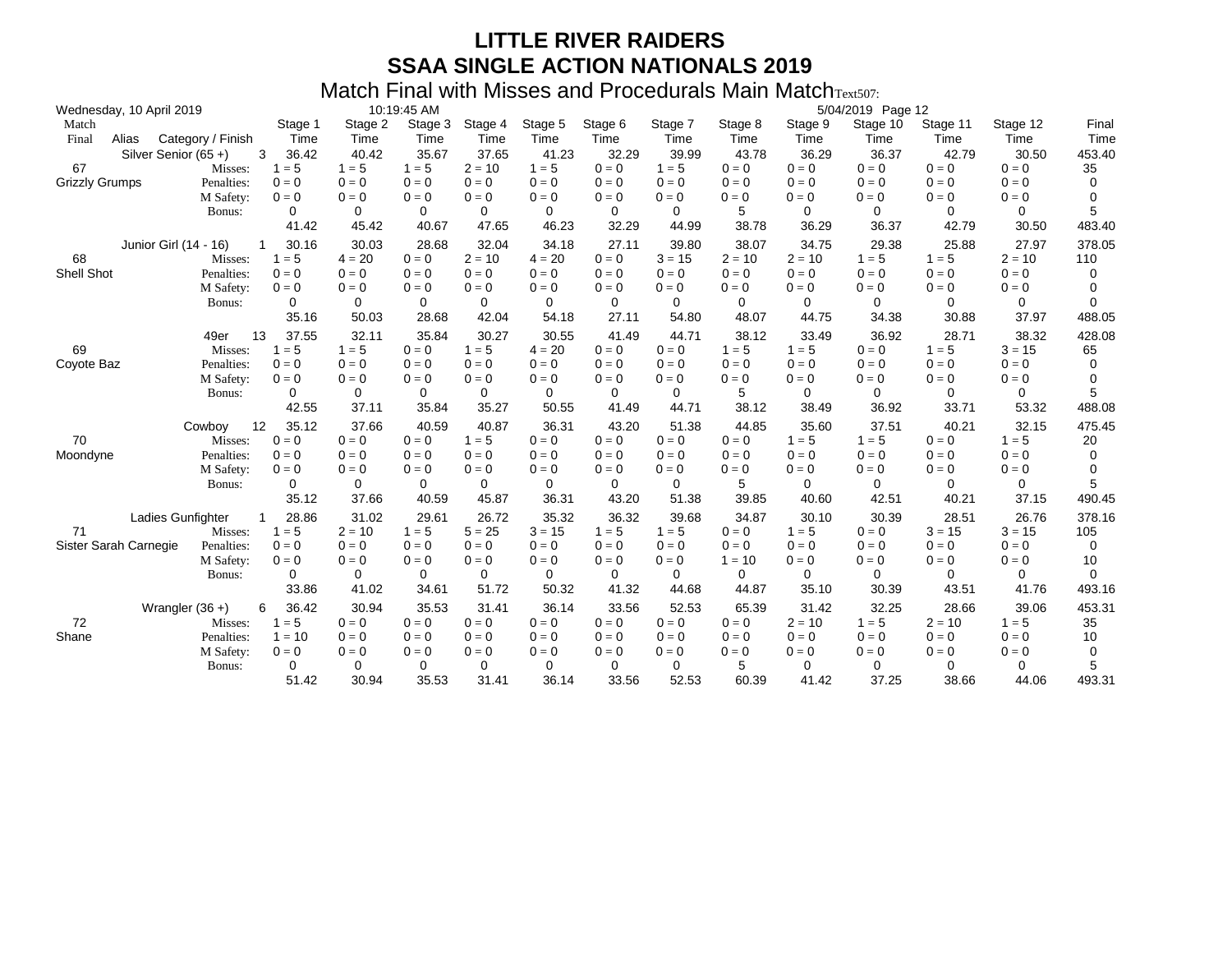| Wednesday, 10 April 2019   |                                                                         | 10:19:46 AM                                                                    |                                                      |                                                      |                                                       |                                                       |                                                       |                                                        | 5/04/2019 Page 13                                     |                                                              |                                                             |                                                       |                                                             |                                        |
|----------------------------|-------------------------------------------------------------------------|--------------------------------------------------------------------------------|------------------------------------------------------|------------------------------------------------------|-------------------------------------------------------|-------------------------------------------------------|-------------------------------------------------------|--------------------------------------------------------|-------------------------------------------------------|--------------------------------------------------------------|-------------------------------------------------------------|-------------------------------------------------------|-------------------------------------------------------------|----------------------------------------|
| Match<br>Alias<br>Final    | Category / Finish                                                       | Stage 1<br>Time                                                                | Stage 2<br>Time                                      | Stage 3<br>Time                                      | Stage 4<br>Time                                       | Stage 5<br>Time                                       | Stage 6<br>Time                                       | Stage 7<br>Time                                        | Stage 8<br>Time                                       | Stage 9<br>Time                                              | Stage 10<br>Time                                            | Stage 11<br>Time                                      | Stage 12<br>Time                                            | Final<br>Time                          |
| 73                         | Senior $(60 +)$<br>Misses:                                              | 38.86<br>$7^{\circ}$<br>$1 = 5$                                                | 40.96<br>$1 = 5$                                     | 35.64<br>$0 = 0$                                     | 33.45<br>$1 = 5$                                      | 38.48<br>$0 = 0$                                      | 30.67<br>$1 = 5$                                      | 49.87<br>$1 = 5$                                       | 42.12<br>$0 = 0$                                      | 35.79<br>$0 = 0$                                             | 39.09<br>$0 = 0$                                            | 31.75<br>$1 = 5$                                      | 32.18<br>$0 = 0$                                            | 448.86<br>30                           |
| <b>Town Drunk</b>          | Penalties:<br>M Safety:<br>Bonus:                                       | $0 = 0$<br>$0 = 0$<br>0<br>43.86                                               | $0 = 0$<br>$0 = 0$<br>0<br>45.96                     | $0 = 0$<br>$0 = 0$<br>$\Omega$<br>35.64              | $0 = 0$<br>$0 = 0$<br>0<br>38.45                      | $0 = 0$<br>$0 = 0$<br>$\Omega$<br>38.48               | $0 = 0$<br>$0 = 0$<br>$\Omega$<br>35.67               | $1 = 10$<br>$0 = 0$<br>$\Omega$<br>64.87               | $0 = 0$<br>$0 = 0$<br>5<br>37.12                      | $0 = 0$<br>$0 = 0$<br>$\Omega$<br>35.79                      | $1 = 10$<br>$0 = 0$<br>0<br>49.09                           | $0 = 0$<br>$0 = 0$<br>$\Omega$<br>36.75               | $0 = 0$<br>$0 = 0$<br>$\Omega$<br>32.18                     | 20<br>0<br>5<br>493.86                 |
| 74<br><b>Blackjack Al</b>  | Senior Gunfighter (60+)<br>Misses:<br>Penalties:<br>M Safety:<br>Bonus: | 28.60<br>$1 = 5$<br>$0 = 0$<br>$0 = 0$<br>0<br>33.60                           | 34.33<br>$1 = 5$<br>$0 = 0$<br>$0 = 0$<br>0<br>39.33 | 34.38<br>$1 = 5$<br>$0 = 0$<br>$0 = 0$<br>0<br>39.38 | 37.59<br>$3 = 15$<br>$0 = 0$<br>$0 = 0$<br>0<br>52.59 | 30.88<br>$1 = 5$<br>$0 = 0$<br>$0 = 0$<br>0<br>35.88  | 32.38<br>$1 = 5$<br>$0 = 0$<br>$0 = 0$<br>0<br>37.38  | 47.74<br>$1 = 5$<br>$0 = 0$<br>$0 = 0$<br>0<br>52.74   | 42.90<br>$2 = 10$<br>$0 = 0$<br>$0 = 0$<br>5<br>47.90 | 43.99<br>$0 = 0$<br>$0 = 0$<br>$0 = 0$<br>$\Omega$<br>43.99  | 32.49<br>$1 = 5$<br>$1 = 10$<br>$0 = 0$<br>0<br>47.49       | 31.88<br>$0 = 0$<br>$0 = 0$<br>$0 = 0$<br>0<br>31.88  | 33.85<br>$0 = 0$<br>$0 = 0$<br>$0 = 0$<br>0<br>33.85        | 431.01<br>60<br>10<br>0<br>5<br>496.01 |
| 75<br>Pot Shot Pete        | <b>B-Western</b><br>Misses:<br>Penalties:<br>M Safety:<br>Bonus:        | 36.53<br>$\overline{2}$<br>$0 = 0$<br>$1 = 10$<br>$0 = 0$<br>$\Omega$<br>46.53 | 41.22<br>$1 = 5$<br>$0 = 0$<br>$0 = 0$<br>0<br>46.22 | 35.13<br>$0 = 0$<br>$0 = 0$<br>$0 = 0$<br>0<br>35.13 | 34.02<br>$0 = 0$<br>$0 = 0$<br>$0 = 0$<br>0<br>34.02  | 38.40<br>$2 = 10$<br>$0 = 0$<br>$0 = 0$<br>0<br>48.40 | 35.85<br>$0 = 0$<br>$0 = 0$<br>$0 = 0$<br>0<br>35.85  | 42.78<br>$0 = 0$<br>$0 = 0$<br>$0 = 0$<br>0<br>42.78   | 41.05<br>$2 = 10$<br>$0 = 0$<br>$0 = 0$<br>5<br>46.05 | 38.56<br>$1 = 5$<br>$0 = 0$<br>$0 = 0$<br>0<br>43.56         | 36.99<br>$1 = 5$<br>$0 = 0$<br>$0 = 0$<br>0<br>41.99        | 31.47<br>$2 = 10$<br>$0 = 0$<br>$0 = 0$<br>0<br>41.47 | 32.06<br>$1 = 5$<br>$0 = 0$<br>$0 = 0$<br>0<br>37.06        | 444.06<br>50<br>10<br>0<br>5<br>499.06 |
| 76<br><b>Lincoln Wells</b> | Gunfighter<br>Misses:<br>Penalties:<br>M Safety:<br>Bonus:              | 5<br>30.67<br>$2 = 10$<br>$0 = 0$<br>$0 = 0$<br>0<br>40.67                     | 33.79<br>$1 = 5$<br>$0 = 0$<br>$0 = 0$<br>0<br>38.79 | 25.82<br>$1 = 5$<br>$0 = 0$<br>$0 = 0$<br>0<br>30.82 | 34.74<br>$1 = 5$<br>$0 = 0$<br>$0 = 0$<br>0<br>39.74  | 38.27<br>$0 = 0$<br>$0 = 0$<br>$0 = 0$<br>0<br>38.27  | 34.04<br>$1 = 5$<br>$0 = 0$<br>$0 = 0$<br>0<br>39.04  | 42.51<br>$3 = 15$<br>$1 = 10$<br>$0 = 0$<br>0<br>67.51 | 56.05<br>$1 = 5$<br>$1 = 10$<br>$0 = 0$<br>5<br>66.05 | 36.60<br>$1 = 5$<br>$0 = 0$<br>$0 = 0$<br>$\Omega$<br>41.60  | 37.55<br>$1 = 5$<br>$0 = 0$<br>$0 = 0$<br>$\Omega$<br>42.55 | 28.98<br>$0 = 0$<br>$0 = 0$<br>$0 = 0$<br>0<br>28.98  | 28.70<br>$0 = 0$<br>$0 = 0$<br>$0 = 0$<br>$\Omega$<br>28.70 | 427.72<br>60<br>20<br>0<br>5<br>502.72 |
| 77<br>Sassy Belle          | Ladies 49er<br>Misses:<br>Penalties:<br>M Safety:<br>Bonus:             | 40.75<br>4<br>$1 = 5$<br>$0 = 0$<br>$0 = 0$<br>0<br>45.75                      | 37.60<br>$0 = 0$<br>$0 = 0$<br>$0 = 0$<br>0<br>37.60 | 35.42<br>$1 = 5$<br>$0 = 0$<br>$0 = 0$<br>0<br>40.42 | 33.52<br>$0 = 0$<br>$0 = 0$<br>$0 = 0$<br>0<br>33.52  | 41.12<br>$0 = 0$<br>$0 = 0$<br>$0 = 0$<br>0<br>41.12  | 35.49<br>$0 = 0$<br>$0 = 0$<br>$0 = 0$<br>0<br>35.49  | 50.52<br>$0 = 0$<br>$0 = 0$<br>$0 = 0$<br>0<br>50.52   | 45.64<br>$0 = 0$<br>$0 = 0$<br>$0 = 0$<br>5<br>40.64  | 38.09<br>$2 = 10$<br>$0 = 0$<br>$0 = 0$<br>$\Omega$<br>48.09 | 39.54<br>$1 = 5$<br>$0 = 0$<br>$0 = 0$<br>$\Omega$<br>44.54 | 33.66<br>$3 = 15$<br>$0 = 0$<br>$0 = 0$<br>0<br>48.66 | 37.31<br>$0 = 0$<br>$0 = 0$<br>$0 = 0$<br>0<br>37.31        | 468.66<br>40<br>0<br>0<br>5<br>503.66  |
| 78<br><b>Texas Fingers</b> | <b>B-Western</b><br>Misses:<br>Penalties:<br>M Safety:<br>Bonus:        | 35.96<br>3<br>$1 = 5$<br>$1 = 10$<br>$0 = 0$<br>0<br>50.96                     | 39.87<br>$0 = 0$<br>$0 = 0$<br>$0 = 0$<br>0<br>39.87 | 34.03<br>$0 = 0$<br>$0 = 0$<br>$0 = 0$<br>0<br>34.03 | 35.02<br>$0 = 0$<br>$0 = 0$<br>$0 = 0$<br>0<br>35.02  | 38.91<br>$2 = 10$<br>$0 = 0$<br>$0 = 0$<br>0<br>48.91 | 33.26<br>$2 = 10$<br>$0 = 0$<br>$0 = 0$<br>0<br>43.26 | 40.54<br>$0 = 0$<br>$0 = 0$<br>$0 = 0$<br>0<br>40.54   | 42.94<br>$2 = 10$<br>$0 = 0$<br>$0 = 0$<br>5<br>47.94 | 35.60<br>$1 = 5$<br>$0 = 0$<br>$0 = 0$<br>$\Omega$<br>40.60  | 42.70<br>$0 = 0$<br>$0 = 0$<br>$0 = 0$<br>0<br>42.70        | 25.61<br>$3 = 15$<br>$0 = 0$<br>$0 = 0$<br>0<br>40.61 | 29.28<br>$3 = 15$<br>$0 = 0$<br>$0 = 0$<br>0<br>44.28       | 433.72<br>70<br>10<br>0<br>5<br>508.72 |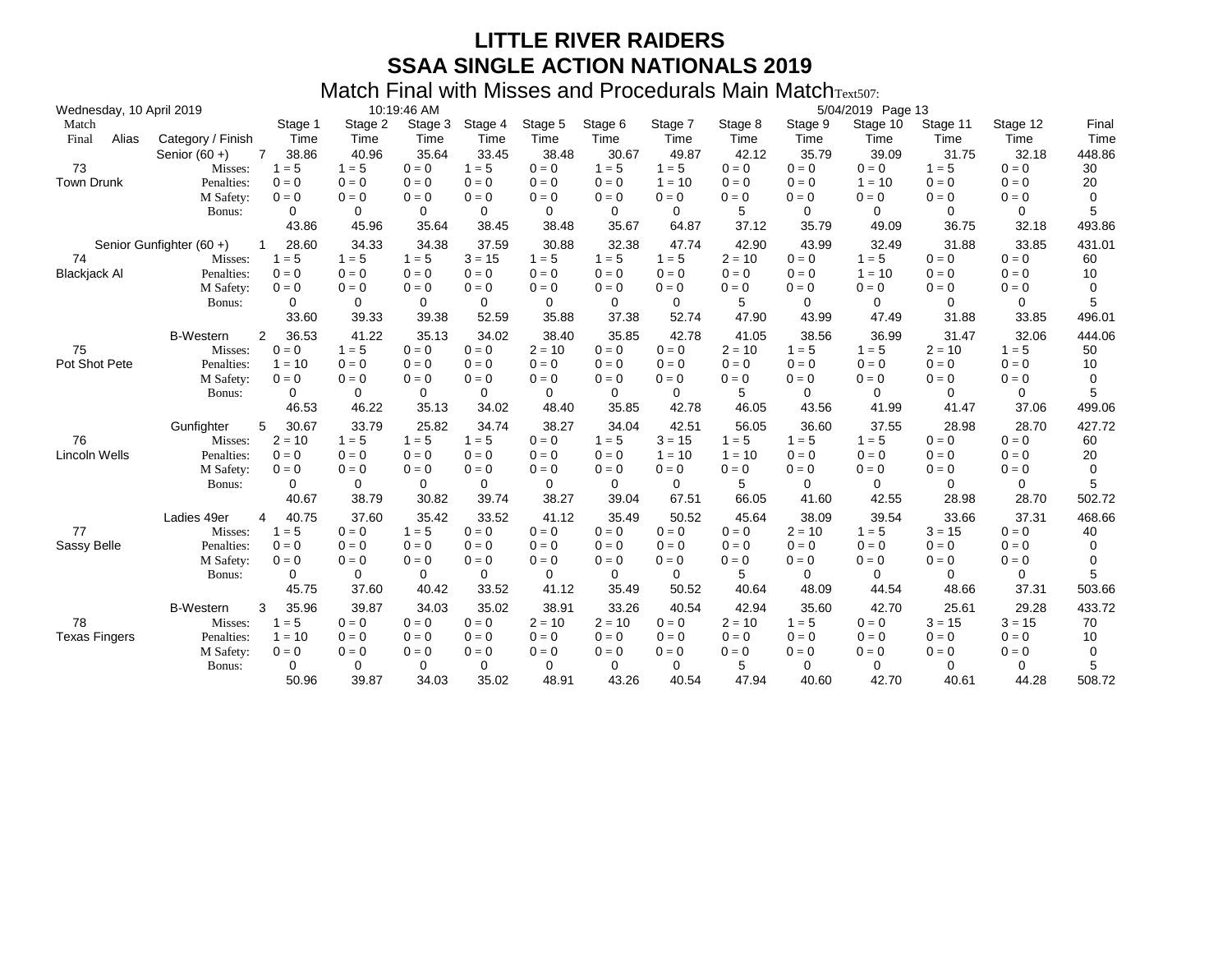| 10:19:46 AM<br>Wednesday, 10 April 2019 |                             |                 |                 |                 |                 |                 |                 |                 |                 | 5/04/2019 Page 14 |                  |                  |                  |               |
|-----------------------------------------|-----------------------------|-----------------|-----------------|-----------------|-----------------|-----------------|-----------------|-----------------|-----------------|-------------------|------------------|------------------|------------------|---------------|
| Match<br>Alias<br>Final                 | Category / Finish           | Stage 1<br>Time | Stage 2<br>Time | Stage 3<br>Time | Stage 4<br>Time | Stage 5<br>Time | Stage 6<br>Time | Stage 7<br>Time | Stage 8<br>Time | Stage 9<br>Time   | Stage 10<br>Time | Stage 11<br>Time | Stage 12<br>Time | Final<br>Time |
|                                         | 6<br>Gunfighter             | 41.80           | 39.30           | 36.94           | 36.58           | 34.57           | 37.02           | 49.86           | 47.29           | 39.81             | 38.34            | 33.25            | 33.17            | 467.93        |
| 79                                      | Misses:                     | $0 = 0$         | $0 = 0$         | $0 = 0$         | $2 = 10$        | $0 = 0$         | $4 = 20$        | $0 = 0$         | $0 = 0$         | $0 = 0$           | $0 = 0$          | $2 = 10$         | $2 = 10$         | 50            |
| Stony                                   | Penalties:                  | $0 = 0$         | $0 = 0$         | $0 = 0$         | $0 = 0$         | $0 = 0$         | $0 = 0$         | $0 = 0$         | $0 = 0$         | $0 = 0$           | $0 = 0$          | $0 = 0$          | $0 = 0$          | $\Omega$      |
|                                         | M Safety:                   | $0 = 0$         | $0 = 0$         | $0 = 0$         | $0 = 0$         | $0 = 0$         | $0 = 0$         | $0 = 0$         | $0 = 0$         | $0 = 0$           | $0 = 0$          | $0 = 0$          | $0 = 0$          | 0             |
|                                         | Bonus:                      | $\Omega$        | 0               | 0               | 0               | $\Omega$        | 0               | $\Omega$        | 5               | 0                 | $\Omega$         | 0                | 0                | 5             |
|                                         |                             | 41.80           | 39.30           | 36.94           | 46.58           | 34.57           | 57.02           | 49.86           | 42.29           | 39.81             | 38.34            | 43.25            | 43.17            | 512.93        |
|                                         | 5<br>Ladies 49er            | 36.10           | 36.49           | 36.43           | 34.54           | 38.69           | 32.09           | 59.37           | 49.51           | 38.73             | 38.07            | 32.91            | 36.20            | 469.13        |
| 80                                      | Misses:                     | $1 = 5$         | $1 = 5$         | $0 = 0$         | $2 = 10$        | $1 = 5$         | $2 = 10$        | $0 = 0$         | $0 = 0$         | $1 = 5$           | $0 = 0$          | $0 = 0$          | $1 = 5$          | 45            |
| Cheyenne Jack                           | Penalties:                  | $0 = 0$         | $0 = 0$         | $0 = 0$         | $0 = 0$         | $0 = 0$         | $0 = 0$         | $0 = 0$         | $0 = 0$         | $0 = 0$           | $0 = 0$          | $0 = 0$          | $0 = 0$          | 0             |
|                                         | M Safety:                   | $0 = 0$         | $0 = 0$         | $0 = 0$         | $0 = 0$         | $0 = 0$         | $0 = 0$         | $0 = 0$         | $0 = 0$         | $0 = 0$           | $0 = 0$          | $0 = 0$          | $0 = 0$          | 0             |
|                                         | Bonus:                      | 0               | 0               | 0               | 0               | 0               | 0               | 0               | 0               | 0                 | 0                | 0                | 0                | 0             |
|                                         |                             | 41.10           | 41.49           | 36.43           | 44.54           | 43.69           | 42.09           | 59.37           | 49.51           | 43.73             | 38.07            | 32.91            | 41.20            | 514.13        |
|                                         | Ladies Wrangler (36 +)<br>3 | 36.59           | 38.53           | 39.06           | 35.10           | 37.26           | 39.42           | 44.16           | 55.17           | 38.17             | 48.01            | 33.41            | 35.52            | 480.40        |
| 81                                      | Misses:                     | $0 = 0$         | $1 = 5$         | $2 = 10$        | $1 = 5$         | $0 = 0$         | $3 = 15$        | $0 = 0$         | $0 = 0$         | $0 = 0$           | $1 = 5$          | $0 = 0$          | $0 = 0$          | 40            |
| Cody Zamora                             | Penalties:                  | $0 = 0$         | $0 = 0$         | $0 = 0$         | $0 = 0$         | $0 = 0$         | $0 = 0$         | $0 = 0$         | $0 = 0$         | $0 = 0$           | $0 = 0$          | $0 = 0$          | $0 = 0$          | 0             |
|                                         | M Safety:                   | $0 = 0$         | $0 = 0$         | $0 = 0$         | $0 = 0$         | $0 = 0$         | $0 = 0$         | $0 = 0$         | $0 = 0$         | $0 = 0$           | $0 = 0$          | $0 = 0$          | $0 = 0$          | 0             |
|                                         | Bonus:                      | 0               | 0               | 0               | 0               | 0               | 0               | 0               | 5               | 0                 | 0                | 0                | 0                | 5             |
|                                         |                             | 36.59           | 43.53           | 49.06           | 40.10           | 37.26           | 54.42           | 44.16           | 50.17           | 38.17             | 53.01            | 33.41            | 35.52            | 515.40        |
|                                         | Silver Senior (65+)<br>4    | 46.02           | 37.26           | 54.61           | 30.71           | 38.16           | 42.90           | 53.43           | 48.72           | 32.05             | 38.54            | 28.34            | 31.18            | 481.92        |
| 82                                      | Misses:                     | $1 = 5$         | $1 = 5$         | $0 = 0$         | $1 = 5$         | $0 = 0$         | $0 = 0$         | $0 = 0$         | $1 = 5$         | $0 = 0$           | $0 = 0$          | $0 = 0$          | $0 = 0$          | 20            |
| <b>Murky Mick</b>                       | Penalties:                  | $0 = 0$         | $0 = 0$         | $0 = 0$         | $0 = 0$         | $0 = 0$         | $1 = 10$        | $0 = 0$         | $0 = 0$         | $0 = 0$           | $1 = 10$         | $0 = 0$          | $0 = 0$          | 20            |
|                                         | M Safety:                   | $0 = 0$         | $0 = 0$         | $0 = 0$         | $1 = 10$        | $0 = 0$         | $0 = 0$         | $0 = 0$         | $0 = 0$         | $0 = 0$           | $0 = 0$          | $0 = 0$          | $0 = 0$          | 10            |
|                                         | Bonus:                      | 0               | 0               | $\Omega$        | 0               | 0               | 0               | $\Omega$        | 5               | $\Omega$          | $\Omega$         | 0                | $\Omega$         | 5             |
|                                         |                             | 51.02           | 42.26           | 54.61           | 45.71           | 38.16           | 52.90           | 53.43           | 48.72           | 32.05             | 48.54            | 28.34            | 31.18            | 526.92        |
|                                         | Elder Statesman (70+)<br>6  | 39.91           | 38.86           | 41.53           | 34.27           | 41.70           | 37.31           | 51.27           | 59.02           | 39.98             | 37.85            | 38.65            | 43.63            | 503.98        |
| 83                                      | Misses:                     | $0 = 0$         | $1 = 5$         | $1 = 5$         | $1 = 5$         | $1 = 5$         | $0 = 0$         | $0 = 0$         | $1 = 5$         | $0 = 0$           | $1 = 5$          | $0 = 0$          | $0 = 0$          | 30            |
| <b>Rufus Thornton</b>                   | Penalties:                  | $0 = 0$         | $0 = 0$         | $0 = 0$         | $0 = 0$         | $0 = 0$         | $0 = 0$         | $0 = 0$         | $0 = 0$         | $0 = 0$           | $0 = 0$          | $0 = 0$          | $0 = 0$          | 0             |
|                                         | M Safety:                   | $0 = 0$         | $0 = 0$         | $0 = 0$         | $0 = 0$         | $0 = 0$         | $0 = 0$         | $0 = 0$         | $0 = 0$         | $0 = 0$           | $0 = 0$          | $0 = 0$          | $0 = 0$          | 0             |
|                                         | Bonus:                      | 0               | 0               | 0               | 0               | 0               | 0               | 0               | 5               | 0                 | 0                | 0                | 0                | 5             |
|                                         |                             | 39.91           | 43.86           | 46.53           | 39.27           | 46.70           | 37.31           | 51.27           | 59.02           | 39.98             | 42.85            | 38.65            | 43.63            | 528.98        |
|                                         | 14<br>49er                  | 35.12           | 44.87           | 27.33           | 32.20           | 35.22           | 36.78           | 39.81           | 48.22           | 33.40             | 34.55            | 27.27            | 38.12            | 432.89        |
| 84                                      | Misses:                     | $2 = 10$        | $1 = 5$         | $2 = 10$        | $1 = 5$         | $1 = 5$         | $2 = 10$        | $2 = 10$        | $2 = 10$        | $0 = 0$           | $2 = 10$         | $0 = 0$          | $1 = 5$          | 80            |
| Two-up                                  | Penalties:                  | $0 = 0$         | $0 = 0$         | $0 = 0$         | $0 = 0$         | $0 = 0$         | $0 = 0$         | $0 = 0$         | $0 = 0$         | $0 = 0$           | $1 = 10$         | $0 = 0$          | $0 = 0$          | 10            |
|                                         | M Safety:                   | $0 = 0$         | $0 = 0$         | $0 = 0$         | $1 = 10$        | $0 = 0$         | $0 = 0$         | $0 = 0$         | $0 = 0$         | $0 = 0$           | $0 = 0$          | $0 = 0$          | $0 = 0$          | 10            |
|                                         | Bonus:                      | 0               | 0               | 0               | 0               | 0               | 0               | 0               | 0               | 0                 | 0                | 0                | $\Omega$         | 0             |
|                                         |                             | 45.12           | 49.87           | 37.33           | 47.20           | 40.22           | 46.78           | 49.81           | 58.22           | 33.40             | 54.55            | 27.27            | 43.12            | 532.89        |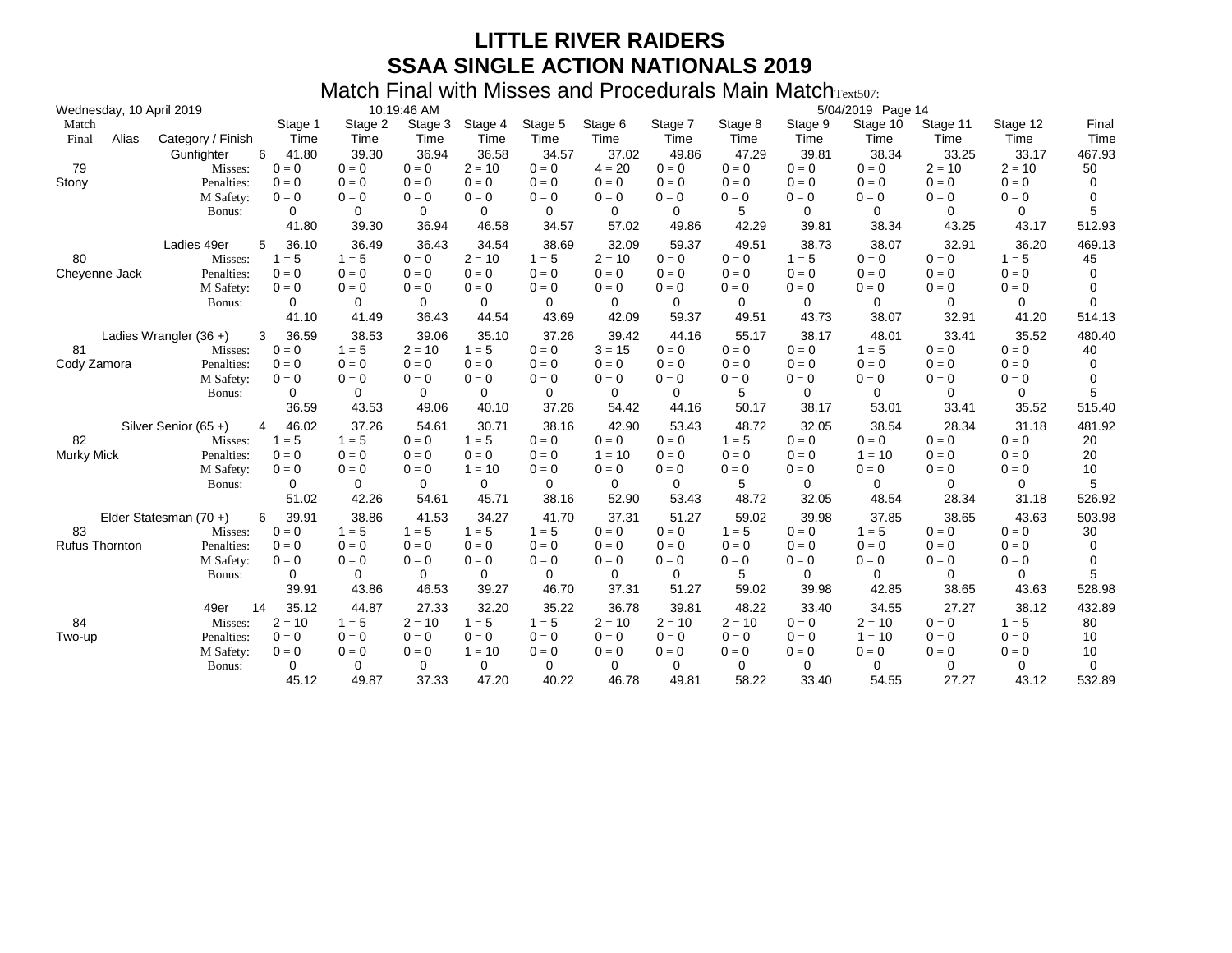| Wednesday, 10 April 2019         |                    |                                   |                  | 10:19:46 AM      |                  |                  |                  |                   |                  |                  | 5/04/2019 Page 15 |                   |                  |               |
|----------------------------------|--------------------|-----------------------------------|------------------|------------------|------------------|------------------|------------------|-------------------|------------------|------------------|-------------------|-------------------|------------------|---------------|
| Match<br>Final<br>Alias          | Category / Finish  | Stage 1<br>Time                   | Stage 2<br>Time  | Stage 3<br>Time  | Stage 4<br>Time  | Stage 5<br>Time  | Stage 6<br>Time  | Stage 7<br>Time   | Stage 8<br>Time  | Stage 9<br>Time  | Stage 10<br>Time  | Stage 11<br>Time  | Stage 12<br>Time | Final<br>Time |
| Ladies Silver Senior (65+)<br>85 | Misses:            | 41.73<br>$\mathbf{2}$<br>$2 = 10$ | 44.04<br>$0 = 0$ | 36.23<br>$0 = 0$ | 34.77<br>$0 = 0$ | 41.43<br>$1 = 5$ | 35.15<br>$1 = 5$ | 53.04<br>$1 = 5$  | 53.30<br>$1 = 5$ | 45.64<br>$1 = 5$ | 37.80<br>$0 = 0$  | 33.82<br>$2 = 10$ | 35.18<br>$1 = 5$ | 492.13<br>50  |
| McGinty                          | Penalties:         | $0 = 0$                           | $0 = 0$          | $0 = 0$          | $0 = 0$          | $0 = 0$          | $0 = 0$          | $0 = 0$           | $0 = 0$          | $0 = 0$          | $0 = 0$           | $0 = 0$           | $0 = 0$          | $\Omega$      |
|                                  | M Safety:          | $0 = 0$                           | $0 = 0$          | $0 = 0$          | $0 = 0$          | $0 = 0$          | $0 = 0$          | $0 = 0$           | $0 = 0$          | $0 = 0$          | $0 = 0$           | $0 = 0$           | $0 = 0$          | 0             |
|                                  | Bonus:             | 0                                 | 0                | $\Omega$         | 0                | $\Omega$         | $\Omega$         | $\Omega$          | 0                | 0                | 0                 | 0                 | 0                | $\Omega$      |
|                                  |                    | 51.73                             | 44.04            | 36.23            | 34.77            | 46.43            | 40.15            | 58.04             | 58.30            | 50.64            | 37.80             | 43.82             | 40.18            | 542.13        |
|                                  | Ladies B-Western   | 37.70                             | 49.89            | 37.47            | 41.01            | 42.17            | 38.42            | 51.06             | 55.94            | 45.17            | 38.74             | 35.02             | 35.47            | 508.06        |
| 86                               | Misses:            | $0 = 0$                           | $0 = 0$          | $0 = 0$          | $1 = 5$          | $1 = 5$          | $0 = 0$          | $1 = 5$           | $0 = 0$          | $0 = 0$          | $1 = 5$           | $2 = 10$          | $0 = 0$          | 30            |
| Odd Shoe Kate                    | Penalties:         | $0 = 0$                           | $0 = 0$          | $0 = 0$          | $0 = 0$          | $0 = 0$          | $0 = 0$          | $0 = 0$           | $0 = 0$          | $0 = 0$          | $1 = 10$          | $0 = 0$           | $0 = 0$          | 10            |
|                                  | M Safety:          | $0 = 0$                           | $0 = 0$          | $0 = 0$          | $0 = 0$          | $0 = 0$          | $0 = 0$          | $0 = 0$           | $0 = 0$          | $0 = 0$          | $0 = 0$           | $0 = 0$           | $0 = 0$          | 0             |
|                                  | Bonus:             | 0                                 | 0                | 0                | 0                | 0                | 0                | 0                 | 5                | 0                | 0                 | 0                 | 0                | 5             |
|                                  |                    | 37.70                             | 49.89            | 37.47            | 46.01            | 47.17            | 38.42            | 56.06             | 50.94            | 45.17            | 53.74             | 45.02             | 35.47            | 543.06        |
|                                  | <b>Duelist</b>     | 5<br>34.88                        | 33.70            | 33.78            | 29.27            | 32.07            | 25.92            | 46.93             | 38.65            | 51.88            | 59.00             | 29.51             | 29.83            | 445.42        |
| 87                               | Misses:            | $1 = 5$                           | $3 = 15$         | $2 = 10$         | $1 = 5$          | $0 = 0$          | $2 = 10$         | $0 = 0$           | $0 = 0$          | $1 = 5$          | $4 = 20$          | $1 = 5$           | $2 = 10$         | 85            |
| Kid Kody                         | Penalties:         | $1 = 10$                          | $0 = 0$          | $0 = 0$          | $0 = 0$          | $0 = 0$          | $0 = 0$          | $0 = 0$           | $0 = 0$          | $0 = 0$          | $0 = 0$           | $0 = 0$           | $1 = 10$         | 20            |
|                                  | M Safety:          | $0 = 0$                           | $0 = 0$          | $0 = 0$          | $0 = 0$          | $0 = 0$          | $0 = 0$          | $0 = 0$           | $0 = 0$          | $0 = 0$          | $0 = 0$           | $0 = 0$           | $0 = 0$          | 0             |
|                                  | Bonus:             | 0                                 | 0<br>48.70       | 0                | 0<br>34.27       | 0<br>32.07       | 0<br>35.92       | 0                 | 5<br>33.65       | 0<br>56.88       | $\Omega$<br>79.00 | 0                 | 0                | 5<br>545.42   |
|                                  |                    | 49.88                             |                  | 43.78            |                  |                  |                  | 46.93             |                  |                  |                   | 34.51             | 49.83            |               |
| Senior Gunfighter (60+)          |                    | $\overline{2}$<br>40.38           | 56.43            | 30.56            | 34.95            | 49.00            | 41.10            | 54.47             | 64.81            | 39.93            | 38.67             | 41.53             | 35.50            | 527.33        |
| 88                               | Misses:            | $0 = 0$                           | $0 = 0$          | $0 = 0$          | $0 = 0$          | $1 = 5$          | $1 = 5$          | $0 = 0$           | $1 = 5$          | $0 = 0$          | $0 = 0$           | $0 = 0$           | $0 = 0$          | 15            |
| Sunrise Ned                      | Penalties:         | $0 = 0$                           | $0 = 0$          | $0 = 0$          | $0 = 0$          | $0 = 0$          | $1 = 10$         | $0 = 0$           | $0 = 0$          | $0 = 0$          | $0 = 0$           | $0 = 0$           | $0 = 0$          | 10            |
|                                  | M Safety:          | $0 = 0$                           | $0 = 0$          | $0 = 0$          | $0 = 0$          | $0 = 0$          | $0 = 0$          | $0 = 0$           | $0 = 0$          | $0 = 0$          | $0 = 0$           | $0 = 0$           | $0 = 0$          | 0             |
|                                  | Bonus:             | 0                                 | 0<br>56.43       | $\Omega$         | 0                | 0                | 0<br>56.10       | $\Omega$<br>54.47 | 5                | 0<br>39.93       | $\Omega$<br>38.67 | 0<br>41.53        | $\Omega$         | 5             |
|                                  |                    | 40.38                             |                  | 30.56            | 34.95            | 54.00            |                  |                   | 64.81            |                  |                   |                   | 35.50            | 547.33        |
|                                  | Cattle Baron (75+) | 34.88<br>2                        | 45.13            | 46.98            | 39.21            | 41.43            | 42.66            | 50.27             | 55.68            | 39.43            | 39.01             | 33.61             | 40.74            | 509.03        |
| 89                               | Misses:            | $0 = 0$                           | $1 = 5$          | $0 = 0$          | $1 = 5$          | $1 = 5$          | $0 = 0$          | $0 = 0$           | $0 = 0$          | $0 = 0$          | $1 = 5$           | $1 = 5$           | $1 = 5$          | 30            |
| Billy the Kid                    | Penalties:         | $0 = 0$                           | $0 = 0$          | $0 = 0$          | $0 = 0$          | $0 = 0$          | $0 = 0$          | $0 = 0$           | $1 = 10$         | $0 = 0$          | $1 = 10$          | $0 = 0$           | $0 = 0$          | 20            |
|                                  | M Safety:          | $0 = 0$                           | $0 = 0$          | $0 = 0$          | $0 = 0$          | $0 = 0$          | $0 = 0$          | $0 = 0$           | $0 = 0$          | $0 = 0$          | $0 = 0$           | $0 = 0$           | $0 = 0$          | 0             |
|                                  | Bonus:             | 0<br>34.88                        | 0<br>50.13       | 0<br>46.98       | 0<br>44.21       | 0<br>46.43       | 0<br>42.66       | 0<br>50.27        | 5<br>60.68       | 0<br>39.43       | 0<br>54.01        | 0<br>38.61        | 0<br>45.74       | 5<br>554.03   |
|                                  | Cowgirl            | 40.35<br>2                        | 47.02            | 47.64            | 53.74            | 59.10            | 38.92            | 50.30             | 68.95            | 40.34            | 40.20             | 36.76             | 41.48            | 564.80        |
| 90                               | Misses:            | $0 = 0$                           | $0 = 0$          | $0 = 0$          | $0 = 0$          | $0 = 0$          | $1 = 5$          | $0 = 0$           | $0 = 0$          | $0 = 0$          | $0 = 0$           | $0 = 0$           | $0 = 0$          | 5             |
| Miss Lilly Rose                  | Penalties:         | $0 = 0$                           | $0 = 0$          | $0 = 0$          | $0 = 0$          | $0 = 0$          | $0 = 0$          | $0 = 0$           | $0 = 0$          | $0 = 0$          | $0 = 0$           | $0 = 0$           | $0 = 0$          | 0             |
|                                  | M Safety:          | $0 = 0$                           | $0 = 0$          | $0 = 0$          | $0 = 0$          | $0 = 0$          | $0 = 0$          | $0 = 0$           | $0 = 0$          | $0 = 0$          | $0 = 0$           | $0 = 0$           | $0 = 0$          | 0             |
|                                  | Bonus:             | 0                                 | 0                | 0                | 0                | 0                | 0                | 0                 | 5                | 0                | 0                 | 0                 | 0                | 5             |
|                                  |                    | 40.35                             | 47.02            | 47.64            | 53.74            | 59.10            | 43.92            | 50.30             | 63.95            | 40.34            | 40.20             | 36.76             | 41.48            | 564.80        |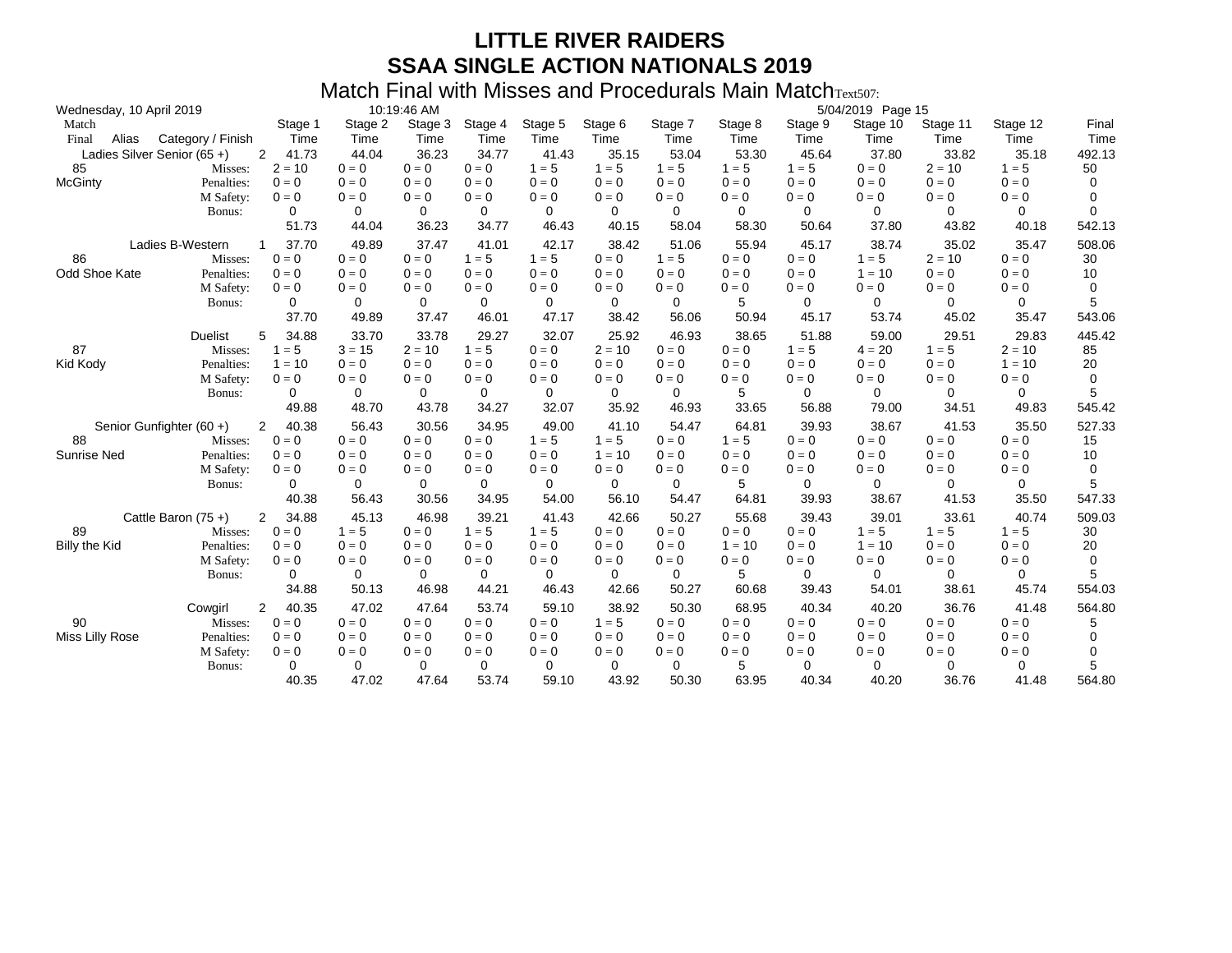| Wednesday, 10 April 2019 |                                                       |                    |                 | 10:19:47 AM     |                 |                 |                 |                 |                 |                 | 5/04/2019 Page 16 |                  |                  |               |
|--------------------------|-------------------------------------------------------|--------------------|-----------------|-----------------|-----------------|-----------------|-----------------|-----------------|-----------------|-----------------|-------------------|------------------|------------------|---------------|
| Match                    | Alias<br>Category / Finish<br>Final<br><b>Duelist</b> |                    | Stage 2<br>Time | Stage 3<br>Time | Stage 4<br>Time | Stage 5<br>Time | Stage 6<br>Time | Stage 7<br>Time | Stage 8<br>Time | Stage 9<br>Time | Stage 10<br>Time  | Stage 11<br>Time | Stage 12<br>Time | Final<br>Time |
|                          |                                                       | Time<br>6<br>36.86 | 39.87           | 36.41           | 33.57           | 42.59           | 35.77           | 45.49           | 45.90           | 38.68           | 51.60             | 31.20            | 42.16            | 480.10        |
| 91                       | Misses:                                               | $2 = 10$           | $1 = 5$         | $1 = 5$         | $0 = 0$         | $2 = 10$        | $0 = 0$         | $0 = 0$         | $1 = 5$         | $2 = 10$        | $5 = 25$          | $1 = 5$          | $0 = 0$          | 75            |
| Chilli                   | Penalties:                                            | $0 = 0$            | $0 = 0$         | $0 = 0$         | $0 = 0$         | $0 = 0$         | $0 = 0$         | $0 = 0$         | $1 = 10$        | $0 = 0$         | $0 = 0$           | $0 = 0$          | $0 = 0$          | 10            |
|                          | M Safety:                                             | $0 = 0$            | $0 = 0$         | $0 = 0$         | $0 = 0$         | $0 = 0$         | $0 = 0$         | $0 = 0$         | $0 = 0$         | $0 = 0$         | $0 = 0$           | $0 = 0$          | $0 = 0$          | 0             |
|                          | Bonus:                                                | 0                  | 0               | 0               | 0               | $\Omega$        | 0               | $\Omega$        | 0               | $\Omega$        | $\Omega$          | 0                | $\Omega$         | 0             |
|                          |                                                       | 46.86              | 44.87           | 41.41           | 33.57           | 52.59           | 35.77           | 45.49           | 60.90           | 48.68           | 76.60             | 36.20            | 42.16            | 565.10        |
|                          | Ladies 49er                                           | 41.14<br>6         | 51.76           | 30.81           | 35.39           | 39.04           | 41.28           | 54.86           | 61.21           | 44.23           | 39.55             | 40.12            | 41.95            | 521.34        |
| 92                       | Misses:                                               | $2 = 10$           | $0 = 0$         | $0 = 0$         | $1 = 5$         | $0 = 0$         | $2 = 10$        | $0 = 0$         | $0 = 0$         | $1 = 5$         | $0 = 0$           | $2 = 10$         | $2 = 10$         | 50            |
| <b>Ellie Dalton</b>      | Penalties:                                            | $0 = 0$            | $0 = 0$         | $0 = 0$         | $0 = 0$         | $0 = 0$         | $0 = 0$         | $0 = 0$         | $0 = 0$         | $0 = 0$         | $0 = 0$           | $0 = 0$          | $0 = 0$          | 0             |
|                          | M Safety:                                             | $0 = 0$            | $0 = 0$         | $0 = 0$         | $0 = 0$         | $0 = 0$         | $0 = 0$         | $0 = 0$         | $0 = 0$         | $0 = 0$         | $0 = 0$           | $0 = 0$          | $0 = 0$          | 0             |
|                          | Bonus:                                                | 0                  | 0               | $\Omega$        | 0               | 0               | 0               | $\Omega$        | 5               | 0               | $\Omega$          | 0                | 0                | 5             |
|                          |                                                       | 51.14              | 51.76           | 30.81           | 40.39           | 39.04           | 51.28           | 54.86           | 56.21           | 49.23           | 39.55             | 50.12            | 51.95            | 566.34        |
|                          | Frontiersman                                          | 34.71              | 38.43           | 61.26           | 30.39           | 43.28           | 37.31           | 43.53           | 57.05           | 46.70           | 45.83             | 84.70            | 41.37            | 564.56        |
| 93                       | Misses:                                               | $1 = 5$            | $0 = 0$         | $1 = 5$         | $0 = 0$         | $0 = 0$         | $2 = 10$        | $0 = 0$         | $0 = 0$         | $0 = 0$         | $0 = 0$           | $0 = 0$          | $0 = 0$          | 20            |
| Jake Lonergan            | Penalties:                                            | $0 = 0$            | $0 = 0$         | $0 = 0$         | $0 = 0$         | $0 = 0$         | $0 = 0$         | $0 = 0$         | $0 = 0$         | $0 = 0$         | $0 = 0$           | $0 = 0$          | $0 = 0$          | 0             |
|                          | M Safety:                                             | $0 = 0$            | $0 = 0$         | $0 = 0$         | $0 = 0$         | $0 = 0$         | $0 = 0$         | $0 = 0$         | $0 = 0$         | $0 = 0$         | $0 = 0$           | $0 = 0$          | $0 = 0$          | 0             |
|                          | Bonus:                                                | 0                  | 0               | 0               | 0               | 0               | 0               | $\Omega$        | 5               | $\Omega$        | 0                 | 0                | 0                | 5             |
|                          |                                                       | 39.71              | 38.43           | 66.26           | 30.39           | 43.28           | 47.31           | 43.53           | 52.05           | 46.70           | 45.83             | 84.70            | 41.37            | 579.56        |
|                          | Senior $(60 +)$                                       | 8<br>41.83         | 49.17           | 44.20           | 49.50           | 53.17           | 47.14           | 52.42           | 55.64           | 56.39           | 48.39             | 42.22            | 50.69            | 590.76        |
| 94                       | Misses:                                               | $0 = 0$            | $0 = 0$         | $0 = 0$         | $0 = 0$         | $0 = 0$         | $0 = 0$         | $0 = 0$         | $0 = 0$         | $0 = 0$         | $0 = 0$           | $0 = 0$          | $0 = 0$          | 0             |
| Card Sharp               | Penalties:                                            | $0 = 0$            | $0 = 0$         | $0 = 0$         | $0 = 0$         | $0 = 0$         | $0 = 0$         | $0 = 0$         | $0 = 0$         | $0 = 0$         | $0 = 0$           | $0 = 0$          | $0 = 0$          | 0             |
|                          | M Safety:                                             | $0 = 0$            | $0 = 0$         | $0 = 0$         | $0 = 0$         | $0 = 0$         | $0 = 0$         | $0 = 0$         | $0 = 0$         | $0 = 0$         | $0 = 0$           | $0 = 0$          | $0 = 0$          | 0             |
|                          | Bonus:                                                | 0                  | 0               | 0               | 0               | 0               | 0               | 0               | 5               | 0               | 0                 | 0                | 0                | 5             |
|                          |                                                       | 41.83              | 49.17           | 44.20           | 49.50           | 53.17           | 47.14           | 52.42           | 50.64           | 56.39           | 48.39             | 42.22            | 50.69            | 585.76        |
|                          | Ladies Wrangler (36 +)                                | 43.50<br>4         | 46.69           | 45.87           | 38.54           | 47.85           | 43.14           | 67.69           | 49.90           | 47.90           | 43.24             | 37.51            | 41.48            | 553.31        |
| 95                       | Misses:                                               | $0 = 0$            | $1 = 5$         | $1 = 5$         | $0 = 0$         | $0 = 0$         | $0 = 0$         | $0 = 0$         | $0 = 0$         | $1 = 5$         | $1 = 5$           | $2 = 10$         | $0 = 0$          | 30            |
| <b>Trixie Barr</b>       | Penalties:                                            | $0 = 0$            | $0 = 0$         | $1 = 10$        | $0 = 0$         | $0 = 0$         | $0 = 0$         | $0 = 0$         | $0 = 0$         | $0 = 0$         | $0 = 0$           | $0 = 0$          | $0 = 0$          | 10            |
|                          | M Safety:                                             | $0 = 0$            | $0 = 0$         | $0 = 0$         | $0 = 0$         | $0 = 0$         | $0 = 0$         | $0 = 0$         | $0 = 0$         | $0 = 0$         | $0 = 0$           | $0 = 0$          | $0 = 0$          | 0             |
|                          | Bonus:                                                | 0                  | 0               | 0               | 0               | 0               | 0               | $\Omega$        | 5               | 0               | 0                 | 0                | $\Omega$         | 5             |
|                          |                                                       | 43.50              | 51.69           | 60.87           | 38.54           | 47.85           | 43.14           | 67.69           | 44.90           | 52.90           | 48.24             | 47.51            | 41.48            | 588.31        |
|                          | Silver Senior (65+)                                   | 36.14<br>5         | 44.51           | 27.96           | 46.33           | 47.92           | 34.18           | 55.81           | 67.55           | 39.54           | 43.83             | 32.38            | 37.59            | 513.74        |
| 96                       | Misses:                                               | $2 = 10$           | $0 = 0$         | $0 = 0$         | $2 = 10$        | $0 = 0$         | $1 = 5$         | $1 = 5$         | $4 = 20$        | $1 = 5$         | $1 = 5$           | $2 = 10$         | $0 = 0$          | 70            |
| Idaho Smith              | Penalties:                                            | $0 = 0$            | $1 = 10$        | $0 = 0$         | $0 = 0$         | $0 = 0$         | $0 = 0$         | $0 = 0$         | $0 = 0$         | $0 = 0$         | $0 = 0$           | $0 = 0$          | $0 = 0$          | 10            |
|                          | M Safety:                                             | $0 = 0$            | $0 = 0$         | $0 = 0$         | $0 = 0$         | $0 = 0$         | $0 = 0$         | $0 = 0$         | $0 = 0$         | $0 = 0$         | $0 = 0$           | $0 = 0$          | $0 = 0$          | 0             |
|                          | Bonus:                                                | 0                  | 0               | 0               | 0               | 0               | 0               | 0               | 0               | 0               | $\Omega$          | $\Omega$         | 0                | $\Omega$      |
|                          |                                                       | 46.14              | 54.51           | 27.96           | 56.33           | 47.92           | 39.18           | 60.81           | 87.55           | 44.54           | 48.83             | 42.38            | 37.59            | 593.74        |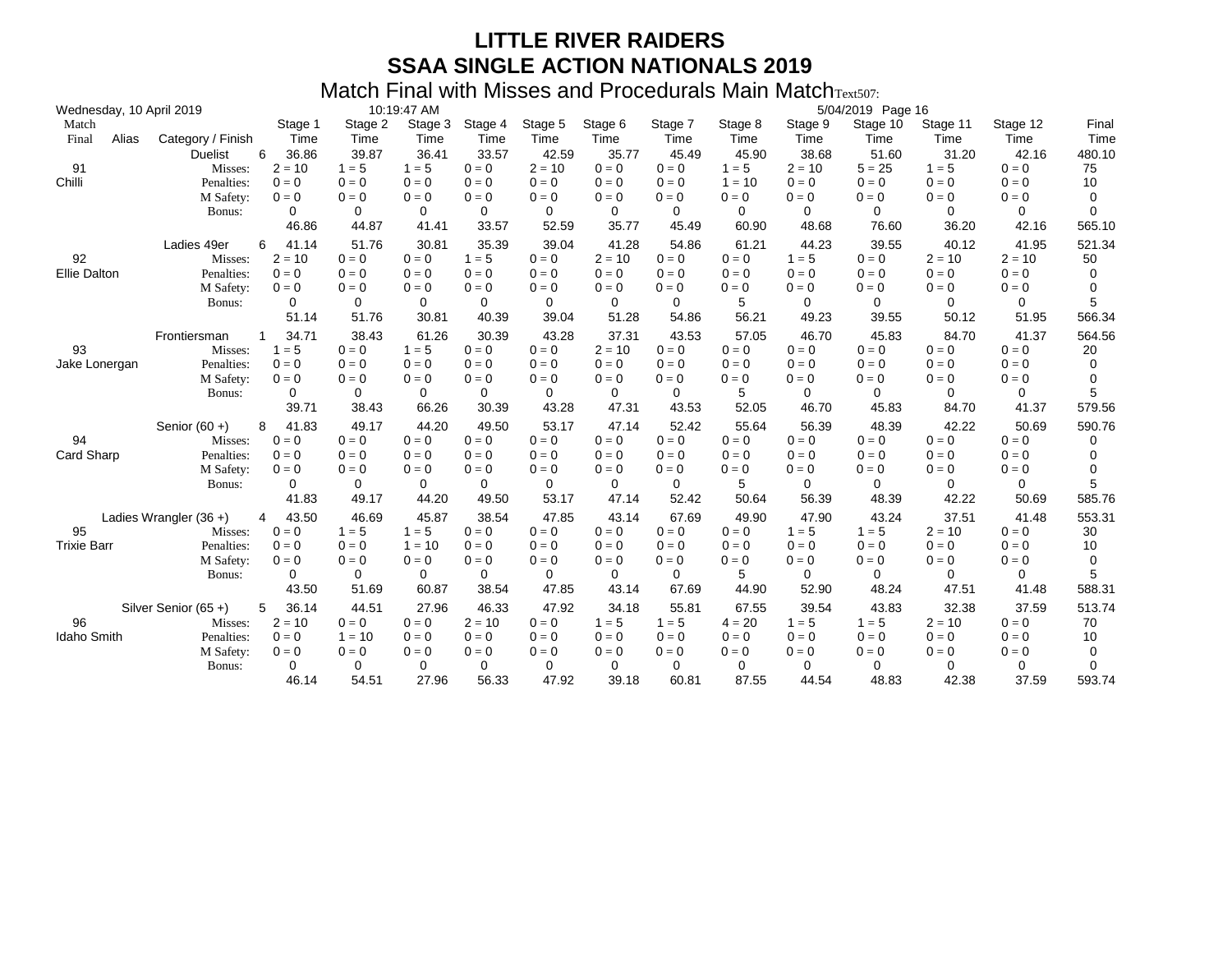|                  |                                                    | 10:19:47 AM<br>5/04/2019 Page 17<br>Wednesday, 10 April 2019 |                         |                 |                 |                 |                 |                 |                 |                 |                 |                  |                  |                  |               |
|------------------|----------------------------------------------------|--------------------------------------------------------------|-------------------------|-----------------|-----------------|-----------------|-----------------|-----------------|-----------------|-----------------|-----------------|------------------|------------------|------------------|---------------|
| Match            | Alias<br>Category / Finish<br>Final<br>Ladies 49er |                                                              | Stage 1<br>Time         | Stage 2<br>Time | Stage 3<br>Time | Stage 4<br>Time | Stage 5<br>Time | Stage 6<br>Time | Stage 7<br>Time | Stage 8<br>Time | Stage 9<br>Time | Stage 10<br>Time | Stage 11<br>Time | Stage 12<br>Time | Final<br>Time |
|                  |                                                    |                                                              | $\overline{7}$<br>38.87 | 37.07           | 41.13           | 35.36           | 37.42           | 46.84           | 60.67           | 58.37           | 39.36           | 33.97            | 39.64            | 30.98            | 499.68        |
| 97               |                                                    | Misses:                                                      | $1 = 5$                 | $4 = 20$        | $1 = 5$         | $2 = 10$        | $0 = 0$         | $1 = 5$         | $1 = 5$         | $0 = 0$         | $2 = 10$        | $1 = 5$          | $2 = 10$         | $2 = 10$         | 85            |
| <b>Wild Rose</b> |                                                    | Penalties:                                                   | $0 = 0$                 | $1 = 10$        | $0 = 0$         | $0 = 0$         | $0 = 0$         | $0 = 0$         | $0 = 0$         | $0 = 0$         | $0 = 0$         | $0 = 0$          | $0 = 0$          | $0 = 0$          | 10            |
|                  |                                                    | M Safety:                                                    | $0 = 0$                 | $0 = 0$         | $0 = 0$         | $0 = 0$         | $0 = 0$         | $0 = 0$         | $0 = 0$         | $0 = 0$         | $0 = 0$         | $0 = 0$          | $0 = 0$          | $0 = 0$          | 0             |
|                  |                                                    | Bonus:                                                       | 0                       | 0               | 0               | 0               | 0               | 0               | 0               | 0               | 0               | $\Omega$         | 0                | 0                | 0             |
|                  |                                                    |                                                              | 43.87                   | 67.07           | 46.13           | 45.36           | 37.42           | 51.84           | 65.67           | 58.37           | 49.36           | 38.97            | 49.64            | 40.98            | 594.68        |
|                  |                                                    | 49er                                                         | 37.75<br>15             | 40.96           | 48.80           | 49.93           | 38.01           | 37.55           | 50.64           | 49.70           | 41.18           | 35.77            | 42.18            | 37.20            | 509.67        |
| 98               |                                                    | Misses:                                                      | $0 = 0$                 | $0 = 0$         | $1 = 5$         | $1 = 5$         | $1 = 5$         | $0 = 0$         | $1 = 5$         | $0 = 0$         | $2 = 10$        | $2 = 10$         | $0 = 0$          | $10 = 50$        | 90            |
|                  | <b>Blazing Dutchman</b>                            | Penalties:                                                   | $0 = 0$                 | $0 = 0$         | $0 = 0$         | $0 = 0$         | $0 = 0$         | $0 = 0$         | $0 = 0$         | $0 = 0$         | $0 = 0$         | $0 = 0$          | $0 = 0$          | $0 = 0$          | 0             |
|                  |                                                    | M Safety:                                                    | $0 = 0$                 | $0 = 0$         | $0 = 0$         | $0 = 0$         | $0 = 0$         | $0 = 0$         | $0 = 0$         | $0 = 0$         | $0 = 0$         | $0 = 0$          | $0 = 0$          | $0 = 0$          | 0             |
|                  |                                                    | Bonus:                                                       | 0                       | 0               | 0               | 0               | 0               | $\Omega$        | 0               | 0               | $\Omega$        | $\Omega$         | 0                | 0                | $\Omega$      |
|                  |                                                    |                                                              | 37.75                   | 40.96           | 53.80           | 54.93           | 43.01           | 37.55           | 55.64           | 49.70           | 51.18           | 45.77            | 42.18            | 87.20            | 599.67        |
|                  |                                                    | Junior Boy (14 - 16)                                         | 38.70<br>2              | 23.68           | 35.77           | 37.06           | 59.94           | 36.23           | 47.58           | 48.77           | 50.21           | 40.46            | 32.54            | 36.91            | 487.85        |
| 99               |                                                    | Misses:                                                      | $0 = 0$                 | $3 = 15$        | $0 = 0$         | $1 = 5$         | $10 = 50$       | $0 = 0$         | $0 = 0$         | $0 = 0$         | $9 = 45$        | $0 = 0$          | $1 = 5$          | $0 = 0$          | 120           |
| Wyagu            |                                                    | Penalties:                                                   | $0 = 0$                 | $0 = 0$         | $0 = 0$         | $0 = 0$         | $0 = 0$         | $0 = 0$         | $0 = 0$         | $0 = 0$         | $0 = 0$         | $1 = 10$         | $0 = 0$          | $0 = 0$          | 10            |
|                  |                                                    | M Safety:                                                    | $0 = 0$                 | $0 = 0$         | $0 = 0$         | $0 = 0$         | $0 = 0$         | $0 = 0$         | $0 = 0$         | $0 = 0$         | $0 = 0$         | $0 = 0$          | $0 = 0$          | $0 = 0$          | 0             |
|                  |                                                    | Bonus:                                                       | 0                       | 0               | 0               | 0               | $\Omega$        | $\Omega$        | 0               | 5               | 0               | $\Omega$         | 0                | $\Omega$         | 5             |
|                  |                                                    |                                                              | 38.70                   | 38.68           | 35.77           | 42.06           | 109.94          | 36.23           | 47.58           | 43.77           | 95.21           | 50.46            | 37.54            | 36.91            | 612.85        |
|                  |                                                    | Senior Gunfighter (60+)                                      | 42.38<br>3              | 37.82           | 32.52           | 40.41           | 38.96           | 34.85           | 45.62           | 58.93           | 48.12           | 63.87            | 37.57            | 35.85            | 516.90        |
| 100              |                                                    | Misses:                                                      | $1 = 5$                 | $2 = 10$        | $0 = 0$         | $1 = 5$         | $1 = 5$         | $1 = 5$         | $2 = 10$        | $3 = 15$        | $2 = 10$        | $4 = 20$         | $2 = 10$         | $0 = 0$          | 95            |
| Yosemite Sam     |                                                    | Penalties:                                                   | $0 = 0$                 | $0 = 0$         | $0 = 0$         | $0 = 0$         | $0 = 0$         | $1 = 10$        | $0 = 0$         | $0 = 0$         | $0 = 0$         | $0 = 0$          | $0 = 0$          | $0 = 0$          | 10            |
|                  |                                                    | M Safety:                                                    | $0 = 0$                 | $0 = 0$         | $0 = 0$         | $0 = 0$         | $0 = 0$         | $0 = 0$         | $0 = 0$         | $0 = 0$         | $0 = 0$         | $0 = 0$          | $0 = 0$          | $0 = 0$          | 0             |
|                  |                                                    | Bonus:                                                       | 0                       | 0               | 0               | 0               | 0               | 0               | 0               | 5               | 0               | 0                | 0                | 0                | 5             |
|                  |                                                    |                                                              | 47.38                   | 47.82           | 32.52           | 45.41           | 43.96           | 49.85           | 55.62           | 68.93           | 58.12           | 83.87            | 47.57            | 35.85            | 616.90        |
|                  |                                                    | Junior Girl (14 - 16)                                        | 60.74<br>2              | 49.67           | 49.20           | 47.56           | 47.92           | 47.88           | 61.73           | 63.12           | 47.61           | 50.27            | 51.12            | 42.36            | 619.18        |
| 101              |                                                    | Misses:                                                      | $0 = 0$                 | $0 = 0$         | $0 = 0$         | $0 = 0$         | $0 = 0$         | $1 = 5$         | $0 = 0$         | $0 = 0$         | $0 = 0$         | $0 = 0$          | $0 = 0$          | $0 = 0$          | 5             |
| Arizona Blue     |                                                    | Penalties:                                                   | $0 = 0$                 | $0 = 0$         | $0 = 0$         | $0 = 0$         | $0 = 0$         | $0 = 0$         | $0 = 0$         | $0 = 0$         | $0 = 0$         | $0 = 0$          | $0 = 0$          | $0 = 0$          | 0             |
|                  |                                                    | M Safety:                                                    | $0 = 0$                 | $0 = 0$         | $0 = 0$         | $0 = 0$         | $0 = 0$         | $1 = 10$        | $0 = 0$         | $0 = 0$         | $0 = 0$         | $0 = 0$          | $0 = 0$          | $0 = 0$          | 10            |
|                  |                                                    | Bonus:                                                       | 0                       | 0               | 0               | 0               | 0               | 0               | 0               | 5               | 0               | $\Omega$         | 0                | $\Omega$         | 5             |
|                  |                                                    |                                                              | 60.74                   | 49.67           | 49.20           | 47.56           | 47.92           | 62.88           | 61.73           | 58.12           | 47.61           | 50.27            | 51.12            | 42.36            | 629.18        |
|                  |                                                    | Cowgirl                                                      | 38.38<br>3              | 48.97           | 45.54           | 55.36           | 78.55           | 42.72           | 52.58           | 53.48           | 45.86           | 41.68            | 31.34            | 59.39            | 593.85        |
| 102              |                                                    | Misses:                                                      | $1 = 5$                 | $1 = 5$         | $1 = 5$         | $0 = 0$         | $0 = 0$         | $1 = 5$         | $0 = 0$         | $1 = 5$         | $0 = 0$         | $2 = 10$         | $0 = 0$          | $1 = 5$          | 40            |
| Salsa Bandito    |                                                    | Penalties:                                                   | $0 = 0$                 | $0 = 0$         | $0 = 0$         | $0 = 0$         | $1 = 10$        | $0 = 0$         | $0 = 0$         | $0 = 0$         | $1 = 10$        | $0 = 0$          | $0 = 0$          | $0 = 0$          | 20            |
|                  |                                                    | M Safety:                                                    | $0 = 0$                 | $0 = 0$         | $0 = 0$         | $0 = 0$         | $0 = 0$         | $0 = 0$         | $0 = 0$         | $0 = 0$         | $0 = 0$         | $0 = 0$          | $0 = 0$          | $0 = 0$          | 0             |
|                  |                                                    | Bonus:                                                       | 0                       | 0               | 0               | 0               | 0               | 0               | 0               | 5               | 0               | 0                | 0                | $\Omega$         | 5             |
|                  |                                                    |                                                              | 43.38                   | 53.97           | 50.54           | 55.36           | 88.55           | 47.72           | 52.58           | 53.48           | 55.86           | 51.68            | 31.34            | 64.39            | 648.85        |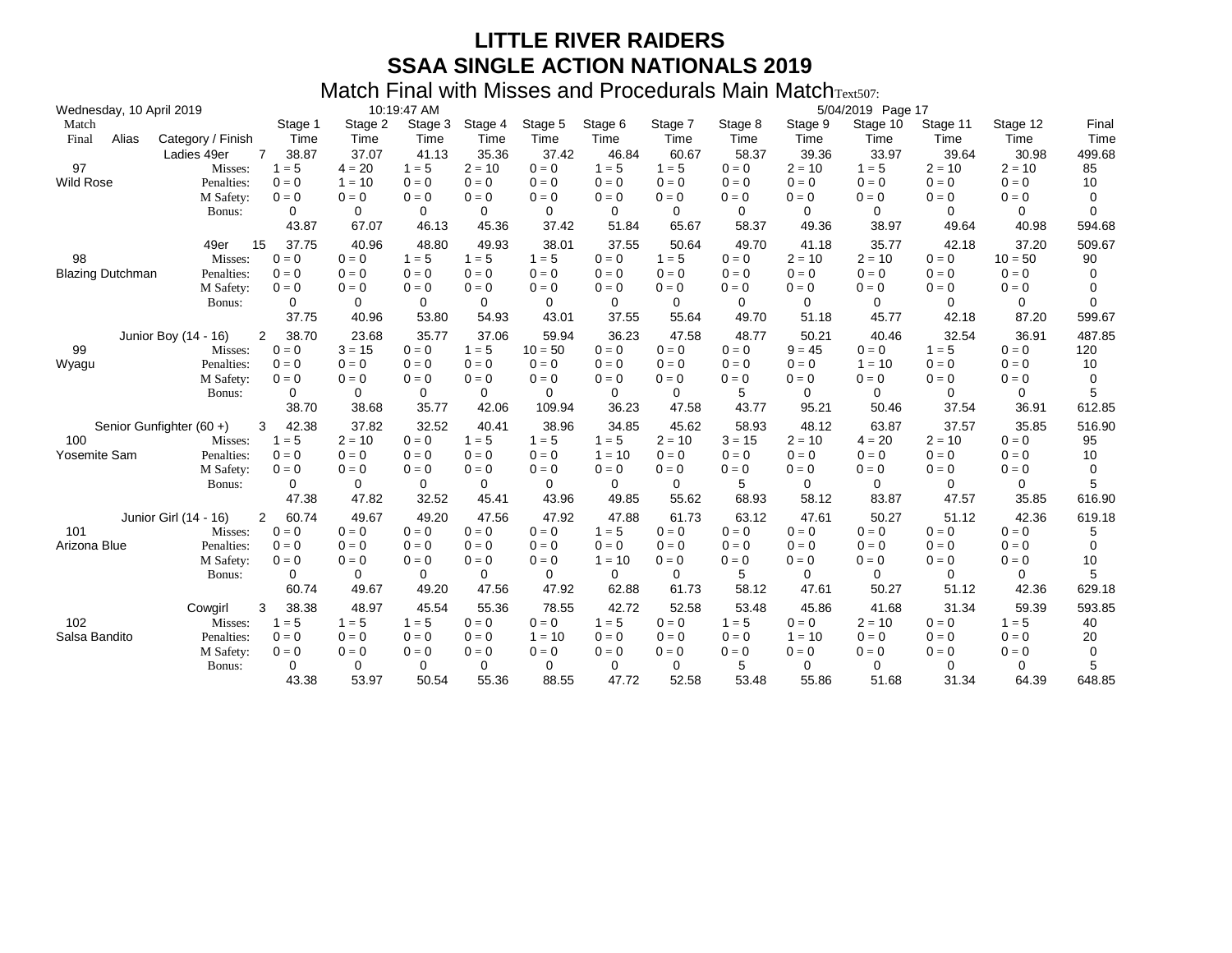|                       | Wednesday, 10 April 2019 |                          |                 |                 | 10:19:48 AM     |                 |                 |                 |                 |                 |                 | 5/04/2019 Page 18 |                  |                  |               |
|-----------------------|--------------------------|--------------------------|-----------------|-----------------|-----------------|-----------------|-----------------|-----------------|-----------------|-----------------|-----------------|-------------------|------------------|------------------|---------------|
| Match<br>Final        | Alias                    | Category / Finish        | Stage 1<br>Time | Stage 2<br>Time | Stage 3<br>Time | Stage 4<br>Time | Stage 5<br>Time | Stage 6<br>Time | Stage 7<br>Time | Stage 8<br>Time | Stage 9<br>Time | Stage 10<br>Time  | Stage 11<br>Time | Stage 12<br>Time | Final<br>Time |
|                       |                          | Junior Girl (14 - 16)    | 3<br>47.94      | 47.28           | 37.23           | 50.81           | 59.25           | 40.05           | 58.48           | 64.15           | 50.06           | 42.36             | 39.06            | 37.31            | 573.98        |
| 103                   |                          | Misses:                  | $1 = 5$         | $1 = 5$         | $1 = 5$         | $4 = 20$        | $0 = 0$         | $0 = 0$         | $3 = 15$        | $0 = 0$         | $1 = 5$         | $0 = 0$           | $1 = 5$          | $2 = 10$         | 70            |
| Little White Dove     |                          | Penalties:               | $0 = 0$         | $0 = 0$         | $0 = 0$         | $0 = 0$         | $0 = 0$         | $0 = 0$         | $0 = 0$         | $0 = 0$         | $0 = 0$         | $0 = 0$           | $0 = 0$          | $0 = 0$          | $\mathbf 0$   |
|                       |                          | M Safety:                | $0 = 0$         | $0 = 0$         | $0 = 0$         | $0 = 0$         | $0 = 0$         | $0 = 0$         | $0 = 0$         | $0 = 0$         | $0 = 0$         | $0 = 0$           | $0 = 0$          | $1 = 10$         | 10            |
|                       |                          | Bonus:                   | 0               | 0               | $\Omega$        | 0               | 0               | 0               | 0               | 5               | 0               | 0                 | $\Omega$         | 0                | 5             |
|                       |                          |                          | 52.94           | 52.28           | 42.23           | 70.81           | 59.25           | 40.05           | 73.48           | 59.15           | 55.06           | 42.36             | 44.06            | 57.31            | 648.98        |
|                       |                          | Senior Duelist (60+)     | 45.33<br>3      | 59.39           | 43.52           | 44.14           | 60.24           | 47.97           | 59.44           | 63.32           | 47.52           | 59.69             | 45.80            | 49.23            | 625.59        |
| 104                   |                          | Misses:                  | $0 = 0$         | $0 = 0$         | $0 = 0$         | $1 = 5$         | $1 = 5$         | $1 = 5$         | $1 = 5$         | $0 = 0$         | $0 = 0$         | $0 = 0$           | $0 = 0$          | $0 = 0$          | 20            |
| <b>Buck Silverton</b> |                          | Penalties:               | $0 = 0$         | $0 = 0$         | $0 = 0$         | $0 = 0$         | $0 = 0$         | $0 = 0$         | $0 = 0$         | $1 = 10$        | $0 = 0$         | $0 = 0$           | $0 = 0$          | $0 = 0$          | 10            |
|                       |                          | M Safety:                | $0 = 0$         | $0 = 0$         | $0 = 0$         | $0 = 0$         | $0 = 0$         | $0 = 0$         | $0 = 0$         | $0 = 0$         | $0 = 0$         | $0 = 0$           | $0 = 0$          | $0 = 0$          | 0             |
|                       |                          | Bonus:                   | 0               | 0               | 0               | 0               | 0               | 0               | 0               | 5               | $\Omega$        | 0                 | 0                | 0                | 5             |
|                       |                          |                          | 45.33           | 59.39           | 43.52           | 49.14           | 65.24           | 52.97           | 64.44           | 68.32           | 47.52           | 59.69             | 45.80            | 49.23            | 650.59        |
|                       |                          | <b>Classic Cowgirl</b>   | 53.34           | 48.14           | 45.76           | 47.74           | 57.15           | 51.74           | 63.49           | 64.77           | 54.59           | 49.68             | 48.66            | 44.34            | 629.40        |
| 105                   |                          | Misses:                  | $0 = 0$         | $1 = 5$         | $0 = 0$         | $1 = 5$         | $1 = 5$         | $1 = 5$         | $0 = 0$         | $0 = 0$         | $0 = 0$         | $0 = 0$           | $0 = 0$          | $3 = 15$         | 35            |
| Montana Lily          |                          | Penalties:               | $0 = 0$         | $0 = 0$         | $0 = 0$         | $0 = 0$         | $0 = 0$         | $0 = 0$         | $0 = 0$         | $0 = 0$         | $0 = 0$         | $0 = 0$           | $0 = 0$          | $0 = 0$          | 0             |
|                       |                          | M Safety:                | $0 = 0$         | $0 = 0$         | $0 = 0$         | $0 = 0$         | $0 = 0$         | $0 = 0$         | $0 = 0$         | $0 = 0$         | $0 = 0$         | $0 = 0$           | $0 = 0$          | $0 = 0$          | 0             |
|                       |                          | Bonus:                   | 0               | 0               | 0               | 0               | 0               | 0               | 0               | 5               | 0               | $\Omega$          | 0                | 0                | 5             |
|                       |                          |                          | 53.34           | 53.14           | 45.76           | 52.74           | 62.15           | 56.74           | 63.49           | 59.77           | 54.59           | 49.68             | 48.66            | 59.34            | 659.40        |
|                       |                          | Ladies Wrangler $(36 +)$ | 5<br>41.02      | 47.92           | 32.56           | 36.25           | 50.14           | 41.02           | 51.43           | 79.31           | 43.86           | 38.09             | 77.08            | 43.34            | 582.02        |
| 106                   |                          | Misses:                  | $0 = 0$         | $1 = 5$         | $0 = 0$         | $2 = 10$        | $1 = 5$         | $0 = 0$         | $2 = 10$        | $2 = 10$        | $0 = 0$         | $3 = 15$          | $3 = 15$         | $2 = 10$         | 80            |
| <b>Little Ditty</b>   |                          | Penalties:               | $0 = 0$         | $0 = 0$         | $0 = 0$         | $0 = 0$         | $0 = 0$         | $0 = 0$         | $0 = 0$         | $0 = 0$         | $0 = 0$         | $1 = 10$          | $0 = 0$          | $0 = 0$          | 10            |
|                       |                          | M Safety:                | $0 = 0$         | $0 = 0$         | $0 = 0$         | $0 = 0$         | $0 = 0$         | $0 = 0$         | $0 = 0$         | $0 = 0$         | $0 = 0$         | $0 = 0$           | $0 = 0$          | $0 = 0$          | 0             |
|                       |                          | Bonus:                   | 0               | 0               | 0               | 0               | 0               | 0               | 0               | 5               | $\Omega$        | $\Omega$          | 0                | 0                | 5             |
|                       |                          |                          | 41.02           | 52.92           | 32.56           | 46.25           | 55.14           | 41.02           | 61.43           | 84.31           | 43.86           | 63.09             | 92.08            | 53.34            | 667.02        |
|                       |                          | Senior Gunfighter (60+)  | 40.81<br>4      | 47.24           | 37.10           | 39.49           | 46.20           | 46.50           | 55.18           | 66.02           | 51.18           | 42.84             | 52.32            | 43.70            | 568.58        |
| 107                   |                          | Misses:                  | $0 = 0$         | $4 = 20$        | $1 = 5$         | $1 = 5$         | $1 = 5$         | $2 = 10$        | $2 = 10$        | $0 = 0$         | $2 = 10$        | $2 = 10$          | $3 = 15$         | $2 = 10$         | 100           |
| Sambucca Kid          |                          | Penalties:               | $0 = 0$         | $0 = 0$         | $0 = 0$         | $0 = 0$         | $0 = 0$         | $0 = 0$         | $0 = 0$         | $0 = 0$         | $0 = 0$         | $0 = 0$           | $0 = 0$          | $0 = 0$          | 0             |
|                       |                          | M Safety:                | $0 = 0$         | $0 = 0$         | $0 = 0$         | $0 = 0$         | $0 = 0$         | $0 = 0$         | $0 = 0$         | $0 = 0$         | $0 = 0$         | $0 = 0$           | $0 = 0$          | $0 = 0$          | 0             |
|                       |                          | Bonus:                   | 0               | 0               | 0               | 0               | 0               | 0               | $\Omega$        | 0               | 0               | $\Omega$          | 0                | 0                | 0             |
|                       |                          |                          | 40.81           | 67.24           | 42.10           | 44.49           | 51.20           | 56.50           | 65.18           | 66.02           | 61.18           | 52.84             | 67.32            | 53.70            | 668.58        |
|                       |                          | Cowboy                   | 39.69<br>13     | 42.49           | 40.57           | 51.48           | 51.01           | 51.86           | 56.40           | 62.19           | 47.18           | 44.95             | 43.23            | 56.23            | 587.28        |
| 108                   |                          | Misses:                  | $0 = 0$         | $0 = 0$         | $2 = 10$        | $1 = 5$         | $0 = 0$         | $2 = 10$        | $2 = 10$        | $2 = 10$        | $1 = 5$         | $2 = 10$          | $1 = 5$          | $0 = 0$          | 65            |
| Tex Longhorn          |                          | Penalties:               | $0 = 0$         | $0 = 0$         | $0 = 0$         | $0 = 0$         | $0 = 0$         | $0 = 0$         | $1 = 10$        | $0 = 0$         | $0 = 0$         | $0 = 0$           | $0 = 0$          | $1 = 10$         | 20            |
|                       |                          | M Safety:                | $0 = 0$         | $0 = 0$         | $0 = 0$         | $0 = 0$         | $0 = 0$         | $0 = 0$         | $0 = 0$         | $0 = 0$         | $0 = 0$         | $0 = 0$           | $0 = 0$          | $0 = 0$          | 0             |
|                       |                          | Bonus:                   | 0               | 0               | 0               | 0               | 0               | 0               | 0               | 0               | 0               | 0                 | $\Omega$         | 0                | $\Omega$      |
|                       |                          |                          | 39.69           | 42.49           | 50.57           | 56.48           | 51.01           | 61.86           | 76.40           | 72.19           | 52.18           | 54.95             | 48.23            | 66.23            | 672.28        |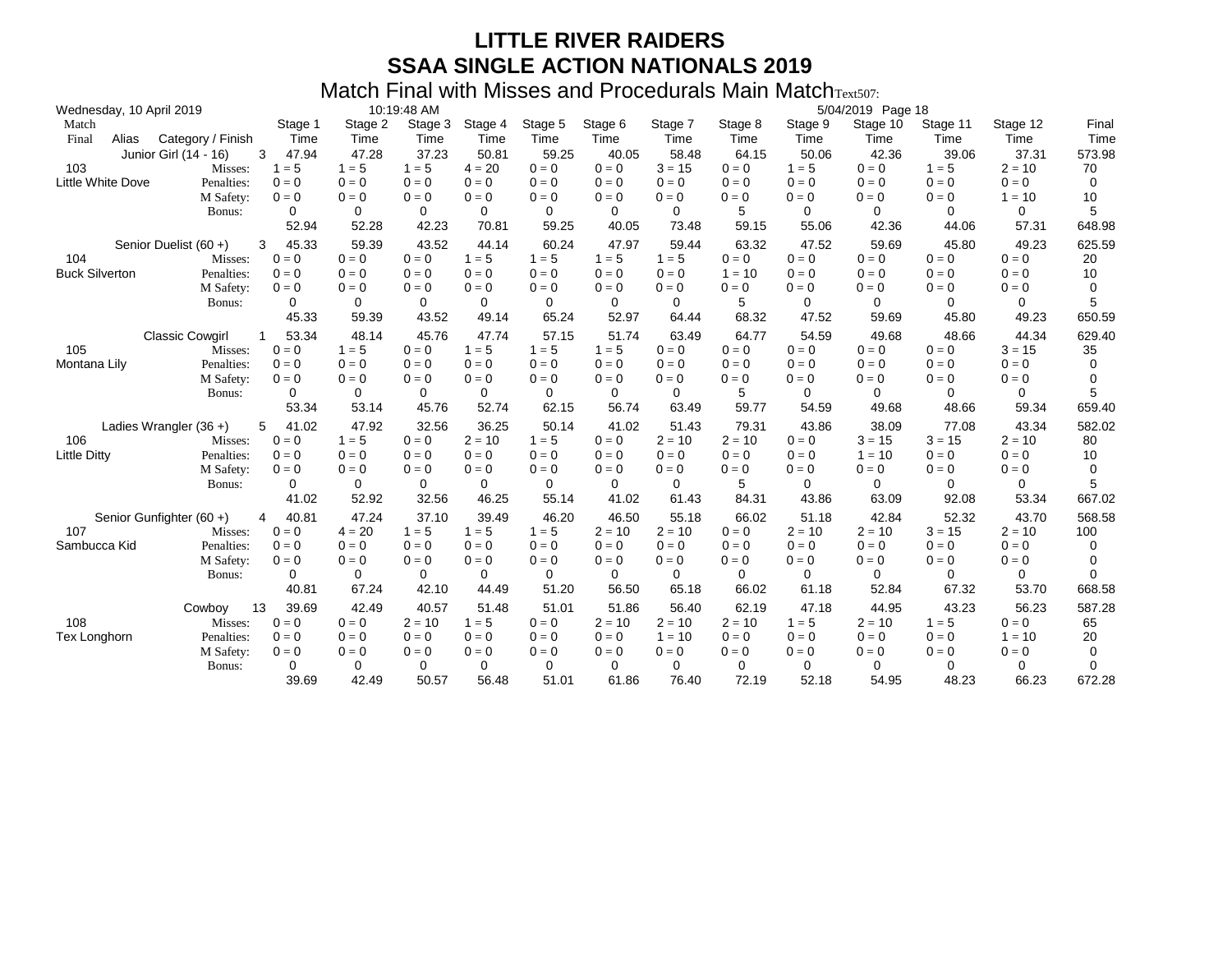|                         | 10:19:48 AM<br>5/04/2019 Page 19<br>Wednesday, 10 April 2019 |                       |                    |                    |                    |                     |                     |                      |                     |                     |                    |                    |                    |                    |               |
|-------------------------|--------------------------------------------------------------|-----------------------|--------------------|--------------------|--------------------|---------------------|---------------------|----------------------|---------------------|---------------------|--------------------|--------------------|--------------------|--------------------|---------------|
| Match<br>Final          | Alias                                                        | Category / Finish     | Stage 1<br>Time    | Stage 2<br>Time    | Stage 3<br>Time    | Stage 4<br>Time     | Stage 5<br>Time     | Stage 6<br>Time      | Stage 7<br>Time     | Stage 8<br>Time     | Stage 9<br>Time    | Stage 10<br>Time   | Stage 11<br>Time   | Stage 12<br>Time   | Final<br>Time |
|                         |                                                              | 16<br>49er            | 33.42              | 48.94              | 40.76              | 44.71               | 29.23               | 150.00               | 52.56               | 102.56              | 37.54              | 38.39              | 32.77              | 33.33              | 644.21        |
| 109                     |                                                              | Misses:               | $0 = 0$            | $1 = 5$            | $0 = 0$            | $0 = 0$             | $1 = 5$             | $0 = 0$              | $2 = 10$            | $0 = 0$             | $1 = 5$            | $1 = 5$            | $0 = 0$            | $0 = 0$            | 30            |
| 4x Wrangler             |                                                              | Penalties:            | $0 = 0$            | $0 = 0$            | $0 = 0$            | $0 = 0$             | $0 = 0$             | $0 = 0$              | $0 = 0$             | $0 = 0$             | $0 = 0$            | $0 = 0$            | $0 = 0$            | $0 = 0$            | 0             |
|                         |                                                              | M Safety:             | $0 = 0$            | $0 = 0$            | $0 = 0$            | $0 = 0$             | $0 = 0$             | $0 = 0$              | $0 = 0$             | $0 = 0$             | $0 = 0$            | $0 = 0$            | $0 = 0$            | $0 = 0$            | 0             |
|                         |                                                              | Bonus:                | 0                  | 0                  | 0                  | 0                   | 0                   | 0                    | $\Omega$            | 0                   | 0                  | 0                  | $\Omega$           | $\Omega$           | $\Omega$      |
|                         |                                                              |                       | 33.42              | 53.94              | 40.76              | 44.71               | 34.23               | 150.00               | 62.56               | 102.56              | 42.54              | 43.39              | 32.77              | 33.33              | 674.21        |
|                         |                                                              | Silver Senior (65+)   | 44.99<br>6         | 47.68              | 38.57              | 42.25               | 48.20               | 45.85                | 58.50               | 79.57               | 58.18              | 53.96              | 37.20              | 51.75              | 606.70        |
| 110                     |                                                              | Misses:               | $0 = 0$            | $0 = 0$            | $2 = 10$           | $1 = 5$             | $1 = 5$             | $1 = 5$              | $0 = 0$             | $0 = 0$             | $0 = 0$            | $1 = 5$            | $4 = 20$           | $3 = 15$           | 65            |
| Mollydooka              |                                                              | Penalties:            | $0 = 0$            | $0 = 0$            | $0 = 0$            | $0 = 0$             | $1 = 10$            | $0 = 0$              | $0 = 0$             | $0 = 0$             | $0 = 0$            | $0 = 0$            | $0 = 0$            | $0 = 0$            | 10            |
|                         |                                                              | M Safety:             | $0 = 0$            | $0 = 0$            | $0 = 0$            | $0 = 0$             | $0 = 0$             | $0 = 0$              | $0 = 0$             | $0 = 0$             | $0 = 0$            | $0 = 0$            | $0 = 0$            | $0 = 0$            | 0             |
|                         |                                                              | Bonus:                | 0                  | 0                  | 0                  | 0                   | 0                   | $\Omega$             | 0                   | 5                   | 0                  | 0                  | 0                  | 0                  | 5             |
|                         |                                                              |                       | 44.99              | 47.68              | 48.57              | 47.25               | 63.20               | 50.85                | 58.50               | 74.57               | 58.18              | 58.96              | 57.20              | 66.75              | 676.70        |
|                         |                                                              | Silver Senior (65+)   | 47.15<br>7         | 47.69              | 47.98              | 45.28               | 51.26               | 59.20                | 68.15               | 59.42               | 54.77              | 52.68              | 44.72              | 51.58              | 629.88        |
| 111                     |                                                              | Misses:               | $0 = 0$            | $1 = 5$            | $0 = 0$            | $0 = 0$             | $1 = 5$             | $0 = 0$              | $5 = 25$            | $0 = 0$             | $0 = 0$            | $1 = 5$            | $0 = 0$            | $0 = 0$            | 40            |
| Desperate Dan           |                                                              | Penalties:            | $0 = 0$            | $0 = 0$            | $0 = 0$            | $0 = 0$             | $0 = 0$             | $1 = 10$             | $0 = 0$             | $0 = 0$             | $0 = 0$            | $0 = 0$            | $0 = 0$            | $0 = 0$            | 10            |
|                         |                                                              | M Safety:             | $0 = 0$            | $0 = 0$            | $0 = 0$            | $0 = 0$             | $0 = 0$             | $0 = 0$              | $0 = 0$             | $0 = 0$             | $0 = 0$            | $0 = 0$            | $0 = 0$            | $0 = 0$            | 0             |
|                         |                                                              | Bonus:                | 0                  | 0                  | 0                  | 0                   | 0                   | 0                    | 0                   | 0                   | 0                  | 0                  | 0                  | 0                  | $\mathbf 0$   |
|                         |                                                              |                       | 47.15              | 52.69              | 47.98              | 45.28               | 56.26               | 69.20                | 93.15               | 59.42               | 54.77              | 57.68              | 44.72              | 51.58              | 679.88        |
|                         |                                                              | Cattle Baron $(75 +)$ | 36.84<br>3         | 42.93              | 37.46              | 35.66               | 42.21               | 150.00               | 48.71               | 49.42               | 39.92              | 40.98              | 34.70              | 77.73              | 636.56        |
| 112                     |                                                              | Misses:               | $2 = 10$           | $2 = 10$           | $0 = 0$            | $0 = 0$             | $3 = 15$            | $0 = 0$              | $0 = 0$             | $0 = 0$             | $1 = 5$            | $0 = 0$            | $0 = 0$            | $0 = 0$            | 40            |
| Pilgrim                 |                                                              | Penalties:            | $0 = 0$            | $1 = 10$           | $0 = 0$            | $0 = 0$             | $0 = 0$             | $0 = 0$              | $0 = 0$             | $0 = 0$             | $0 = 0$            | $0 = 0$            | $0 = 0$            | $0 = 0$            | 10            |
|                         |                                                              | M Safety:             | $0 = 0$            | $0 = 0$            | $0 = 0$            | $0 = 0$             | $0 = 0$             | $0 = 0$              | $0 = 0$             | $0 = 0$             | $0 = 0$            | $0 = 0$            | $0 = 0$            | $0 = 0$            | 0             |
|                         |                                                              | Bonus:                | $\Omega$<br>46.84  | 0<br>62.93         | $\Omega$<br>37.46  | 0<br>35.66          | 0<br>57.21          | $\Omega$<br>150.00   | $\Omega$<br>48.71   | 5<br>44.42          | $\Omega$<br>44.92  | $\Omega$<br>40.98  | $\Omega$<br>34.70  | $\Omega$<br>77.73  | 5<br>681.56   |
|                         |                                                              |                       |                    |                    |                    |                     |                     |                      |                     |                     |                    |                    |                    |                    |               |
|                         |                                                              | Junior Boy (14 - 16)  | 46.49<br>3         | 44.08              | 44.29              | 46.10               | 50.33               | 43.20                | 63.68               | 57.59               | 57.17              | 48.15              | 38.96              | 42.24              | 582.28        |
| 113<br><b>Sticks</b>    |                                                              | Misses:<br>Penalties: | $1 = 5$<br>$0 = 0$ | $1 = 5$<br>$0 = 0$ | $1 = 5$<br>$0 = 0$ | $0 = 0$<br>$1 = 10$ | $3 = 15$<br>$0 = 0$ | $2 = 10$<br>$1 = 10$ | $2 = 10$<br>$0 = 0$ | $1 = 5$<br>$1 = 10$ | $1 = 5$<br>$0 = 0$ | $1 = 5$<br>$0 = 0$ | $1 = 5$<br>$0 = 0$ | $0 = 0$<br>$0 = 0$ | 70            |
|                         |                                                              | M Safety:             | $0 = 0$            | $0 = 0$            | $0 = 0$            | $0 = 0$             | $0 = 0$             | $0 = 0$              | $0 = 0$             | $0 = 0$             | $0 = 0$            | $0 = 0$            | $0 = 0$            | $0 = 0$            | 30<br>0       |
|                         |                                                              | Bonus:                | 0                  | 0                  | 0                  | 0                   | 0                   | 0                    | 0                   | 0                   | 0                  | 0                  | 0                  | 0                  | 0             |
|                         |                                                              |                       | 51.49              | 49.08              | 49.29              | 56.10               | 65.33               | 63.20                | 73.68               | 72.59               | 62.17              | 53.15              | 43.96              | 42.24              | 682.28        |
|                         |                                                              | Senior $(60 +)$       | 54.55<br>9         | 57.03              | 50.08              | 48.61               | 51.70               | 43.62                | 59.78               | 73.94               | 48.00              | 45.47              | 45.86              | 49.19              | 627.83        |
| 114                     |                                                              | Misses:               | $1 = 5$            | $0 = 0$            | $1 = 5$            | $0 = 0$             | $1 = 5$             | $3 = 15$             | $3 = 15$            | $3 = 15$            | $0 = 0$            | $0 = 0$            | $4 = 20$           | $0 = 0$            | 80            |
| <b>lanator Goodshot</b> |                                                              | Penalties:            | $0 = 0$            | $0 = 0$            | $0 = 0$            | $0 = 0$             | $0 = 0$             | $0 = 0$              | $0 = 0$             | $0 = 0$             | $0 = 0$            | $0 = 0$            | $0 = 0$            | $0 = 0$            | 0             |
|                         |                                                              | M Safety:             | $0 = 0$            | $0 = 0$            | $0 = 0$            | $0 = 0$             | $0 = 0$             | $0 = 0$              | $0 = 0$             | $0 = 0$             | $0 = 0$            | $0 = 0$            | $0 = 0$            | $0 = 0$            | 0             |
|                         |                                                              | Bonus:                | 0                  | 0                  | 0                  | 0                   | 0                   | 0                    | 0                   | 5                   | 0                  | 0                  | $\Omega$           | 0                  | 5             |
|                         |                                                              |                       | 59.55              | 57.03              | 55.08              | 48.61               | 56.70               | 58.62                | 74.78               | 83.94               | 48.00              | 45.47              | 65.86              | 49.19              | 702.83        |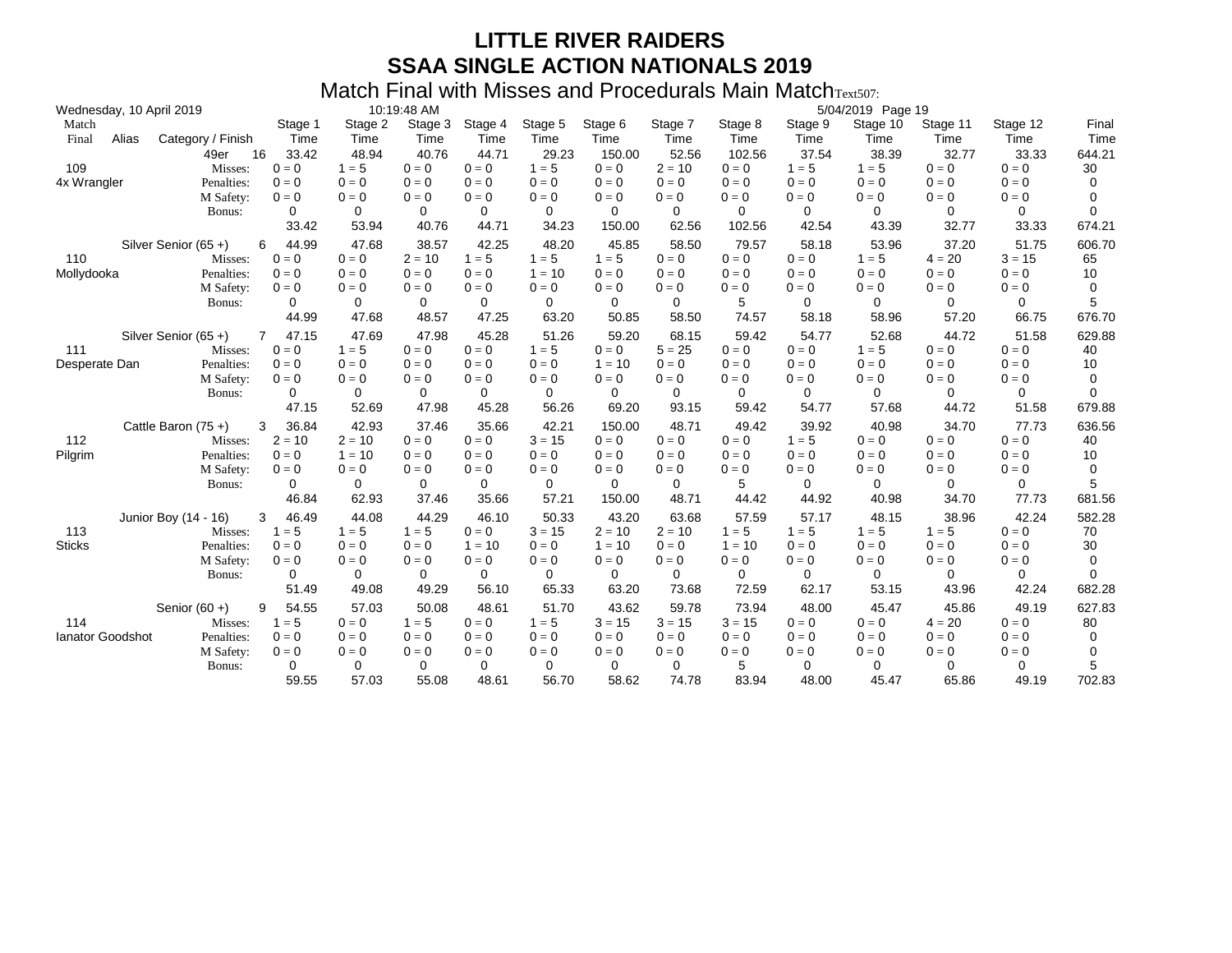| 10:19:48 AM<br>5/04/2019 Page 20<br>Wednesday, 10 April 2019 |       |                                  |                     |                    |                    |                     |                     |                    |                     |                    |                     |                     |                     |                    |               |
|--------------------------------------------------------------|-------|----------------------------------|---------------------|--------------------|--------------------|---------------------|---------------------|--------------------|---------------------|--------------------|---------------------|---------------------|---------------------|--------------------|---------------|
| Match<br>Final                                               | Alias | Category / Finish                | Stage 1<br>Time     | Stage 2<br>Time    | Stage 3<br>Time    | Stage 4<br>Time     | Stage 5<br>Time     | Stage 6<br>Time    | Stage 7<br>Time     | Stage 8<br>Time    | Stage 9<br>Time     | Stage 10<br>Time    | Stage 11<br>Time    | Stage 12<br>Time   | Final<br>Time |
| 115                                                          |       | Senior $(60 +)$<br>10<br>Misses: | 51.95<br>$0 = 0$    | 41.09<br>$0 = 0$   | 60.59<br>$0 = 0$   | 49.09<br>$0 = 0$    | 61.50<br>$1 = 5$    | 45.10<br>$0 = 0$   | 81.27<br>$2 = 10$   | 60.75<br>$0 = 0$   | 54.54<br>$0 = 0$    | 49.27<br>$0 = 0$    | 46.92<br>$1 = 5$    | 69.56<br>$2 = 10$  | 671.63<br>30  |
| 00 Buck                                                      |       | Penalties:                       | $0 = 0$             | $0 = 0$            | $0 = 0$            | $0 = 0$             | $0 = 0$             | $0 = 0$            | $1 = 10$            | $0 = 0$            | $0 = 0$             | $0 = 0$             | $0 = 0$             | $0 = 0$            | 10            |
|                                                              |       | M Safety:                        | $0 = 0$             | $0 = 0$            | $0 = 0$            | $0 = 0$             | $0 = 0$             | $0 = 0$            | $0 = 0$             | $0 = 0$            | $0 = 0$             | $0 = 0$             | $0 = 0$             | $0 = 0$            | 0             |
|                                                              |       | Bonus:                           | 0                   | 0                  | 0                  | 0                   | 0                   | 0                  | $\Omega$            | 0                  | 0                   | $\Omega$            | 0                   | $\Omega$           | $\Omega$      |
|                                                              |       |                                  | 51.95               | 41.09              | 60.59              | 49.09               | 66.50               | 45.10              | 101.27              | 60.75              | 54.54               | 49.27               | 51.92               | 79.56              | 711.63        |
|                                                              |       | Wrangler $(36 +)$<br>7           | 36.31               | 47.64              | 43.92              | 47.43               | 48.56               | 150.00             | 51.73               | 57.14              | 47.93               | 50.43               | 29.78               | 38.60              | 649.47        |
| 116                                                          |       | Misses:                          | $3 = 15$            | $0 = 0$            | $0 = 0$            | $0 = 0$             | $1 = 5$             | $0 = 0$            | $0 = 0$             | $1 = 5$            | $0 = 0$             | $2 = 10$            | $4 = 20$            | $1 = 5$            | 60            |
| Rango                                                        |       | Penalties:                       | $0 = 0$             | $0 = 0$            | $0 = 0$            | $0 = 0$             | $0 = 0$             | $0 = 0$            | $0 = 0$             | $0 = 0$            | $0 = 0$             | $0 = 0$             | $0 = 0$             | $1 = 10$           | 10            |
|                                                              |       | M Safety:                        | $0 = 0$             | $0 = 0$            | $0 = 0$            | $0 = 0$             | $0 = 0$             | $0 = 0$            | $0 = 0$             | $0 = 0$            | $0 = 0$             | $0 = 0$             | $0 = 0$             | $0 = 0$            | 0             |
|                                                              |       | Bonus:                           | 0<br>51.31          | $\Omega$<br>47.64  | 0<br>43.92         | 0<br>47.43          | 0                   | 0<br>150.00        | $\Omega$<br>51.73   | 5<br>57.14         | $\Omega$<br>47.93   | $\Omega$<br>60.43   | 0<br>49.78          | 0<br>53.60         | 5<br>714.47   |
|                                                              |       |                                  |                     |                    |                    |                     | 53.56               |                    |                     |                    |                     |                     |                     |                    |               |
|                                                              |       | Wrangler $(36 +)$<br>8           | 48.28               | 41.07              | 39.77              | 59.08               | 57.06               | 42.68              | 63.34               | 64.40              | 44.39               | 46.74               | 51.78               | 42.97              | 601.56        |
| 117                                                          |       | Misses:<br>Penalties:            | $5 = 25$<br>$0 = 0$ | $1 = 5$<br>$0 = 0$ | $0 = 0$<br>$0 = 0$ | $3 = 15$<br>$0 = 0$ | $2 = 10$<br>$0 = 0$ | $1 = 5$<br>$0 = 0$ | $3 = 15$<br>$0 = 0$ | $0 = 0$<br>$0 = 0$ | $2 = 10$<br>$0 = 0$ | $3 = 15$<br>$0 = 0$ | $3 = 15$<br>$0 = 0$ | $1 = 5$<br>$0 = 0$ | 120<br>0      |
| <b>Crockets Boy</b>                                          |       | M Safety:                        | $0 = 0$             | $0 = 0$            | $0 = 0$            | $0 = 0$             | $0 = 0$             | $0 = 0$            | $0 = 0$             | $0 = 0$            | $0 = 0$             | $0 = 0$             | $0 = 0$             | $0 = 0$            | 0             |
|                                                              |       | Bonus:                           | 0                   | 0                  | 0                  | 0                   | 0                   | $\Omega$           | 0                   | 5                  | $\Omega$            | $\Omega$            | 0                   | 0                  | 5             |
|                                                              |       |                                  | 73.28               | 46.07              | 39.77              | 74.08               | 67.06               | 47.68              | 78.34               | 59.40              | 54.39               | 61.74               | 66.78               | 47.97              | 716.56        |
|                                                              |       | Senior $(60 +)$<br>11            | 44.02               | 44.28              | 39.76              | 49.33               | 60.79               | 42.81              | 99.99               | 59.78              | 47.39               | 47.35               | 46.59               | 52.83              | 634.92        |
| 118                                                          |       | Misses:                          | $2 = 10$            | $0 = 0$            | $1 = 5$            | $2 = 10$            | $1 = 5$             | $1 = 5$            | $3 = 15$            | $1 = 5$            | $1 = 5$             | $1 = 5$             | $1 = 5$             | $2 = 10$           | 80            |
| Bartender                                                    |       | Penalties:                       | $0 = 0$             | $0 = 0$            | $0 = 0$            | $0 = 0$             | $0 = 0$             | $0 = 0$            | $0 = 0$             | $0 = 0$            | $0 = 0$             | $0 = 0$             | $1 = 10$            | $0 = 0$            | 10            |
|                                                              |       | M Safety:                        | $0 = 0$             | $0 = 0$            | $0 = 0$            | $0 = 0$             | $0 = 0$             | $0 = 0$            | $0 = 0$             | $0 = 0$            | $0 = 0$             | $0 = 0$             | $0 = 0$             | $0 = 0$            | 0             |
|                                                              |       | Bonus:                           | 0                   | 0                  | 0                  | 0                   | 0                   | 0                  | 0                   | 0                  | 0                   | 0                   | 0                   | 0                  | 0             |
|                                                              |       |                                  | 54.02               | 44.28              | 44.76              | 59.33               | 65.79               | 47.81              | 114.99              | 64.78              | 52.39               | 52.35               | 61.59               | 62.83              | 724.92        |
|                                                              |       | Cowgirl                          | 54.83<br>4          | 57.92              | 55.16              | 59.43               | 60.27               | 67.39              | 73.90               | 66.03              | 60.14               | 55.73               | 46.37               | 49.06              | 706.23        |
| 119                                                          |       | Misses:                          | $0 = 0$             | $0 = 0$            | $0 = 0$            | $0 = 0$             | $0 = 0$             | $0 = 0$            | $1 = 5$             | $0 = 0$            | $0 = 0$             | $0 = 0$             | $0 = 0$             | $0 = 0$            | 5             |
| Elsie Lou                                                    |       | Penalties:                       | $0 = 0$             | $0 = 0$            | $0 = 0$            | $0 = 0$             | $0 = 0$             | $0 = 0$            | $0 = 0$             | $1 = 10$           | $0 = 0$             | $1 = 10$            | $0 = 0$             | $0 = 0$            | 20            |
|                                                              |       | M Safety:                        | $0 = 0$             | $0 = 0$            | $0 = 0$            | $0 = 0$             | $0 = 0$             | $0 = 0$            | $0 = 0$             | $0 = 0$            | $0 = 0$             | $0 = 0$             | $0 = 0$             | $0 = 0$            | 0             |
|                                                              |       | Bonus:                           | 0<br>54.83          | 0<br>57.92         | 0<br>55.16         | 0<br>59.43          | 0<br>60.27          | 0<br>67.39         | 0<br>78.90          | 0<br>76.03         | $\Omega$<br>60.14   | $\Omega$<br>65.73   | 0<br>46.37          | $\Omega$<br>49.06  | 0<br>731.23   |
|                                                              |       | Silver Senior (65+)              | 60.76<br>8          | 81.93              | 50.04              | 57.48               | 55.10               | 44.72              | 67.83               | 74.48              | 56.03               | 57.41               | 44.79               | 46.28              | 696.85        |
| 120                                                          |       | Misses:                          | $0 = 0$             | $0 = 0$            | $0 = 0$            | $0 = 0$             | $0 = 0$             | $2 = 10$           | $2 = 10$            | $0 = 0$            | $2 = 10$            | $0 = 0$             | $0 = 0$             | $0 = 0$            | 30            |
| The Castlemaine Kid                                          |       | Penalties:                       | $0 = 0$             | $0 = 0$            | $0 = 0$            | $0 = 0$             | $0 = 0$             | $0 = 0$            | $0 = 0$             | $1 = 10$           | $0 = 0$             | $0 = 0$             | $0 = 0$             | $0 = 0$            | 10            |
|                                                              |       | M Safety:                        | $0 = 0$             | $0 = 0$            | $0 = 0$            | $0 = 0$             | $0 = 0$             | $0 = 0$            | $0 = 0$             | $0 = 0$            | $0 = 0$             | $0 = 0$             | $0 = 0$             | $0 = 0$            | 0             |
|                                                              |       | Bonus:                           | 0                   | 0                  | 0                  | 0                   | 0                   | 0                  | 0                   | 5                  | 0                   | 0                   | $\Omega$            | $\Omega$           | 5             |
|                                                              |       |                                  | 60.76               | 81.93              | 50.04              | 57.48               | 55.10               | 54.72              | 77.83               | 79.48              | 66.03               | 57.41               | 44.79               | 46.28              | 731.85        |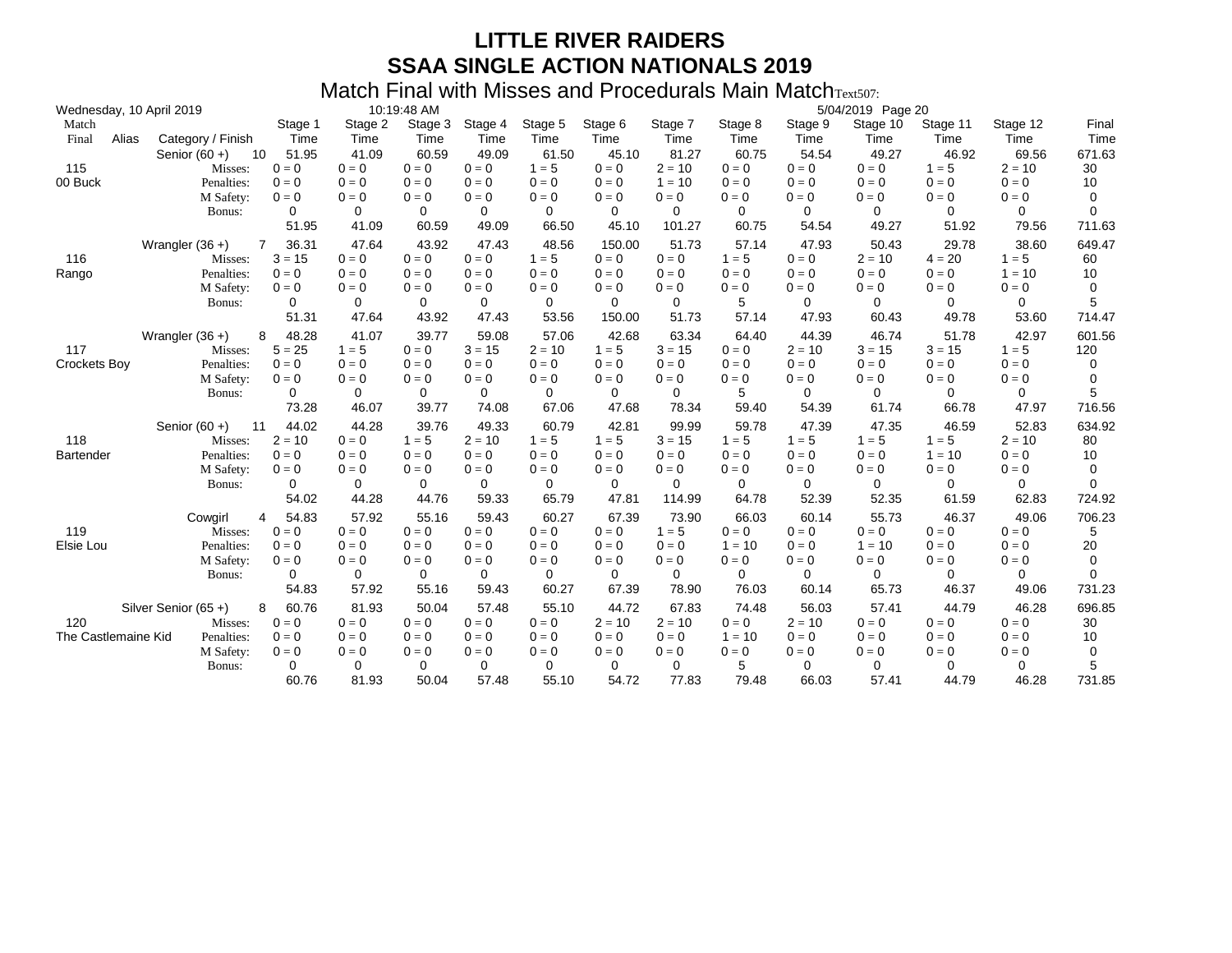| Wednesday, 10 April 2019 |                        |                       |                 | 10:19:49 AM     |                 |                 |                 |                 |                 |                 | 5/04/2019 Page 21 |                  |                  |               |
|--------------------------|------------------------|-----------------------|-----------------|-----------------|-----------------|-----------------|-----------------|-----------------|-----------------|-----------------|-------------------|------------------|------------------|---------------|
| Match<br>Final<br>Alias  | Category / Finish      | Stage 1<br>Time       | Stage 2<br>Time | Stage 3<br>Time | Stage 4<br>Time | Stage 5<br>Time | Stage 6<br>Time | Stage 7<br>Time | Stage 8<br>Time | Stage 9<br>Time | Stage 10<br>Time  | Stage 11<br>Time | Stage 12<br>Time | Final<br>Time |
|                          | Ladies Senior $(60 +)$ | 53.10<br>$\mathbf{1}$ | 81.69           | 54.10           | 52.23           | 84.48           | 44.98           | 56.81           | 57.13           | 63.83           | 50.52             | 43.22            | 54.41            | 696.50        |
| 121                      | Misses:                | $0 = 0$               | $0 = 0$         | $0 = 0$         | $2 = 10$        | $1 = 5$         | $1 = 5$         | $0 = 0$         | $1 = 5$         | $0 = 0$         | $0 = 0$           | $1 = 5$          | $2 = 10$         | 40            |
| Calamity Jane            | Penalties:             | $0 = 0$               | $1 = 10$        | $0 = 0$         | $0 = 0$         | $0 = 0$         | $0 = 0$         | $0 = 0$         | $1 = 10$        | $0 = 0$         | $0 = 0$           | $0 = 0$          | $0 = 0$          | 20            |
|                          | M Safety:              | $0 = 0$               | $0 = 0$         | $0 = 0$         | $0 = 0$         | $0 = 0$         | $0 = 0$         | $0 = 0$         | $0 = 0$         | $0 = 0$         | $0 = 0$           | $0 = 0$          | $0 = 0$          | 0             |
|                          | Bonus:                 | 0                     | 0               | 0               | 0               | 0               | 0               | 0               | 0               | 0               | 0                 | 0                | 0                | 0             |
|                          |                        | 53.10                 | 91.69           | 54.10           | 62.23           | 89.48           | 49.98           | 56.81           | 72.13           | 63.83           | 50.52             | 48.22            | 64.41            | 756.50        |
|                          | <b>Classic Cowgirl</b> | 62.06<br>2            | 61.69           | 46.88           | 55.54           | 66.23           | 46.22           | 59.91           | 76.74           | 56.26           | 48.14             | 46.52            | 50.07            | 676.26        |
| 122                      | Misses:                | $0 = 0$               | $0 = 0$         | $0 = 0$         | $0 = 0$         | $2 = 10$        | $1 = 5$         | $1 = 5$         | $2 = 10$        | $3 = 15$        | $2 = 10$          | $3 = 15$         | $2 = 10$         | 80            |
| Whiskey Lil              | Penalties:             | $0 = 0$               | $0 = 0$         | $0 = 0$         | $0 = 0$         | $0 = 0$         | $0 = 0$         | $0 = 0$         | $0 = 0$         | $0 = 0$         | $1 = 10$          | $0 = 0$          | $0 = 0$          | 10            |
|                          | M Safety:              | $0 = 0$               | $0 = 0$         | $0 = 0$         | $0 = 0$         | $0 = 0$         | $0 = 0$         | $0 = 0$         | $0 = 0$         | $0 = 0$         | $0 = 0$           | $0 = 0$          | $0 = 0$          | 0             |
|                          | Bonus:                 | 0                     | 0               | 0               | 0               | 0               | 0               | 0               | 5               | 0               | 0                 | 0                | 0                | 5             |
|                          |                        | 62.06                 | 61.69           | 46.88           | 55.54           | 76.23           | 51.22           | 64.91           | 81.74           | 71.26           | 68.14             | 61.52            | 60.07            | 761.26        |
|                          | 14<br>Cowboy           | 46.48                 | 50.36           | 49.27           | 43.27           | 63.56           | 45.75           | 60.08           | 63.52           | 54.54           | 47.69             | 80.17            | 57.67            | 662.36        |
| 123                      | Misses:                | $1 = 5$               | $0 = 0$         | $7 = 35$        | $3 = 15$        | $3 = 15$        | $2 = 10$        | $0 = 0$         | $0 = 0$         | $3 = 15$        | $1 = 5$           | $1 = 5$          | $0 = 0$          | 105           |
| Angel Eyes               | Penalties:             | $0 = 0$               | $0 = 0$         | $0 = 0$         | $0 = 0$         | $0 = 0$         | $0 = 0$         | $0 = 0$         | $0 = 0$         | $0 = 0$         | $0 = 0$           | $0 = 0$          | $0 = 0$          | 0             |
|                          | M Safety:              | $0 = 0$               | $0 = 0$         | $0 = 0$         | $0 = 0$         | $0 = 0$         | $0 = 0$         | $0 = 0$         | $0 = 0$         | $0 = 0$         | $0 = 0$           | $0 = 0$          | $0 = 0$          | 0             |
|                          | Bonus:                 | 0                     | 0               | 0               | 0               | 0               | 0               | 0               | 5               | 0               | 0                 | 0                | 0                | 5             |
|                          |                        | 51.48                 | 50.36           | 84.27           | 58.27           | 78.56           | 55.75           | 60.08           | 58.52           | 69.54           | 52.69             | 85.17            | 57.67            | 762.36        |
|                          | Junior Girl (14 - 16)  | 59.10<br>4            | 56.68           | 51.42           | 58.39           | 62.46           | 47.44           | 70.26           | 77.12           | 63.94           | 61.16             | 49.30            | 50.57            | 707.84        |
| 124                      | Misses:                | $1 = 5$               | $1 = 5$         | $0 = 0$         | $0 = 0$         | $0 = 0$         | $0 = 0$         | $1 = 5$         | $1 = 5$         | $4 = 20$        | $2 = 10$          | $1 = 5$          | $0 = 0$          | 55            |
| <b>Maddie Ross</b>       | Penalties:             | $0 = 0$               | $0 = 0$         | $0 = 0$         | $0 = 0$         | $0 = 0$         | $0 = 0$         | $0 = 0$         | $0 = 0$         | $0 = 0$         | $1 = 10$          | $0 = 0$          | $0 = 0$          | 10            |
|                          | M Safety:              | $0 = 0$               | $0 = 0$         | $0 = 0$         | $0 = 0$         | $0 = 0$         | $0 = 0$         | $0 = 0$         | $0 = 0$         | $0 = 0$         | $0 = 0$           | $0 = 0$          | $0 = 0$          | 0             |
|                          | Bonus:                 | 0                     | 0               | 0               | 0               | 0               | 0               | 0               | 5               | 0               | $\Omega$          | 0                | $\Omega$         | 5             |
|                          |                        | 64.10                 | 61.68           | 51.42           | 58.39           | 62.46           | 47.44           | 75.26           | 77.12           | 83.94           | 81.16             | 54.30            | 50.57            | 767.84        |
|                          | Cowgirl                | 5<br>49.06            | 55.17           | 40.29           | 55.48           | 49.73           | 45.28           | 52.52           | 72.16           | 57.18           | 94.60             | 50.51            | 52.40            | 674.38        |
| 125                      | Misses:                | $1 = 5$               | $0 = 0$         | $0 = 0$         | $0 = 0$         | $3 = 15$        | $2 = 10$        | $1 = 5$         | $0 = 0$         | $3 = 15$        | $8 = 40$          | $0 = 0$          | $3 = 15$         | 105           |
| Shaft Shot Squaw         | Penalties:             | $0 = 0$               | $0 = 0$         | $0 = 0$         | $0 = 0$         | $0 = 0$         | $0 = 0$         | $0 = 0$         | $0 = 0$         | $0 = 0$         | $0 = 0$           | $0 = 0$          | $0 = 0$          | 0             |
|                          | M Safety:              | $0 = 0$               | $0 = 0$         | $0 = 0$         | $0 = 0$         | $0 = 0$         | $0 = 0$         | $0 = 0$         | $0 = 0$         | $0 = 0$         | $0 = 0$           | $0 = 0$          | $0 = 0$          | 0             |
|                          | Bonus:                 | 0                     | 0               | 0               | 0               | 0               | 0               | 0               | 0               | 0               | $\Omega$          | 0                | 0                | 0             |
|                          |                        | 54.06                 | 55.17           | 40.29           | 55.48           | 64.73           | 55.28           | 57.52           | 72.16           | 72.18           | 134.60            | 50.51            | 67.40            | 779.38        |
|                          | Ladies 49er            | 54.00<br>8            | 61.07           | 59.07           | 40.83           | 51.46           | 63.48           | 98.58           | 64.12           | 47.90           | 64.08             | 41.74            | 40.34            | 686.67        |
| 126                      | Misses:                | $2 = 10$              | $3 = 15$        | $2 = 10$        | $0 = 0$         | $1 = 5$         | $1 = 5$         | $3 = 15$        | $2 = 10$        | $1 = 5$         | $3 = 15$          | $0 = 0$          | $1 = 5$          | 95            |
| <b>Precious Pearl</b>    | Penalties:             | $0 = 0$               | $0 = 0$         | $0 = 0$         | $0 = 0$         | $0 = 0$         | $0 = 0$         | $1 = 10$        | $0 = 0$         | $0 = 0$         | $1 = 10$          | $0 = 0$          | $0 = 0$          | 20            |
|                          | M Safety:              | $0 = 0$               | $0 = 0$         | $0 = 0$         | $0 = 0$         | $0 = 0$         | $0 = 0$         | $0 = 0$         | $0 = 0$         | $0 = 0$         | $0 = 0$           | $0 = 0$          | $0 = 0$          | 0             |
|                          | Bonus:                 | 0                     | 0               | 0               | 0               | 0               | 0               | $\Omega$        | 5               | 0               | 0                 | 0                | 0                | 5             |
|                          |                        | 64.00                 | 76.07           | 69.07           | 40.83           | 56.46           | 68.48           | 123.58          | 69.12           | 52.90           | 89.08             | 41.74            | 45.34            | 796.67        |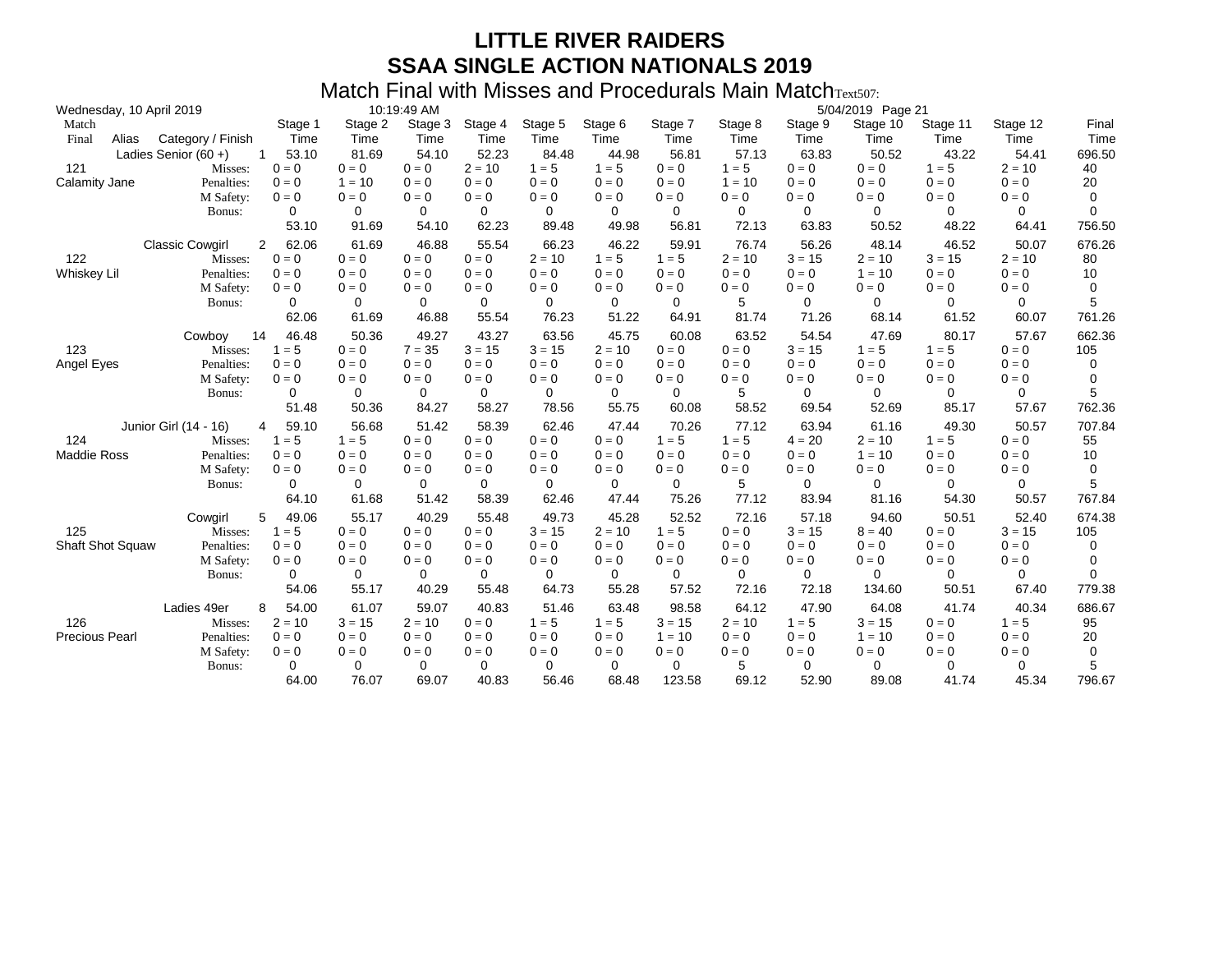| Wednesday, 10 April 2019 |                          |                         |                 | 10:19:49 AM     |                 |                 |                 |                 |                 |                 | 5/04/2019 Page 22 |                  |                  |               |
|--------------------------|--------------------------|-------------------------|-----------------|-----------------|-----------------|-----------------|-----------------|-----------------|-----------------|-----------------|-------------------|------------------|------------------|---------------|
| Match<br>Final<br>Alias  | Category / Finish        | Stage 1<br>Time         | Stage 2<br>Time | Stage 3<br>Time | Stage 4<br>Time | Stage 5<br>Time | Stage 6<br>Time | Stage 7<br>Time | Stage 8<br>Time | Stage 9<br>Time | Stage 10<br>Time  | Stage 11<br>Time | Stage 12<br>Time | Final<br>Time |
|                          | Elder Statesman (70+)    | 51.84<br>$7^{\circ}$    | 54.80           | 52.12           | 63.84           | 55.33           | 53.27           | 86.35           | 116.72          | 60.37           | 56.22             | 58.68            | 54.92            | 764.46        |
| 127                      | Misses:                  | $0 = 0$                 | $1 = 5$         | $0 = 0$         | $0 = 0$         | $2 = 10$        | $0 = 0$         | $0 = 0$         | $5 = 25$        | $0 = 0$         | $1 = 5$           | $0 = 0$          | $1 = 5$          | 50            |
| Paladin                  | Penalties:               | $0 = 0$                 | $0 = 0$         | $0 = 0$         | $0 = 0$         | $0 = 0$         | $0 = 0$         | $1 = 10$        | $0 = 0$         | $0 = 0$         | $0 = 0$           | $0 = 0$          | $0 = 0$          | 10            |
|                          | M Safety:                | $\mathbf{0}=\mathbf{0}$ | $0 = 0$         | $0 = 0$         | $0 = 0$         | $0 = 0$         | $0 = 0$         | $0 = 0$         | $0 = 0$         | $0 = 0$         | $0 = 0$           | $0 = 0$          | $0 = 0$          | 0             |
|                          | Bonus:                   | 0                       | 0               | $\Omega$        | 0               | 0               | 0               | 0               | 5               | $\Omega$        | $\Omega$          | $\Omega$         | $\Omega$         | 5             |
|                          |                          | 51.84                   | 59.80           | 52.12           | 63.84           | 65.33           | 53.27           | 96.35           | 136.72          | 60.37           | 61.22             | 58.68            | 59.92            | 819.46        |
|                          | 15<br>Cowboy             | 43.82                   | 73.03           | 45.32           | 46.35           | 51.71           | 50.10           | 72.39           | 83.66           | 59.41           | 94.16             | 54.18            | 74.94            | 749.07        |
| 128                      | Misses:                  | $0 = 0$                 | $5 = 25$        | $1 = 5$         | $0 = 0$         | $3 = 15$        | $0 = 0$         | $0 = 0$         | $0 = 0$         | $0 = 0$         | $0 = 0$           | $0 = 0$          | $1 = 5$          | 50            |
| Ryder                    | Penalties:               | $0 = 0$                 | $1 = 10$        | $0 = 0$         | $0 = 0$         | $1 = 10$        | $0 = 0$         | $0 = 0$         | $0 = 0$         | $0 = 0$         | $1 = 10$          | $0 = 0$          | $0 = 0$          | 30            |
|                          | M Safety:                | $0 = 0$                 | $0 = 0$         | $0 = 0$         | $0 = 0$         | $0 = 0$         | $0 = 0$         | $0 = 0$         | $0 = 0$         | $0 = 0$         | $0 = 0$           | $0 = 0$          | $0 = 0$          | 0             |
|                          | Bonus:                   | 0                       | 0               | $\Omega$        | 0               | 0               | $\Omega$        | $\Omega$        | 5               | 0               | $\Omega$          | 0                | 0                | 5             |
|                          |                          | 43.82                   | 108.03          | 50.32           | 46.35           | 76.71           | 50.10           | 72.39           | 78.66           | 59.41           | 104.16            | 54.18            | 79.94            | 824.07        |
|                          | Cattle Baron $(75 +)$    | 64.13<br>4              | 56.89           | 72.78           | 61.79           | 60.69           | 53.42           | 102.59          | 74.00           | 67.64           | 71.70             | 53.89            | 60.34            | 799.86        |
| 129                      | Misses:                  | $1 = 5$                 | $0 = 0$         | $1 = 5$         | $0 = 0$         | $1 = 5$         | $1 = 5$         | $1 = 5$         | $2 = 10$        | $2 = 10$        | $0 = 0$           | $2 = 10$         | $0 = 0$          | 55            |
| <b>Stumpy Pete</b>       | Penalties:               | $0 = 0$                 | $0 = 0$         | $0 = 0$         | $0 = 0$         | $0 = 0$         | $0 = 0$         | $0 = 0$         | $0 = 0$         | $0 = 0$         | $0 = 0$           | $0 = 0$          | $0 = 0$          | 0             |
|                          | M Safety:                | $0 = 0$                 | $0 = 0$         | $1 = 10$        | $0 = 0$         | $0 = 0$         | $0 = 0$         | $0 = 0$         | $0 = 0$         | $0 = 0$         | $0 = 0$           | $0 = 0$          | $0 = 0$          | 10            |
|                          | Bonus:                   | 0                       | 0               | 0               | 0               | 0               | 0               | 0               | 5               | 0               | $\Omega$          | 0                | 0                | 5             |
|                          | 69.13                    | 56.89                   | 87.78           | 61.79           | 65.69           | 58.42           | 107.59          | 79.00           | 77.64           | 71.70           | 63.89             | 60.34            | 859.86           |               |
|                          | Buckarette (13 & under)  | 50.87                   | 65.86           | 53.01           | 75.61           | 62.64           | 55.10           | 102.35          | 83.43           | 61.34           | 59.34             | 40.67            | 76.68            | 786.90        |
| 130                      | Misses:                  | $2 = 10$                | $1 = 5$         | $0 = 0$         | $0 = 0$         | $0 = 0$         | $2 = 10$        | $3 = 15$        | $0 = 0$         | $3 = 15$        | $2 = 10$          | $0 = 0$          | $2 = 10$         | 75            |
| Sure Shot Maggie         | Penalties:               | $0 = 0$                 | $0 = 0$         | $1 = 10$        | $0 = 0$         | $0 = 0$         | $0 = 0$         | $1 = 10$        | $0 = 0$         | $0 = 0$         | $0 = 0$           | $0 = 0$          | $0 = 0$          | 20            |
|                          | M Safety:                | $0 = 0$                 | $0 = 0$         | $0 = 0$         | $0 = 0$         | $0 = 0$         | $0 = 0$         | $0 = 0$         | $0 = 0$         | $0 = 0$         | $0 = 0$           | $0 = 0$          | $0 = 0$          | 0             |
|                          | Bonus:                   | 0                       | 0               | 0               | 0               | 0               | 0               | 0               | 0               | 0               | 0                 | 0                | 0                | 0             |
|                          |                          | 60.87                   | 70.86           | 63.01           | 75.61           | 62.64           | 65.10           | 127.35          | 83.43           | 76.34           | 69.34             | 40.67            | 86.68            | 881.90        |
|                          | 17<br>49er               | 44.57                   | 67.75           | 61.61           | 41.50           | 49.69           | 44.07           | 71.96           | 60.19           | 69.26           | 54.08             | 41.40            | 44.08            | 650.16        |
| 131                      | Misses:                  | $2 = 10$                | $3 = 15$        | $2 = 10$        | $0 = 0$         | $6 = 30$        | $0 = 0$         | $4 = 20$        | $9 = 45$        | $2 = 10$        | $3 = 15$          | $11 = 55$        | $5 = 25$         | 235           |
| Whisky Kid               | Penalties:               | $0 = 0$                 | $0 = 0$         | $0 = 0$         | $0 = 0$         | $0 = 0$         | $0 = 0$         | $1 = 10$        | $0 = 0$         | $0 = 0$         | $0 = 0$           | $0 = 0$          | $1 = 10$         | 20            |
|                          | M Safety:                | $0 = 0$                 | $0 = 0$         | $0 = 0$         | $0 = 0$         | $0 = 0$         | $0 = 0$         | $0 = 0$         | $0 = 0$         | $0 = 0$         | $0 = 0$           | $0 = 0$          | $0 = 0$          | 0             |
|                          | Bonus:                   | 0                       | 0               | $\Omega$        | 0               | 0               | 0               | 0               | 0               | $\Omega$        | 0                 | $\Omega$         | 0                | 0             |
|                          |                          | 54.57                   | 82.75           | 71.61           | 41.50           | 79.69           | 44.07           | 101.96          | 105.19          | 79.26           | 69.08             | 96.40            | 79.08            | 905.16        |
|                          | Ladies Wrangler $(36 +)$ | 77.76<br>6              | 66.58           | 59.00           | 63.39           | 57.95           | 55.45           | 109.13          | 70.10           | 54.85           | 71.94             | 61.94            | 50.11            | 798.20        |
| 132                      | Misses:                  | $3 = 15$                | $3 = 15$        | $0 = 0$         | $2 = 10$        | $2 = 10$        | $2 = 10$        | $1 = 5$         | $1 = 5$         | $2 = 10$        | $5 = 25$          | $1 = 5$          | $2 = 10$         | 120           |
| Remington Rose           | Penalties:               | $1 = 10$                | $0 = 0$         | $0 = 0$         | $0 = 0$         | $0 = 0$         | $0 = 0$         | $0 = 0$         | $0 = 0$         | $0 = 0$         | $0 = 0$           | $0 = 0$          | $0 = 0$          | 10            |
|                          | M Safety:                | $0 = 0$                 | $0 = 0$         | $0 = 0$         | $0 = 0$         | $0 = 0$         | $0 = 0$         | $0 = 0$         | $0 = 0$         | $0 = 0$         | $0 = 0$           | $0 = 0$          | $0 = 0$          | 0             |
|                          | Bonus:                   | 0                       | 0               | 0               | 0               | 0               | 0               | 0               | 0               | $\Omega$        | 0                 | $\Omega$         | 0                | 0             |
|                          |                          | 102.76                  | 81.58           | 59.00           | 73.39           | 67.95           | 65.45           | 114.13          | 75.10           | 64.85           | 96.94             | 66.94            | 60.11            | 928.20        |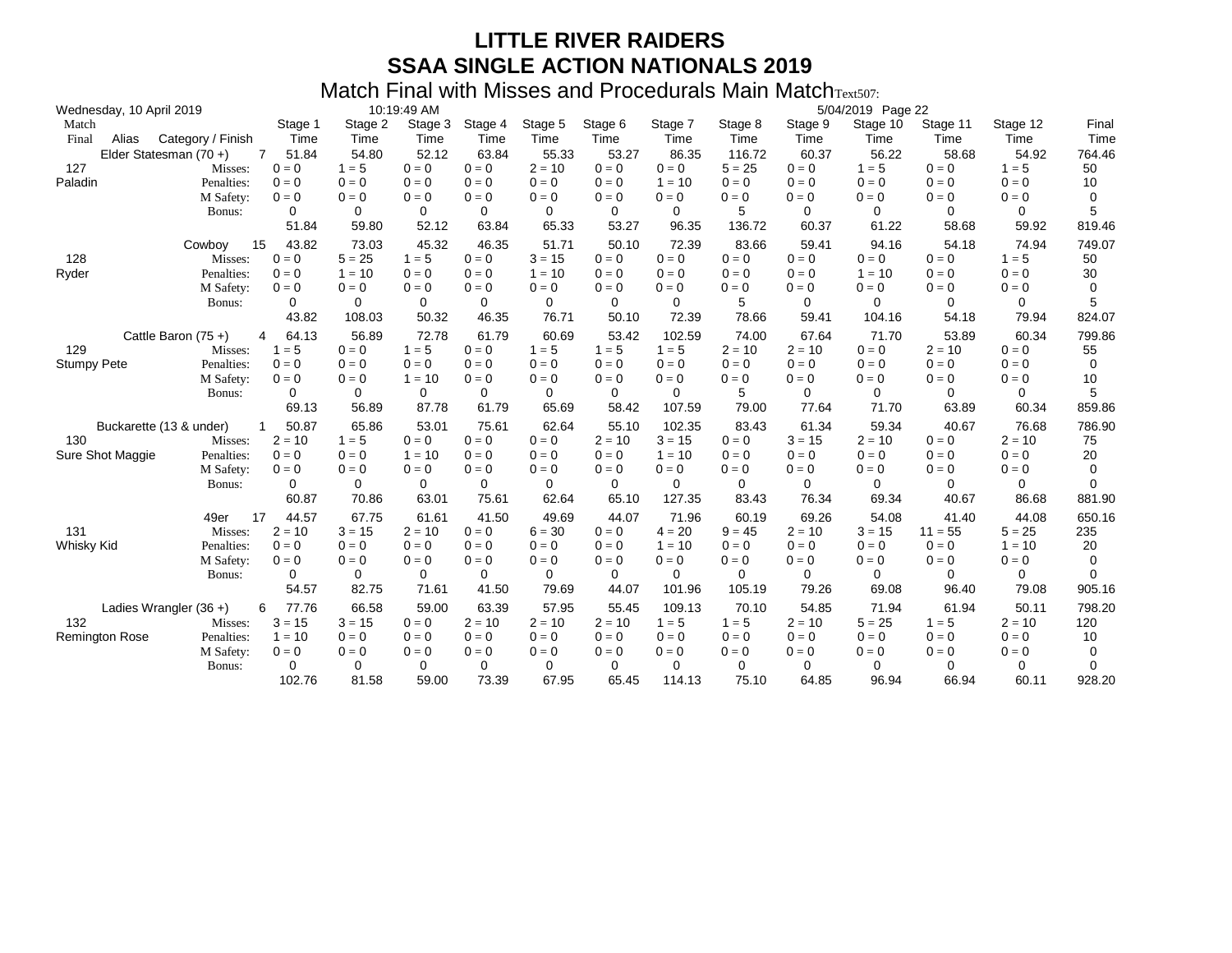| Wednesday, 10 April 2019     |                            |                 |                 | 10:19:50 AM     |                 |                 |                 |                 |                 |                 | 5/04/2019 Page 23 |                  |                  |               |
|------------------------------|----------------------------|-----------------|-----------------|-----------------|-----------------|-----------------|-----------------|-----------------|-----------------|-----------------|-------------------|------------------|------------------|---------------|
| Match<br>Final<br>Alias      | Category / Finish          | Stage 1<br>Time | Stage 2<br>Time | Stage 3<br>Time | Stage 4<br>Time | Stage 5<br>Time | Stage 6<br>Time | Stage 7<br>Time | Stage 8<br>Time | Stage 9<br>Time | Stage 10<br>Time  | Stage 11<br>Time | Stage 12<br>Time | Final<br>Time |
|                              | Ladies Silver Senior (65+) | 88.02<br>3      | 52.70           | 70.60           | 55.87           | 69.44           | 50.43           | 65.54           | 75.71           | 53.08           | 66.38             | 66.64            | 63.15            | 777.56        |
| 133                          | Misses:                    | $0 = 0$         | $0 = 0$         | $1 = 5$         | $2 = 10$        | $3 = 15$        | $4 = 20$        | $2 = 10$        | $2 = 10$        | $4 = 20$        | $1 = 5$           | $1 = 5$          | $4 = 20$         | 120           |
| <b>Miss Pinky</b>            | Penalties:                 | $0 = 0$         | $0 = 0$         | $1 = 10$        | $0 = 0$         | $1 = 10$        | $0 = 0$         | $0 = 0$         | $1 = 10$        | $0 = 0$         | $1 = 10$          | $0 = 0$          | $0 = 0$          | 40            |
|                              | M Safety:                  | $0 = 0$         | $0 = 0$         | $0 = 0$         | $0 = 0$         | $0 = 0$         | $0 = 0$         | $0 = 0$         | $0 = 0$         | $0 = 0$         | $0 = 0$           | $0 = 0$          | $0 = 0$          | 0             |
|                              | Bonus:                     | 0               | $\Omega$        | $\Omega$        | 0               | $\Omega$        | $\Omega$        | $\Omega$        | 5               | $\Omega$        | $\Omega$          | $\Omega$         | $\Omega$         | 5             |
|                              |                            | 88.02           | 52.70           | 85.60           | 65.87           | 94.44           | 70.43           | 75.54           | 90.71           | 73.08           | 81.38             | 71.64            | 83.15            | 932.56        |
|                              | Junior Girl (14 - 16)      | 75.10<br>5      | 71.37           | 85.24           | 68.91           | 57.89           | 60.38           | 67.45           | 150.00          | 78.28           | 81.92             | 70.62            | 62.22            | 929.38        |
| 134                          | Misses:                    | $0 = 0$         | $2 = 10$        | $2 = 10$        | $1 = 5$         | $0 = 0$         | $2 = 10$        | $5 = 25$        | $0 = 0$         | $4 = 20$        | $2 = 10$          | $0 = 0$          | $2 = 10$         | 100           |
| Cassie Ballou                | Penalties:                 | $0 = 0$         | $0 = 0$         | $0 = 0$         | $0 = 0$         | $0 = 0$         | $0 = 0$         | $1 = 10$        | $0 = 0$         | $0 = 0$         | $0 = 0$           | $0 = 0$          | $0 = 0$          | 10            |
|                              | M Safety:                  | $0 = 0$         | $0 = 0$         | $0 = 0$         | $0 = 0$         | $0 = 0$         | $0 = 0$         | $0 = 0$         | $0 = 0$         | $0 = 0$         | $0 = 0$           | $0 = 0$          | $0 = 0$          | 0             |
|                              | Bonus:                     | 0               | 0               | 0               | 0               | 0               | 0               | 0               | 0               | 0               | 0                 | 0                | 0                | 0             |
|                              |                            | 75.10           | 81.37           | 95.24           | 73.91           | 57.89           | 70.38           | 102.45          | 150.00          | 98.28           | 91.92             | 70.62            | 72.22            | 1,039.38      |
|                              | Senior Gunfighter (60+)    | 55.86<br>5      | 62.08           | 95.24           | 76.07           | 82.17           | 66.32           | 88.78           | 82.28           | 65.29           | 188.97            | 68.32            | 72.60            | 1,003.98      |
| 135                          | Misses:                    | $0 = 0$         | $2 = 10$        | $1 = 5$         | $1 = 5$         | $2 = 10$        | $2 = 10$        | $0 = 0$         | $0 = 0$         | $3 = 15$        | $0 = 0$           | $1 = 5$          | $3 = 15$         | 75            |
| Yowie                        | Penalties:                 | $0 = 0$         | $0 = 0$         | $0 = 0$         | $0 = 0$         | $0 = 0$         | $0 = 0$         | $0 = 0$         | $0 = 0$         | $1 = 10$        | $1 = 10$          | $0 = 0$          | $0 = 0$          | 20            |
|                              | M Safety:                  | $0 = 0$         | $0 = 0$         | $0 = 0$         | $0 = 0$         | $0 = 0$         | $0 = 0$         | $0 = 0$         | $0 = 0$         | $0 = 0$         | $0 = 0$           | $0 = 0$          | $0 = 0$          | 0             |
|                              | Bonus:                     | 0               | 0               | 0               | 0               | 0               | 0               | $\Omega$        | 5               | 0               | $\Omega$          | 0                | 0                | 5             |
|                              |                            | 55.86           | 72.08           | 100.24          | 81.07           | 92.17           | 76.32           | 88.78           | 77.28           | 90.29           | 198.97            | 73.32            | 87.60            | 1,093.98      |
|                              | Frontiersman               | 2<br>69.39      | 95.39           | 111.86          | 91.88           | 71.51           | 79.39           | 100.18          | 91.88           | 64.87           | 62.98             | 120.23           | 139.90           | 1,099.46      |
| 136                          | Misses:                    | $0 = 0$         | $1 = 5$         | $1 = 5$         | $0 = 0$         | $1 = 5$         | $0 = 0$         | $0 = 0$         | $0 = 0$         | $0 = 0$         | $1 = 5$           | $1 = 5$          | $7 = 35$         | 60            |
| Amarillo                     | Penalties:                 | $0 = 0$         | $1 = 10$        | $0 = 0$         | $1 = 10$        | $0 = 0$         | $0 = 0$         | $1 = 10$        | $0 = 0$         | $0 = 0$         | $0 = 0$           | $1 = 10$         | $0 = 0$          | 40            |
|                              | M Safety:                  | $0 = 0$         | $0 = 0$         | $0 = 0$         | $0 = 0$         | $0 = 0$         | $0 = 0$         | $0 = 0$         | $0 = 0$         | $0 = 0$         | $0 = 0$           | $0 = 0$          | $0 = 0$          | 0             |
|                              | Bonus:                     | 0               | 0               | 0               | 0               | 0               | 0               | 0               | 0               | 0               | $\Omega$          | 0                | $\Omega$         | $\Omega$      |
|                              |                            | 69.39           | 110.39          | 116.86          | 101.88          | 76.51           | 79.39           | 110.18          | 91.88           | 64.87           | 67.98             | 135.23           | 174.90           | 1,199.46      |
|                              | <b>B-Western</b>           | 64.69<br>4      | 62.15           | 62.19           | 76.37           | 56.72           | 65.12           | 150.00          | 150.00          | 150.00          | 150.00            | 150.00           | 150.00           | 1,287.24      |
| 141                          | Misses:                    | $1 = 5$         | $9 = 45$        | $2 = 10$        | $4 = 20$        | $3 = 15$        | $3 = 15$        | $0 = 0$         | $0 = 0$         | $0 = 0$         | $0 = 0$           | $0 = 0$          | $0 = 0$          | 110           |
| <b>Patrick Floyd Garrett</b> | Penalties:                 | $0 = 0$         | $0 = 0$         | $0 = 0$         | $0 = 0$         | $1 = 10$        | $0 = 0$         | $0 = 0$         | $0 = 0$         | $0 = 0$         | $0 = 0$           | $0 = 0$          | $0 = 0$          | 10            |
|                              | M Safety:                  | $0 = 0$         | $0 = 0$         | $0 = 0$         | $0 = 0$         | $1 = 10$        | $0 = 0$         | $0 = 0$         | $0 = 0$         | $0 = 0$         | $0 = 0$           | $0 = 0$          | $0 = 0$          | 10            |
|                              | Bonus:                     | 0               | 0               | 0               | 0               | 0               | 0               | 0               | 0               | 0               | 0                 | 0                | 0                | $\Omega$      |
|                              |                            | 69.69           | 107.15          | 72.19           | 96.37           | 91.72           | 80.12           | 150.00          | 150.00          | 150.00          | 150.00            | 150.00           | 150.00           | 1,417.24      |
|                              | Silver Senior (65+)        | 71.84<br>9      | 70.41           | 76.07           | 66.60           | 80.22           | 55.87           | 150.00          | 150.00          | 150.00          | 150.00            | 67.23            | 62.11            | 1,150.35      |
| 141                          | Misses:                    | $2 = 10$        | $2 = 10$        | $0 = 0$         | $2 = 10$        | $1 = 5$         | $0 = 0$         | $0 = 0$         | $0 = 0$         | $0 = 0$         | $0 = 0$           | $1 = 5$          | $3 = 15$         | 55            |
| The Gambler                  | Penalties:                 | $0 = 0$         | $1 = 10$        | $0 = 0$         | $0 = 0$         | $0 = 0$         | $0 = 0$         | $0 = 0$         | $0 = 0$         | $0 = 0$         | $0 = 0$           | $0 = 0$          | $0 = 0$          | 10            |
|                              | M Safety:                  | $0 = 0$         | $0 = 0$         | $0 = 0$         | $0 = 0$         | $0 = 0$         | $0 = 0$         | $0 = 0$         | $0 = 0$         | $0 = 0$         | $0 = 0$           | $0 = 0$          | $0 = 0$          | $\Omega$      |
|                              | Bonus:                     | 0               | 0               | 0               | 0               | 0               | 0               | 0               | 0               | 0               | $\Omega$          | 0                | 0                | 0             |
|                              |                            | 81.84           | 90.41           | 76.07           | 76.60           | 85.22           | 55.87           | 150.00          | 150.00          | 150.00          | 150.00            | 72.23            | 77.11            | 1,215.35      |